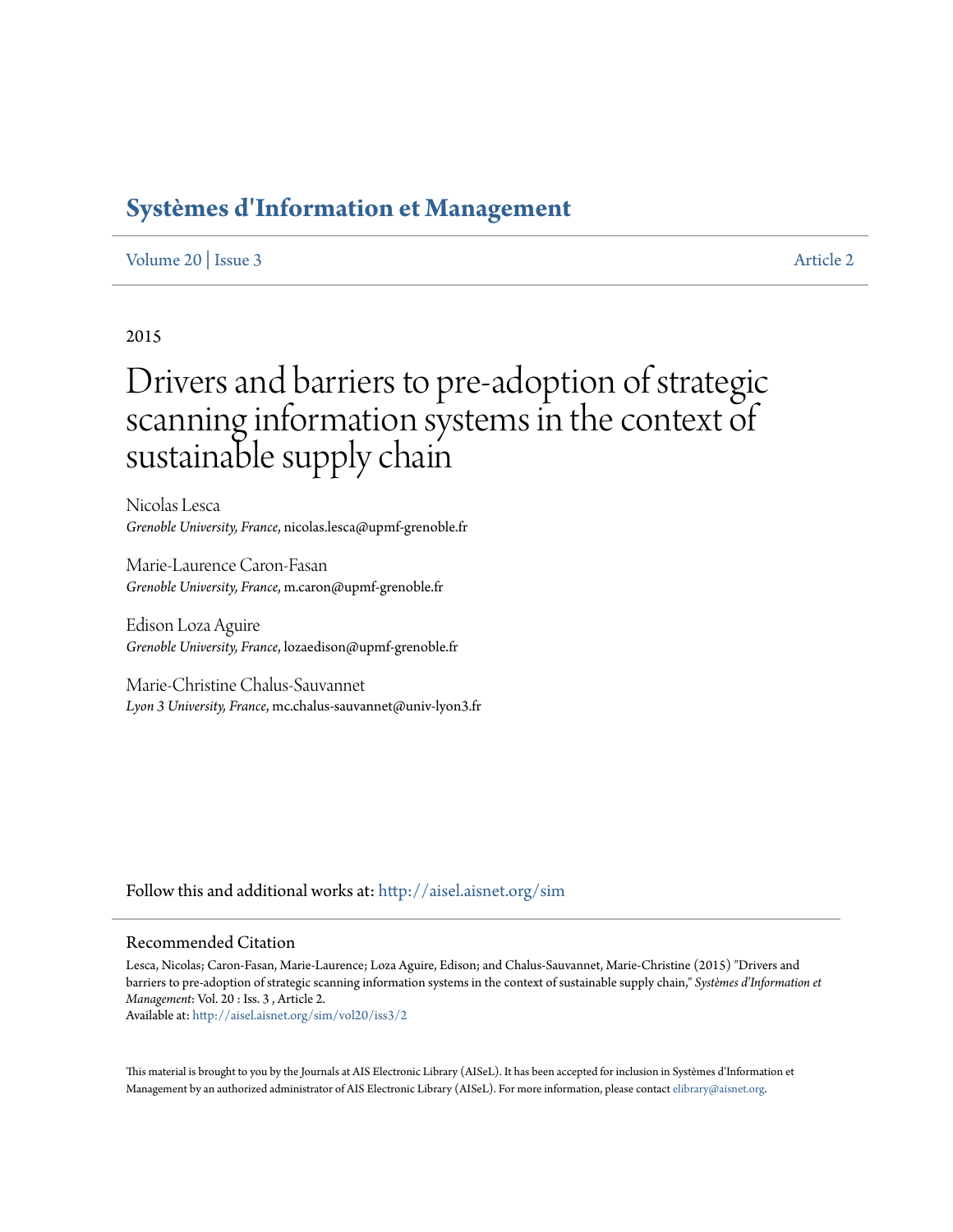# **Drivers and barriers to pre-adoption of strategic scanning information systems in the context of sustainable supply chain**

## *Nicolas LESCA\*, Marie-Laurence CARON-FASAN\*, Edison LOZA AGUIRRE\*, Marie-Christine CHALUS-SAUVANNET\*\**

\* CERAG-CNRS UMR 5820, Université Grenoble Alpes, France \*\* IAE de Lyon, France

#### **ABSTRACT**

This research is reporting on the pre-adoption of Strategic Scanning (S.Scan) information systems (IS). More specifically, it relates to the pre-adoption phase, that is, the emergence of the idea of such a system and the evaluation of its need for the organization, upstream of any technological consideration. The research question is the following: what are the drivers and barriers that influence the pre-adoption of a S.Scan IS? The objective of this research is to extend knowledge on a subject that has received little attention from the scholars. Research's originality relies on the use of isomorphic processes from neo-institutional framework to study pre-adoption in the field of S.Scan. On the basis of a multimethod research combining qualitative and quantitative exploratory studies in the specific field of sustainable supply chains (SSC), our results highlight 31 drivers and barriers to preadoption of S.Scan IS, ten of which have not been identified before, and five types of pressures. They therefore suggest that pre-adoption of S.Scan IS can be subject to both functional and institutional pressures. It can be driven either by competitiveness or conformism pressures, and hindered by performance objectives or lack of coercive pressures. Finally, these results put a question mark about the understanding of the strategic dimension of S.Scan IS by organisations, and the government's role and its responsibility for promoting SSC initiatives and for the adoption of S.Scan IS on this issue.

**Keywords:** Strategic scanning, sustainable supply chain, adoption, pre-adoption, institutional theory, drivers, barriers.

*N° 3 – Vol. 20 – 2015 9* Published by AIS Electronic Library (AISeL), 2015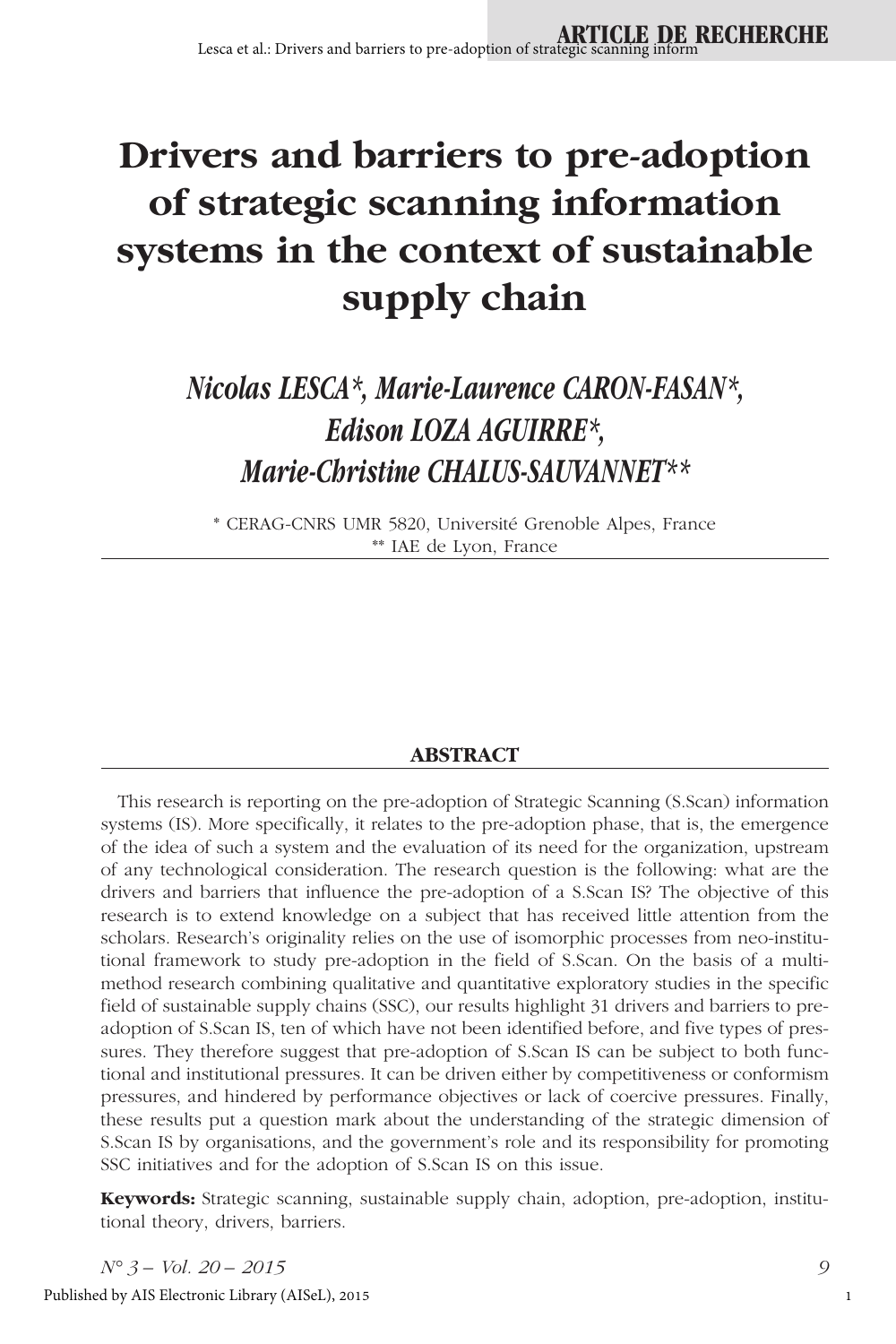#### **RÉSUMÉ**

*Cette recherche porte sur l'adoption d'un système d'information (SI) de veille stratégique (VS). Plus précisément, elle porte sur la phase de pré-adoption, c'est-à-dire l'émergence de l'idée d'un tel système et l'évaluation de son besoin pour l'organisation, en amont de considérations technologiques. La question de recherche est la suivante : quels sont les motivations et les freins qui influencent la pré-adoption d'un SI de VS ? L'objectif est ainsi de contribuer à enrichir les connaissances sur un sujet qui a été peu abordé dans la littérature. L'originalité de l'article est de mobiliser les travaux sur les processus porteurs de changements institutionnels isomorphiques du cadre néo-institutionnel pour étudier la pré-adoption dans le champ de la VS. Sur la base d'une démarche multi-méthodes, qui combine étude exploratoire qualitative et quantitative, dans le contexte spécifique de la logistique durable (LD), nos résultats révèlent 31 motivations et freins à la pré-adoption d'un SI de VS, dont dix nouveaux, et cinq types de pressions. Ils suggèrent ainsi que la pré-adoption d'un SI de VS peut être soumise à la fois à des pressions fonctionnelles et institutionnelles. Elle peut être motivée par des objectifs de compétitivité et de mimétisme, et freinée par des objectifs de performance et par l'absence de pressions coercitives. Ces résultats questionnent finalement la compréhension par les entreprises du caractère stratégique du SI de VS, ainsi que le rôle et la responsabilité de l'Etat dans le développement de la LD et l'adoption de SI de VS dans le contexte de la LD.*

**Mots-clés :** veille stratégique, logistique durable, adoption, pré-adoption, théorie néo-institutionnelle, motivations, freins.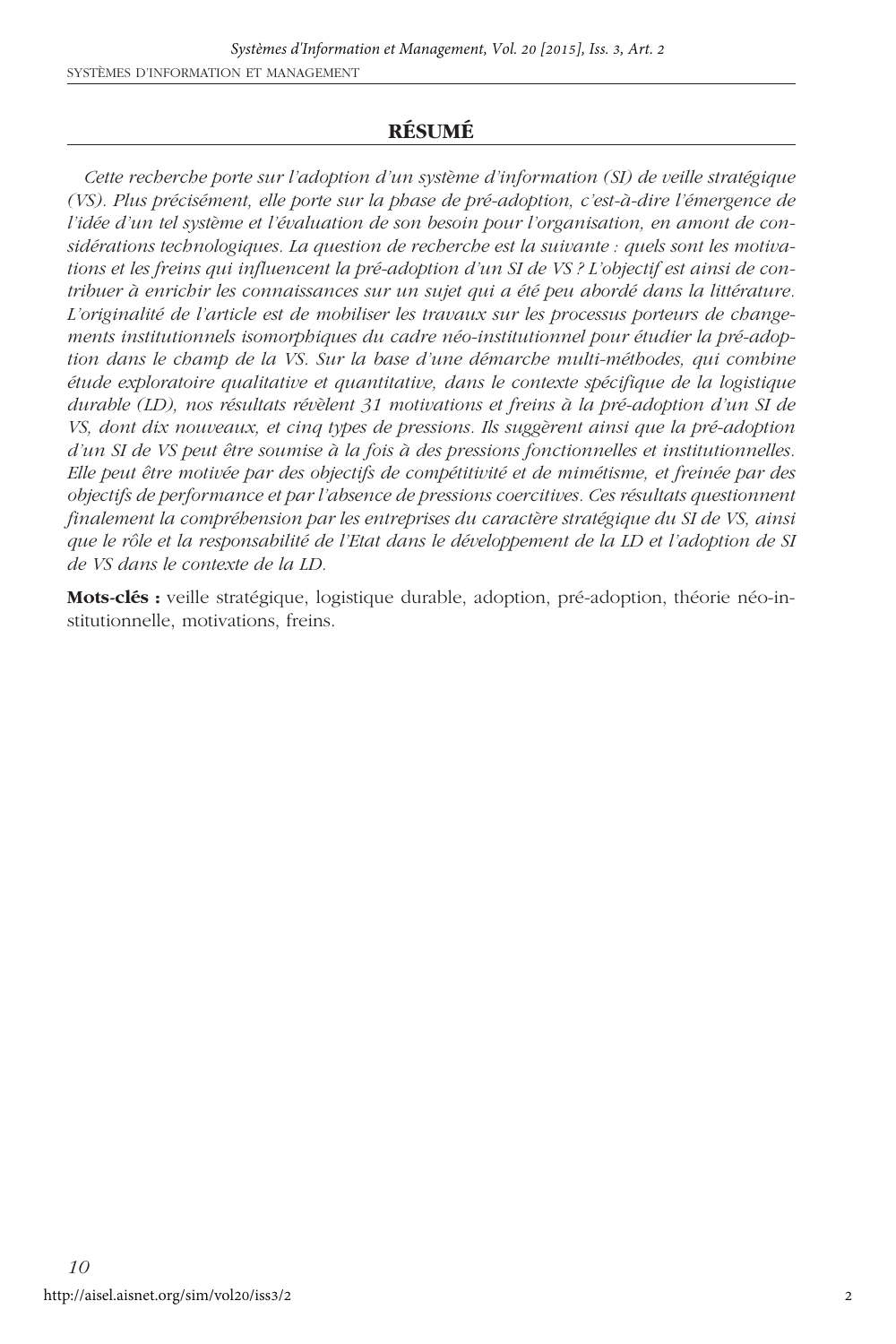#### **INTRODUCTION**

The sustainability and competitiveness of an organization (Jennings & Lumpkin, 1992; Wei & Lee, 2004) partially depend on its capacity to understand and anticipate changes in its external environment (Xu, Kaye *et al.*, 2003), to reduce the uncertainty related to decision-making (Walkers, Jiang *et al.*, 2003), to adjust its strategy and objectives (Choo, 2001), and to adapt its tactics. This implies, in particular, being able to collect and filter out relevant information (Mosley Roche, 1996) that is often drowned in the flow of over-abundant information, to share and disseminate it to the concerned individuals, to analyse the information, and to use it to create sense for the organization (Rouibah & Ould-Ali, 2002). Strategic scanning (S.Scan hereafter) can help an organization develop this capacity to understand and anticipate developments in its external environment.

S.Scan has been studied from different angles. Many studies have focused on S.Scan practices and their partial instrumentation in the form of methods (i.e. Gilad & Gilad, 1988; Choo, 1999) or technologies (i.e. Zhang, Dang *et al.*, 2009; Chung 2014). More recent research shows how scanning practices contribute to generating representations of the external environment (Belmondo, 2008) and to strengthening the absorptive capacity of organizations (Amabilé, Meissonier *et al.*, 2012). Rarer are the works that study S.Scan as an information system (IS), that is to say, a whole structure of human, technological, informational and procedural resources which collect, transform,

store, and disseminate information in an organization (Reix, Fallery *et al.*, 2011), and is designed and implemented to manage a process and assist individuals in execution functions, management and decision-making (Lesca, Lesca *et al.*, 2010). Some research has shown, however, that S.Scan is a complex system (Lesca & Caron-Fasan, 2005) which success, effectiveness and sustainability are subject to many factors of failure and abandonment, as much in its design phase, as during implementation and production (Lesca & Caron-Fasan, 2008; Caron-Fasan & Lesca, 2012). In contrast, the pre-adoption of an S.Scan IS (upstream for its design and implementation) has not yet been studied.

In the literature, ISs for S.Scan are neither clearly defined, nor truly homogeneous. For all the authors, S.Scan is an informational process whose purpose is to help a company know and understand the developments in its external environment and to support decisions (Choo, 1999). In the French context, the scanning process was, in particular, the subject of the AFNOR standard X50-053. According to the authors and contexts, the S.Scan process can take very different forms (i.e. Wei & Lee, 2004; Mayer, Steinecke *et al.*, 2013). It can be individual, informal and non-structured, or on the contrary, organized and centralized, for example in the form of a cell, a service, or an observatory (Baumard, 1997; Belmondo, 2008). The place of IT to support this process can also be extremely varied. The process of S.Scan can be fully computerized in the form of a dedicated platform (this is the case with the DIGIMIND Intelligence and AMI Smart

3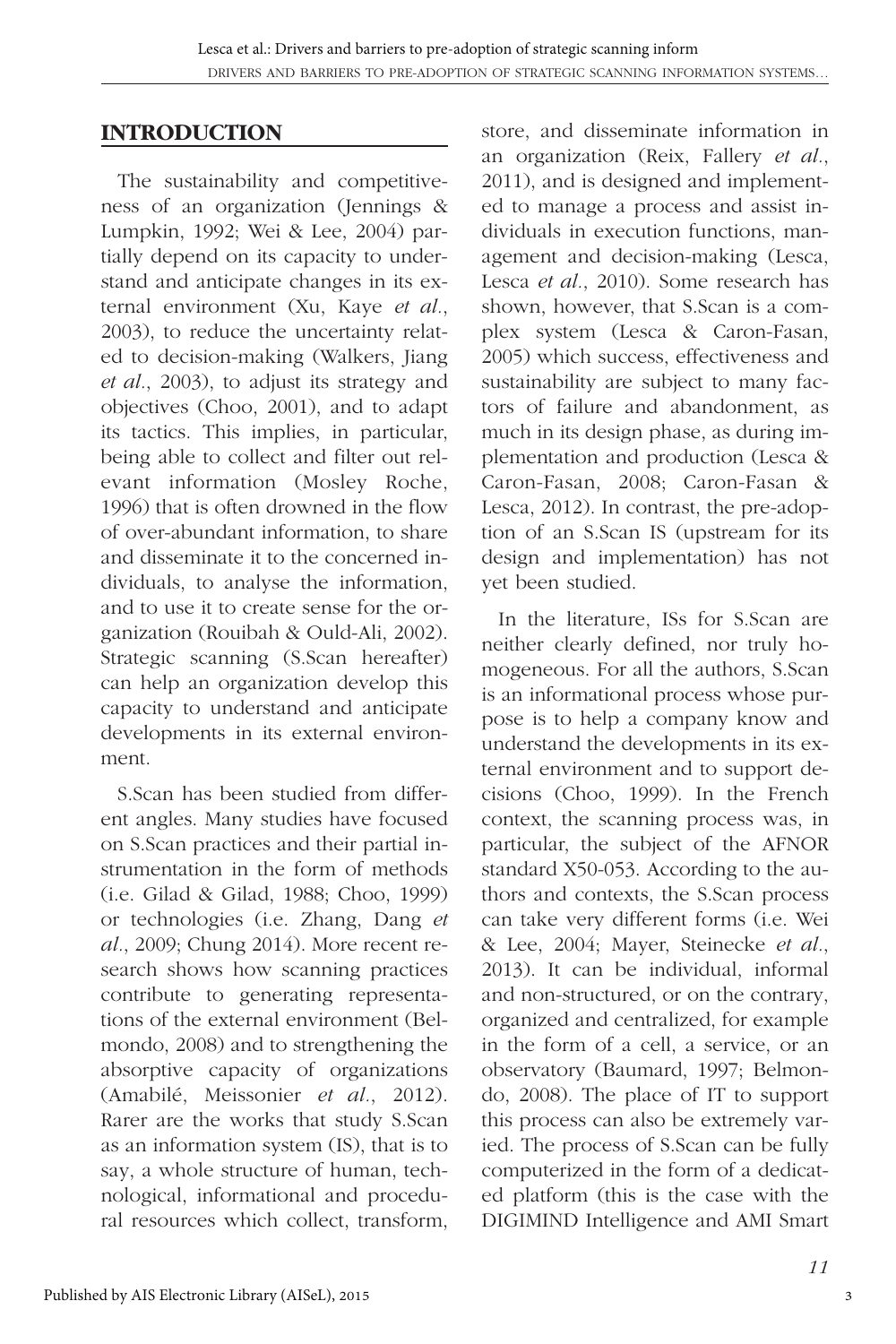Horizon IT solutions). In this case S.Scan IS is part of decision support systems (Reix, Fallery *et al.*, 2011). But S.Scan ISs can also be based on a combination of tools, sometimes numerous, loosely related to S.Scan, weakly integrated and urbanized (for example search engines like Google or curation tools such as Scoop it! to collect information, email messages for their dissemination, Excel spreadsheets for their organization, or an intranet for their storage, sharing and archiving).

Pre-adoption of an IS is a phase of awareness and recognition of a need, of information gathering, and of evaluation of an IS ability to meet this need (Hameed, Counsell *et al.*, 2012). During the S.Scan IS pre-adoption phase stakeholders are concerned about the need for an S.Scan IS for their organization. Some organizations have no scanning activity and wonder about the possibility of creating an S.Scan IS ex-nihilo. Others already possess scanning activity and wonder about the need to strengthen their activity by a new form of scanning. For example, a company may have a scanning IS targeting their competitors and reflect upon the need to complement it with a scanning IS oriented toward its reputation, or technology and patents (which implies new resources, a new process, new tools, new data collection, etc.). In this way companies assess, on the one hand, the usefulness and the opportunity to invest resources in the implementation of such an IS, and on the other hand, its feasibility and adaptability to the specific context of their organization. This evaluation sometimes leads to the decision to study those S.Scan ISs present on the

market in order to make a choice. But it can also lead to the decision that S.Scan is not a priority for the organization, and therefore to not adopt such an IS, or to postpone this decision. For example, faced with sustainable development challenges in the transport sector - notably in terms of CO2 emissions limitations, the evolution of the regulatory framework, or innovations a logistics service provider (LSP) may pose questions concerning the value of investing resources in a specific S.Scan IS dedicated to sustainable supply chain, and about its S.Scan IS needs to develop its capacity to anticipate future changes rather than being subjected to them. On the other hand, another LSP may choose to become informed, react and adapt only when these changes are a reality, or other LSPs innovate, believing that they do not need a specific S.Scan IS to develop their own sustainable supply chain.

As illustrated by these two examples, our study falls under the particular context of sustainable supply chain (noted SSC hereafter). Logistics is sustainable when its performance is measured as much by economic dimensions as by social and environmental dimensions (Pagell & Wu, 2009). SSC is a subject that organizations are slowly addressing, but its implementation faces many barriers (Giunipero, Hooker *et al.*, 2012). One of the main barriers is lack of information which leads organizations to not engage in SSC (Walker, di Sisto *et al.*, 2008). S.Scan may constitute a solution for getting around this informational barrier because it can help anticipate future developments and opportunities in the SSC field, identify potential constraints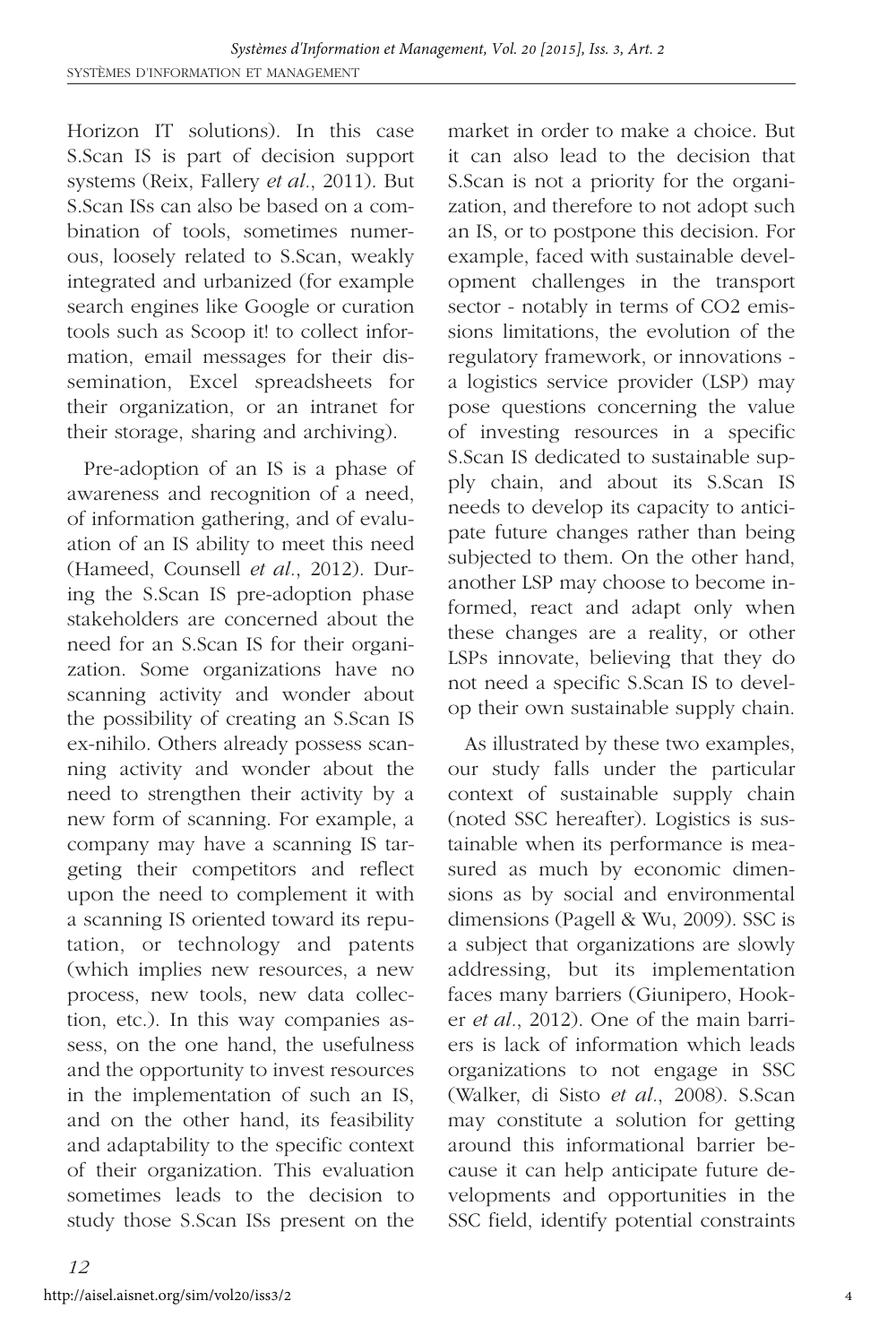in order to transform them into opportunities, and finally to move from a reactive posture vis a vis external pressures to a more proactive and anticipatory approach (Fabbes-Costes, Roussat *et al.*, 2011). The decision to adopt an SSC is accompanied by various pressures which may be at the root of major organizational changes (Jennings & Zandbergen, 1995; Connor & Dovers, 2004; Bansal, 2005). The SSC context is therefore particularly relevant for studying the pressures that explain the drivers and barriers to preadoption of a (new) SSC oriented S.Scan IS.

If IS pre-adoption has attracted the attention of authors (Burton Swanson & Ramiller, 2004; Hameed, Counsell *et al.*, 2012), pre-adoption of a new S.Scan IS has not yet been the subject of published studies. The theory of institutional isomorphism (Di Maggio & Powell, 1983) allows explaining IS pre-adoption, and in particular, may also allow deepening the understanding of internal and external institutional pressures which contribute to driving or hindering the adoption of a new S.Scan IS. However, this theory has never been mobilized in this context. Similarly, although there is an abundant literature, including on the one hand, the missions and objectives of S.Scan which demonstrate the value of S.Scan, and on the other hand, factors of failure and abandonment of S.Scan projects, the drivers and barriers to S.Scan IS pre-adoption have not been the subject of published studies. By combining the known factors of failure and abandonment likely to motivate or to curb S.Scan IS preadoption, and the theory of institutional isomorphism, we seek to identify the barriers and the drivers that influence the pre-adoption of an S.Scan IS.

The objective of this study is to answer the following question: *What are the drivers and barriers which influence the pre-adoption of an S.Scan IS?* To do this, we mobilize the symbolic adoption model (Klonglan & Coward, 1970) to clarify the concept of preadoption of an S.Scan IS, and we adopt a multi-method approach. A first, exploratory qualitative study based on 42 semi-structured interviews was designed to identify the barriers and drivers specific to the pre-adoption of an S.Scan IS. To do this, we start from previously identified knowledge on factors of failure and success mentioned by the literature on S.Scan to identify those elements that could act as drivers for or barriers to preadoption. This first study allowed us to identify 31 drivers and barriers to S.Scan IS pre-adoption, including 10 new items that were not previously noted in the S.Scan literature. A second study, this one of an exploratory quantitative nature, was undertaken on the basis of a questionnaire constructed from the results of the qualitative study, and aimed at identifying the internal and external pressures that motivate or inhibit the pre-adoption of an S.Scan IS. To interpret these results, we mobilize the neo-institutional perspective, and more specifically the theory of institutional isomorphism to identify the institutional (Di Maggio & Powell, 1983) and functional (Oliver, 1992) pressures likely to motivate or to curb pre-adoption of S.Scan ISs. The findings of this second study suggest that S.Scan IS pre-adoption can be subject to five types of functional and institu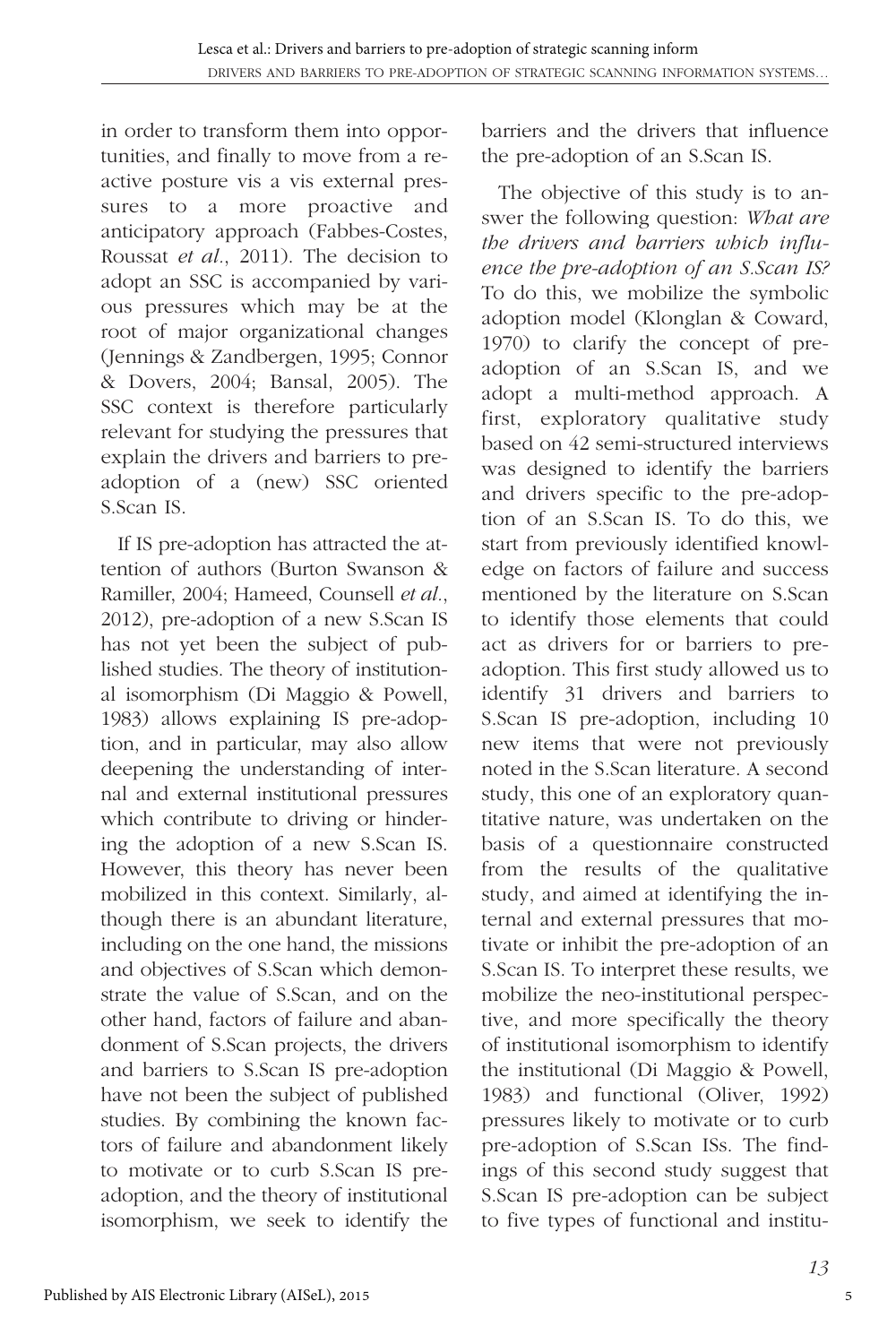tional pressure. It may be motivated by objectives of competitiveness and conformism, and inhibited by performance objectives and by the absence of coercive pressures.

The first part presents the mobilised theoretical framework. The second part explains the context of the research and the adopted methodology. The results are presented in the third part and discussed in the last part. We hope that this study will deliver useful knowledge to help better understand the drivers and the barriers to the preadoption of an S.Scan IS. The results will also help practitioners to intelligently assess the reasons for which they decide whether to or not to adopt such an IS.

#### **THEORETICAL FRAMEWORK OF THE RESEARCH**

#### **1.1. Pre-adoption of an information system for strategic scanning**

The adoption of an IS refers to the process by which an IS is introduced into a social system in order to support its operations, management and decision-making (Cooper & Zmud, 1990; Thong, 1999; Baskerville & Pries-Heje, 2001). Adoption covers a set of cognitive states, ranging from awareness of a technology's existence through to its implementation (Rogers, 1983). Research on IS adoption distinguishes between three phases (Hameed, Counsell *et al.*, 2012) (see Appendix A):

• Pre-adoption is a phase of realization and recognition of a need, information gathering, and for evaluation of ISs able to respond to the need.

- Adoption is a phase of decisionmaking and implementation of the IS.
- Post-adoption is a phase of routinisation and assimilation of the IS.

The model of symbolic adoption is one of the few theoretical frameworks that allows explanation of the preadoption of an IS (Verra, Karoui *et al.*, 2012). This model shows that in order to decide whether to adopt an IS, it is necessary that the individuals be aware of its existence, that they learn about it through information gathering, that they assess its relevance in relation to their needs, and that they intellectually (symbolically) accept the idea of adoption (Klonglan & Coward, 1970; Sapp & Korsching, 2004). Symbolic adoption is therefore presented as a necessary prerequisite to "hardware" adoption (see Appendix A).

The symbolic adoption model allows us to better clarify the concept of preadoption in the context of S.Scan. It corresponds to the phase during which a leadership team reflects on the ability of the organization to be informed of developments in its internal and external environments, as well as on the need to strengthen this ability to reduce the uncertainty of decision-making, and steer the organization in the future. The leadership team analyses the relevance of the idea of S.Scan and of a new S.Scan IS. On the one hand, they evaluate its usefulness in terms of the organization's needs, as well as the opportunity to invest in the implementation of an S.Scan IS to complement or modify current practices. On the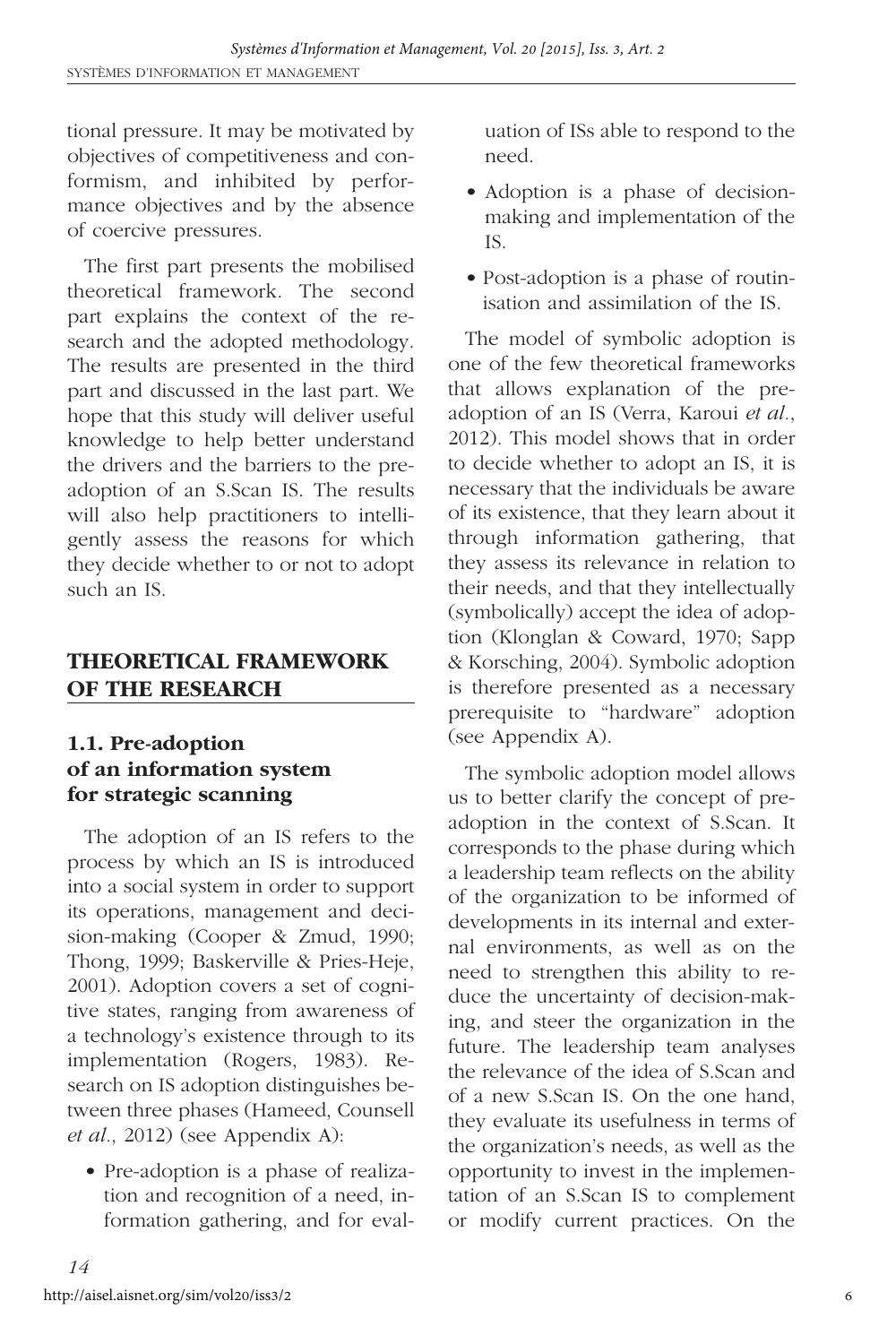other hand, they evaluate its feasibility in the specific context of the organization. This evaluation sometimes leads to the decision to more closely study the S.Scan IS market to become acquainted with the offers. But the leadership team may also not recognize the need for an S.Scan IS, or even estimate that this need is not a priority, or that a new S.Scan IS is not an appropriate solution to meet the organization's needs. At this stage of reflection, the question is still neither in terms of specifications for a possible future S.Scan IS, nor in terms of choice of IS technology. This question arises in the adoption phase if the need for a new S.Scan IS and its priority are recognized by the management team. Thus defined (in light of the symbolic adoption model) pre-adoption is the result of an awareness and recognition of the need for a new S.Scan IS, while "hardware" adoption focuses more on the evaluation of and commitment to a new technology or a new, precise, and clearly identified S.Scan IS.

Although pre-adoption of a new S.Scan IS has not yet been the subject of published studies, IS pre-adoption, on the other hand, has retained the attention of authors. Some of these studies, which employ the neo-institutional theoretical framework (Williams, Lueg *et al.*, 2009; Hofer, Hofer *et al.*, 2011), and more specifically the theory of institutional isomorphism (Di Maggio & Powell, 1983), show that the decision to adopt or not to adopt an IS does not merely respond to rational needs and efficiency, but that it can also be explained by institutional pressures. Organizations that produce similar services or products, or that share

suppliers, resources, or customers, are subject to similar internal and external institutional pressures. Because of this, they tend toward a form of homogenization or structural standardization to enhance their legitimacy. They thus tend to adopt practices considered legitimate by their counterparts (Pfeffer & Salancik, 1978; Meyer & Rowan, 1991; Jepperson, 1991; Schuman, 1995) and to invest in IS, for among other reasons, to respond to institutional pressures and maintain their legitimacy (Lai, Wong *et al.*, 2006; Abdennadher & Cheffi, 2011). In the context of our study, the theory of institutional isomorphism allows exploration and identification of internal and external institutional pressures which contribute to motivating or hindering the adoption of a new S.Scan IS.

#### **1.2. The theory of institutional isomorphism: a theoretical framework to study institutional pressures that influence pre-adoption of an S.Scan IS**

In the theory of institutional isomorphism, the homogenization of organizations in the same field (as much in terms of structure as in processes, behaviours and culture) is explained by three forms of isomorphism:

*• Mimetic isomorphism* stems from uncertainty and bounded rationality; faced with this situation, organizations have a tendency to imitate one another. The uncertainty may take various forms. It may be related to the environment, particularly in a period of crisis or significant change. It may also be related to the objectives and goals of the or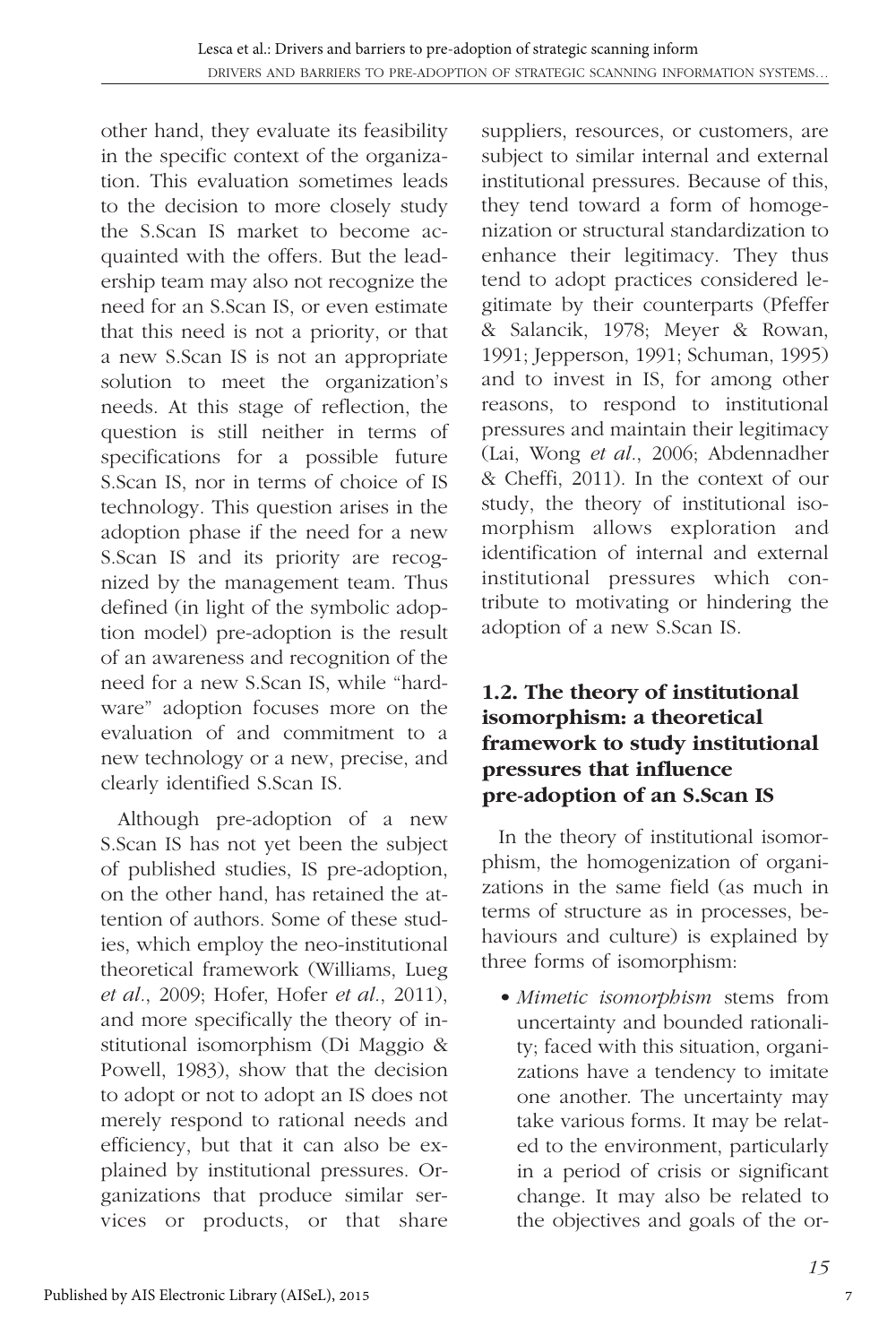ganization, or to the usefulness and uses of a new technology, or of a future IS when the usefulness/use is vague or ambiguous. Uncertainty and bounded rationality influence organizations within the same field to imitate each other to be perceived as more legitimate. This imitation can also be unintentional, resulting from the transfer of employees and by the intervention of consultants or professional associations (Di Maggio & Powell, 1983; Haveman, 1993; Mizruchi & Fein, 1999).

- *Normative isomorphism* results from the professionalization of the members of the organization, that is to say, the whole of the collective efforts of a profession to define their skills and their work methods (Scott, 1995). While in a single organization the jobs are different from each other, they are very similar to the jobs of counterparts in other organizations (Di Maggio & Powell, 1983). Two sources of normative isomorphism have been identified. On the one hand, by the standardization of educational curriculum (e.g. same training, same schools and universities, same skills). This source is encouraged by recruitment mechanisms which tend to always favour the same profiles. On the other hand, by the development of professional networks or organizational models which spread rapidly. Normative isomorphism leads to uniformity and consanguinity which can result, for example, in the adoption of common rules, languages and dress codes.
- *Coercive isomorphism* results from formal or informal political influence in a broad sense, exercised by the State, by organizations in the same field, or by societal cultural expectations. This political influence promotes adoption of common standards (Di Maggio & Powell, 1983). For example, this is the case with the enactment of new environmental regulations (Jennings & Zandbergen, 1995). These new rules influence the concerned organizations to consider a change, either to adapt, or to innovate. Thus, the organizational structures gradually reflect the rules and the dominant standards of a State or of a society (Slack & Hinings, 1994).

In the context of our study, the theory of institutional isomorphism suggests that the decision to adopt or not to adopt an S.Scan IS can be explained by internal and external institutional pressures, and organizations' goal of legitimacy within its field. Yet the influence of institutional pressures on preadoption - and more generally adoption - of an S.Scan IS has never been studied, and the literature on S.Scan does not explore the pressures and organizational need for legitimacy in its field to explain the decisions to adopt or not to adopt an S.Scan IS. Other more recent neo-institutionalist research extends the theoretical framework of institutional isomorphism and demonstrates that adoption of an IS can also respond to functional pressures, that is to say, to perceived problems in terms of performance and usefulness of institutional practices (Oliver, 1992). The literature on S.Scan,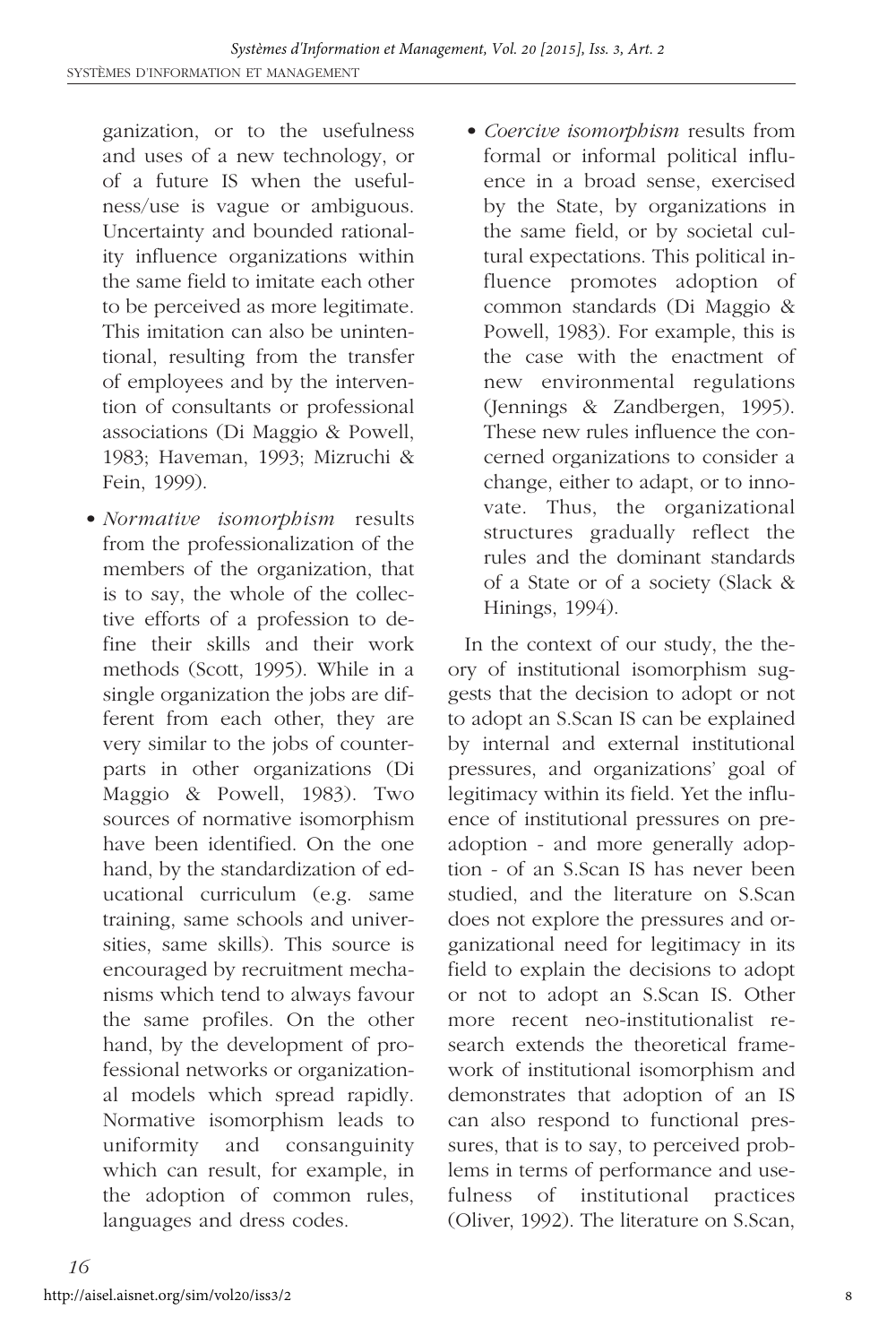for its part, notes internal functional concerns to meet performance and competitiveness objectives. Some of these concerns can be drivers that promote pre-adoption. Others are barriers that, on the contrary, hinder or slow down pre-adoption.

#### **1.3. S.Scan drivers and barriers: a literature review to examine functional pressures that influence pre-adoption of an S.Scan IS**

Although often mobilized and studied, the concepts of drivers and barriers have not been explicitly defined in prior research (see for example Hofer, Hofer *et al.*, 2011; Walker, di Sisto *et al.*, 2008; Robson, Katsikeas *et al.,* 2008). In this article we define them as follows:

- •A driver is an internal or external pressure which influences the evaluation of a new S.Scan IS as a solution to the needs of the organization, and promotes its pre-adoption.
- A barrier is an internal or external pressure which influences the evaluation of a new S.Scan IS and slows or hinders its pre-adoption.

| <b>Driver</b>                         | Description                                                                                                                           | Literature                                                                                                                                                                 |
|---------------------------------------|---------------------------------------------------------------------------------------------------------------------------------------|----------------------------------------------------------------------------------------------------------------------------------------------------------------------------|
| Keep informed                         | Stay informed to understand the<br>current environment and changes<br>under way.                                                      | Hambrick, 1981; Stubbart, 1982; Smirci-<br>ch & Stubbart, 1985 ; Raymond, Julien et<br>al., 2001; Lesca & Caron-Fasan, 2008;<br>Lesca, Caron-Fasan et al., 2012.           |
| Identify threats                      | Identify the threats/constraints<br>and protect the organisation                                                                      | Hambrick, 1981 ; Stubbart, 1982; El<br>Sawy, 1985; Lang, Calatone et al., 1997;<br>Beal, 2000; Xu, Kaye et al., 2003; Lesca,<br>Caron-Fasan et al., 2012.                  |
| Identify<br>opportunities             | Identify opportunities to develop<br>products/services/activi-<br>new<br>ties/markets, etc.                                           | Hambrick, 1981; Hambrick, 1982; Stub-<br>bart, 1982; El Sawy, 1985; Lang, Calatone<br>et al., 1997; Beal, 2000; Xu, Kaye et al.,<br>2003; Lesca, Caron-Fasan et al., 2012. |
| Innovate                              | Feed the innovation process to<br>help differentiate and improve<br>competitiveness                                                   | Raymond, Julien et al., 2001; Veugelers,<br>Bury et al., 2010.                                                                                                             |
| Maintain a<br>competitive<br>position | Maintain a new competitive ad-<br>vantage to sustain a competitive<br>position                                                        | Hambrick, 1981; Jennings & Lumpkin,<br>1992; Wei & Lee, 2004.                                                                                                              |
| Develop                               | Develop a new competitive ad-<br>vantage to improve a competitive<br>position                                                         | Raymond, Julien et al., 2001.                                                                                                                                              |
| Anticipate                            | Identify the emerging phenome-<br>na and anticipate future changes<br>and discontinuities to act pro-ac-<br>tively and adapt strategy | Hambrick, 1981; Choo, 2001; Lesca &<br>Caron-Fasan, 2008; Lesca, Caron-Fasan et<br>al., 2012                                                                               |

#### **Table 1: Synthesis of the literature on functional drivers that are likely to promote the pre-adoption of an S.Scan IS**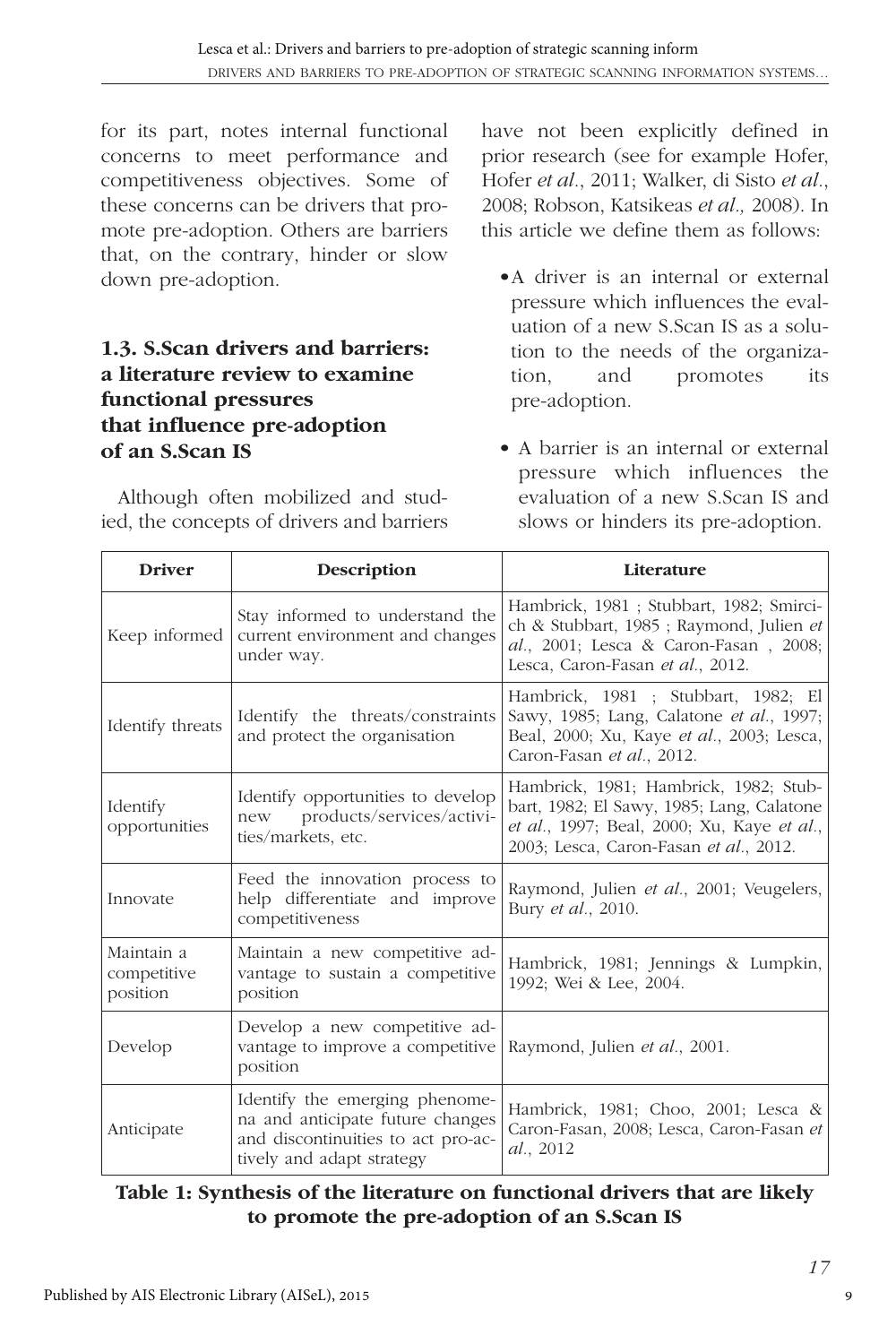No studies exist on the drivers for adoption and pre-adoption of an S.Scan IS. In contrast, an extensive literature focuses more generally on the managerial missions and objectives that support S.Scan and thus demonstrate the interest in performing S.Scan (see table 1). To the extent that the drivers are strategic intentions and wishes, in this article we equate them with functional, internal drivers, linked with the organizations' mission and performance and competitiveness goals, and likely to promote the preadoption of an S.Scan IS.

Studies on barriers to adoption and pre-adoption of an S.Scan IS are also non-existent. However, a few studies have focused on failures and abandonment factors of S.Scan projects. Some of these factors relate to the actual sequence of events in the project and represent unforeseen complications that disrupt the design and implementation of the S.Scan IS, and are likely to significantly throw into question its deadlines, costs, objectives and profits for the organization (Doherty & King, 2001). These factors for failure relate primarily to adoption and post-adoption, rather than to pre-adoption. Others, however, can contribute to explaining certain barriers likely to influence pre-adoption of an S.Scan IS (see table 2).

#### **2. RESEARCH METHODOLOGY**

The objective of this study is to identify the drivers and barriers that influence the pre-adoption of an S.Scan IS. To do this, our study mobilizes a mixed methodology which combines sequential exploratory qualitative and quantitative research (Creswell, 2003). The exploratory nature of the research allows identification of important new variables. The sequential character of the methodology integrates the results of the qualitative study in the questionnaire during the quantitative phase. This research design thus allows producing new theoretical contributions when the theoretical framework is not (yet) sufficient to explain or understand the situations or the phenomena being studied (Creswell, 2003). The mixed methodology thus allows producing new theoretical contributions that a single methodology - qualitative or quantitative - would not have been able to obtain, while strengthening the balance between depth and breadth of the study (Venkatesh, Brown *et al.*, 2013, Creswell & Clark, 2007).

This study focuses on a particular context: the sustainable supply chain (SSC). The decision to adopt an SSC is accompanied by various pressures which may be at the root of major organizational changes (Jennings & Zandbergen, 1995; Connor & Dovers, 2004; Bansal, 2005). This context of the SSC is particularly relevant for studying the pressures that explain the drivers and the barriers to the pre-adoption of a (new) S.Scan IS oriented toward SSC.

A first qualitative exploratory phase helped to identify the drivers and the barriers mentioned spontaneously by managers, and to discover new ones that were previously not identified in the literature. A second quantitative exploratory phase then allowed us to consolidate these first results to reveal the functional and institutional pressures. (i.e. Figure 1)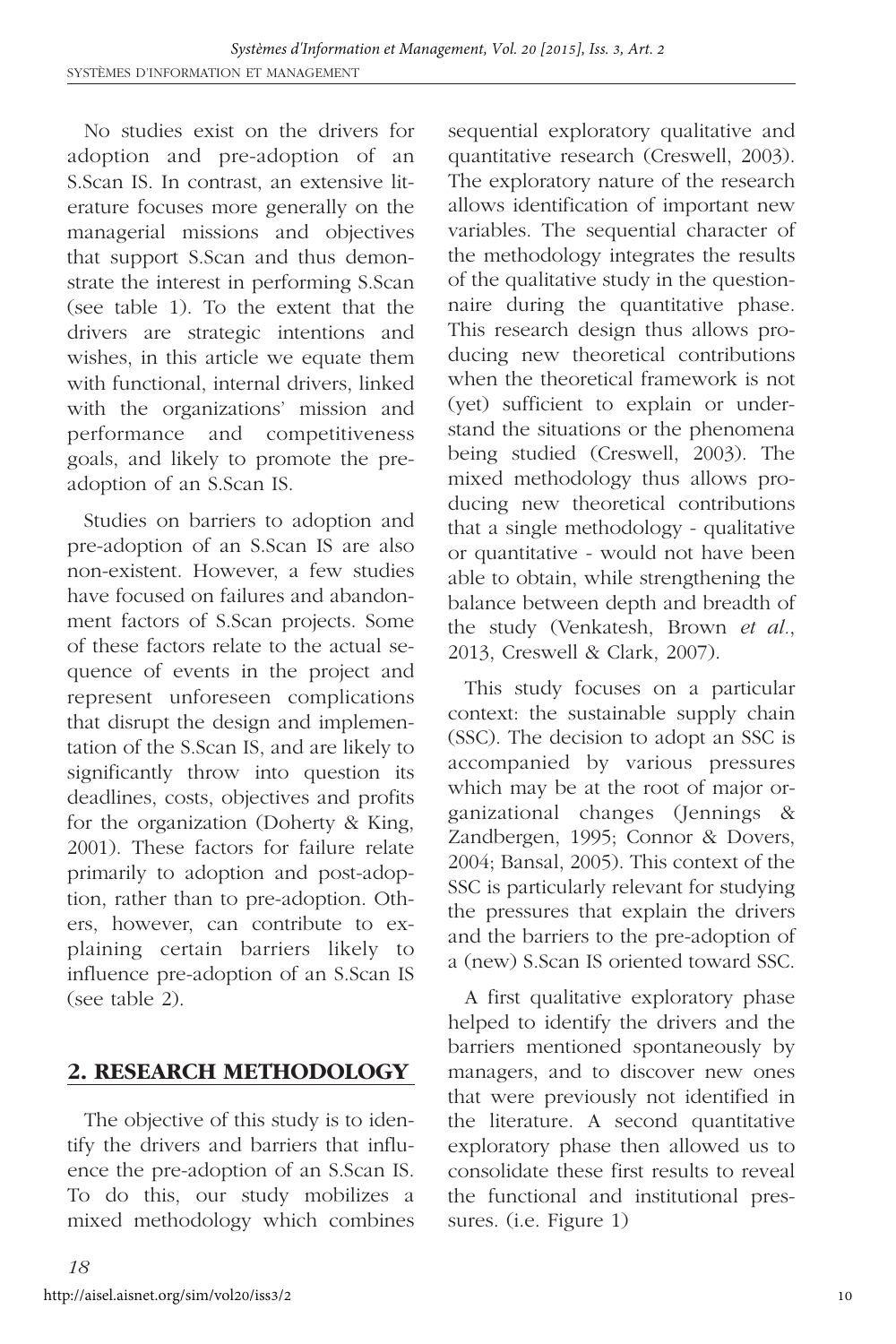| <b>Barriers</b>                                     | Description                                                                                                                                                             | Literature                                                                                                                   |
|-----------------------------------------------------|-------------------------------------------------------------------------------------------------------------------------------------------------------------------------|------------------------------------------------------------------------------------------------------------------------------|
| Difficulty<br>in organizing<br>the process          | Lacking a standard method, organizations<br>have difficulty organizing the various stages<br>of the S.Scan process                                                      | Calori, 1988; Yasai-Ardekani<br>& Nystrom, 1996.                                                                             |
| Absence<br>of impetus                               | Management does not make the decision to<br>engage and to stimulate an S.Scan dynamic                                                                                   | Lesca & Caron-Fasan, 2008.                                                                                                   |
| Poor circula-<br>tion of infor-<br>mation           | The interest of sharing information from<br>S. Scan is not understood<br>The structures for the dissemination of infor-<br>mation are inadequate                        | Englewod<br>$\alpha$<br>Lenz,<br>1985; Ghoshal & Westney,<br>1991; Lesca & Caron-Fasan,<br>2008.                             |
| Hostile<br>organizational<br>culture                | An organizational culture hostile to or un-<br>willing to share and circulate information                                                                               | Diffenbach, 1983; Englewod<br>& Lenz, 1985; Ghoshal &<br>Westney, 1991; Babbar & Rai,<br>1993; Lesca & Caron-Fasan,<br>2008. |
| Inappropriate<br>commitment<br>of the<br>Management | Lack of support and interest of the Manage-<br>ment in order to legitimize the S.Scan                                                                                   | Lesca & Caron-Fasan, 2008.                                                                                                   |
| Poor access<br>to information                       | Difficulties accessing relevant information:<br>- either because the mobilized sources are<br>unsuitable<br>- or because the information is buried in a<br>mass of data | El Sawy, 1985; Yoon, 2012.                                                                                                   |
| Lack<br>of external aid                             | Performing S.Scan is difficult without exter-<br>nal assistance                                                                                                         | Lesca & Caron-Fasan, 2008.                                                                                                   |
| Difficulty cal-<br>culating ROI                     | Lack of methods to calculate the ROI of<br>S.Scan                                                                                                                       | Prescott, 1999.                                                                                                              |
| Lack of finan-<br>cial resources                    | An insufficient budget to internally or exter-<br>nally mobilize the resources necessary for<br>the S.Scan                                                              | Ghoshal & Westney, 1991;<br>Lesca & Caron-Fasan, 2008.                                                                       |
| Lack of time                                        | Lack of motivation of the actors which is re-<br>flected by an inability to create time                                                                                 | Diffenbach, 1983; Lesca &<br>Caron-Fasan, 2008.                                                                              |
| Mis-alignment                                       | Mis-alignment of the S.Scan with the organi-<br>zations' strategy                                                                                                       | Lesca & Caron-Fasan, 2008.                                                                                                   |
| Complexity of<br>the project                        | Underestimation of the complexity of S.Scan<br>Over-estimation of the scope of S.Scan                                                                                   | Lesca & Caron-Fasan, 2008.                                                                                                   |
| Absence of<br>clear objectives                      | Absence of a clear, shared definition of the<br>objectives of the S.Scan                                                                                                | Lesca & Caron-Fasan, 2008.                                                                                                   |
| Outside the<br>priorities of the<br>organization    | S. Scan is not part of the strategic priorities of<br>the organization                                                                                                  | Lesca & Caron-Fasan, 2008.                                                                                                   |

#### **Table 2: Synthesis of the literature on barriers that are likely to hinder the pre-adoption of an S.Scan IS**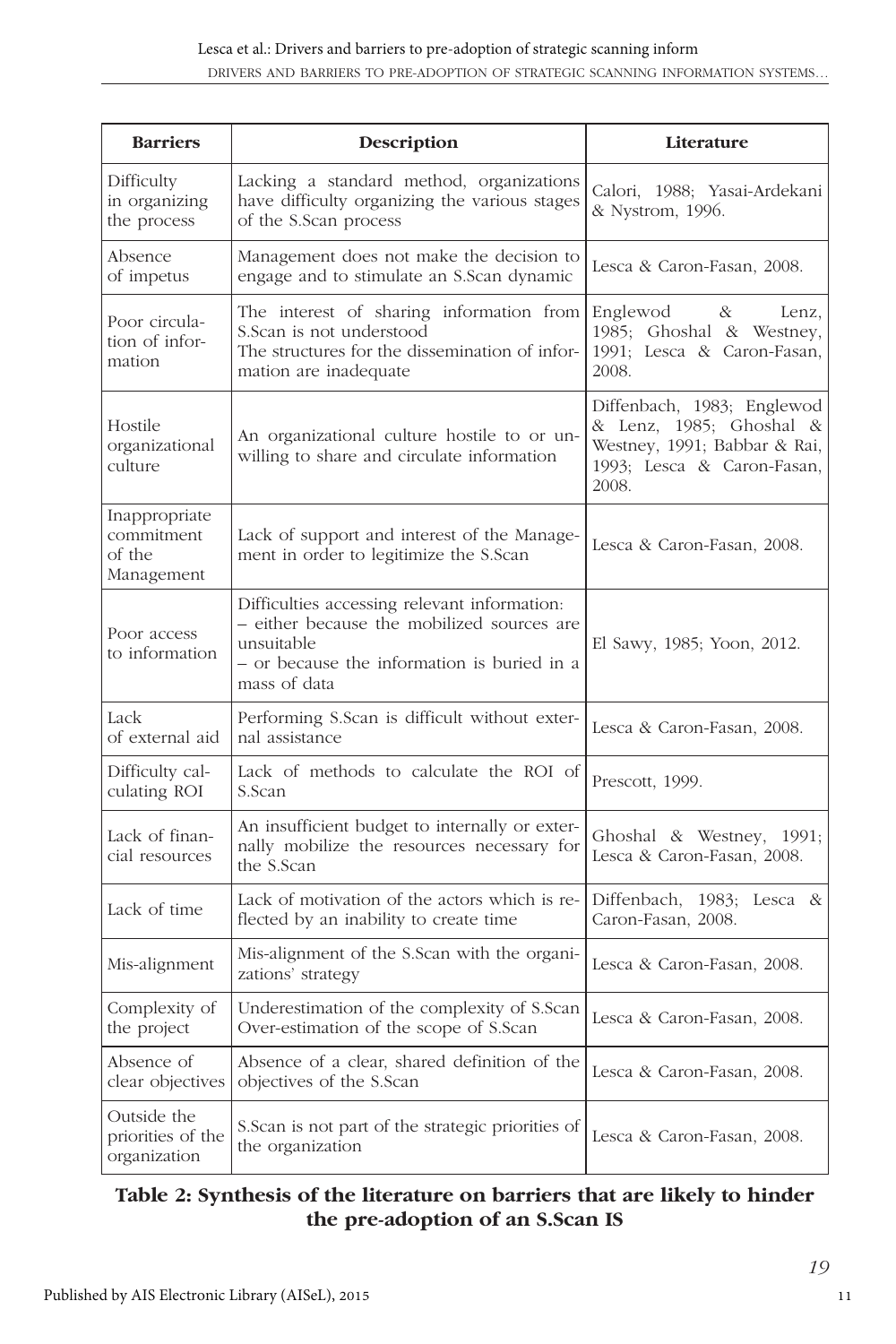#### Study context - the sustainable supply chain



**Figure 1: Research design.**

#### **2.1. Context of the study: the sustainable supply chain**

The context of the study is that of the sustainable supply chain. As a result of recent national and international institutional initiatives, organizations are encouraged to better take into account the problems of sustainable development (SD) in their operational activities and in particular to rethink their logistics schemas. However, many barriers impede the implementation of an SSC (Giunipero, Hooker *et al.*, 2012). Some relate to the lack of information of managers concerning current or future legislation, as well as on the expected benefits and possible risks of such an approach (Walker, di Sisto *et al.*, 2008). This lack of information is detrimental and often leads to choosing not to engage in SSC (Zhou, Cheng *et al.*, 2000).

This study is part of a research project funded by the ADEME, the objective of which is to study the conditions of operationalization of an S.Scan applied to the SSC. Taking place over a period of three years, the project was structured around four key questions: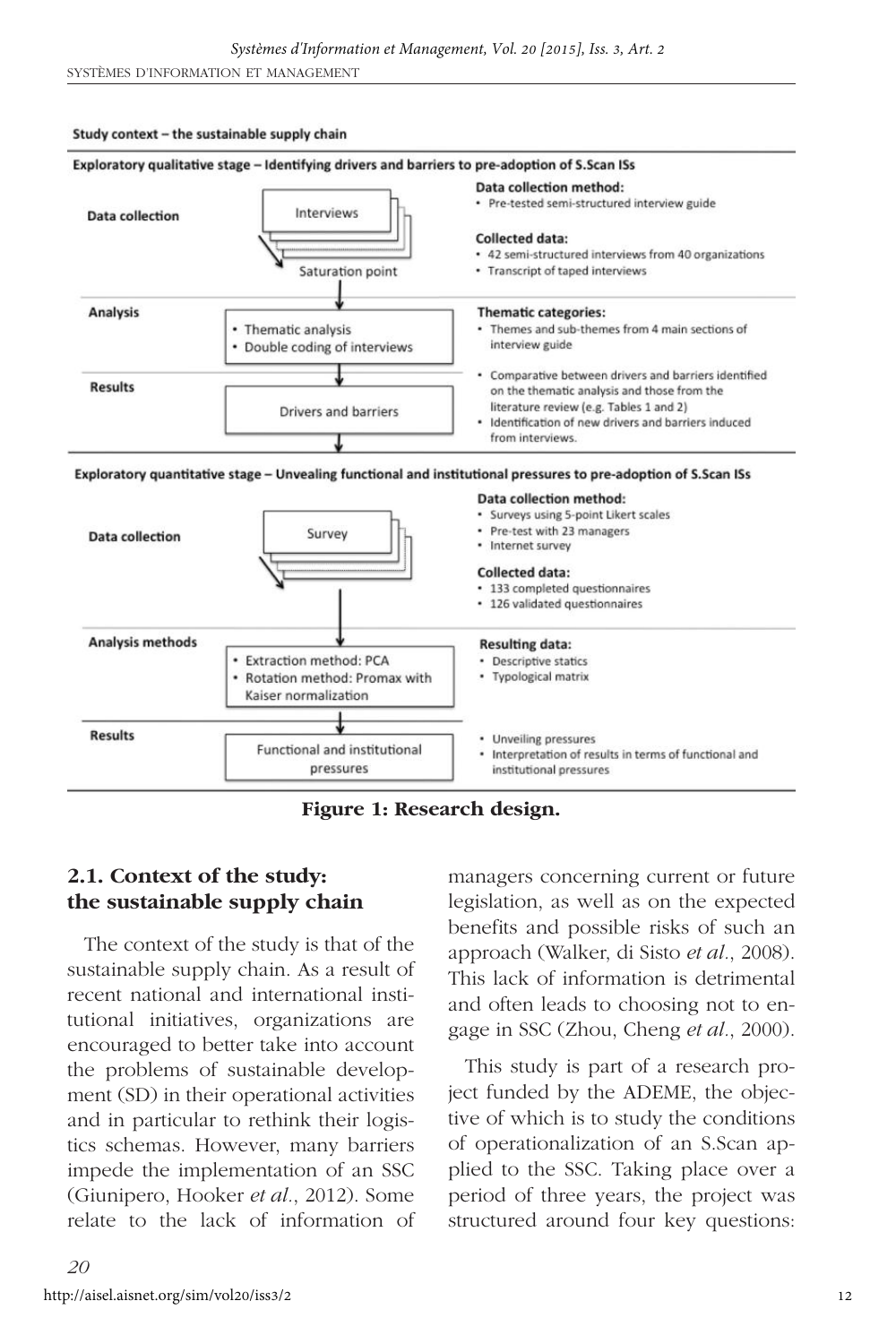what is S.Scan applied to SSCs? What are the current S.Scan practices in the field of SSC? How can the practices of S.Scan applied to SSC be developed? What are the barriers and drivers to S.Scan applied to SSCs? This article focuses only on the analysis of the last question.

#### **2.2. A qualitative exploratory phase to identify the drivers and barriers to pre-adoption of an S.Scan IS in the context of SSC**

In this first exploratory phase we conducted 42 semi-structured interviews between September 2010 and February 2011, with 50 people in 42 organizations from different sectors (see Appendix B), predominantly by telephone (31 interviews out of 42, or 73.8 %), and to a lesser extent in face to face meetings (11 interviews, or 26.2 %). We thus sought to encounter the greatest possible diversity of interlocutors representative of the stakeholders in supply chains in France: industrial enterprises, commercial enterprises, logistics services providers (LSP), infrastructure managers, institutions which play a regulatory and planning role, and specialist consultants in the areas of research who are likely to influence the decisions of actors within the chains (see table 3). The objective was also to meet with competent individuals who are concerned by the subject. In light of the theme studied and its transversality, our interlocutors were likely to be part either of a logistical management, SD or IS/S.Scan, or close to the general management (see table 4). The interviews were conducted until saturation.

All the interviews were fully recorded and then transcribed and double coded on the basis of the coding grid constructed at the end of our literature review (see tables 1 and 2). However, new drivers and barriers also "emerged" from the analysis (Bardin, 2007) thus complementing the coding grid. The unit of analysis chosen for the thematic coding is interview. To assess the validity of the coding a rate of consistency, defined as the proportion of encodings coinciding between two coders, was calculated (Rust & Cooil, 1994). The rate obtained shows a consistent average of 76.86 %, which is higher than the minimum rate of 70 % recommended for this type of exploratory study (Nunnally & Barnstein, 1994).

#### **2.3. A qualitative exploratory phase to identify the institutional and functional pressures to pre-adoption of an S.Scan IS in the context of SSC**

The questionnaire that we used (see Appendix C) incorporates all the drivers and barriers from both the literature review and the qualitative study (see tables 5 and 7). Each item was measured using a 5 point Likert scale ranging from "Strongly disagree" to "Strongly agree" to allow respondents to position themselves on a central point if they so wished. The questionnaire was subject to 23 pre-tests with managers who all have an interest either in logistics and SSC, or in S.Scan.

The profiles of the respondents are the same as those in the qualitative phase, namely: the head of logistics/supply chain, transport,

13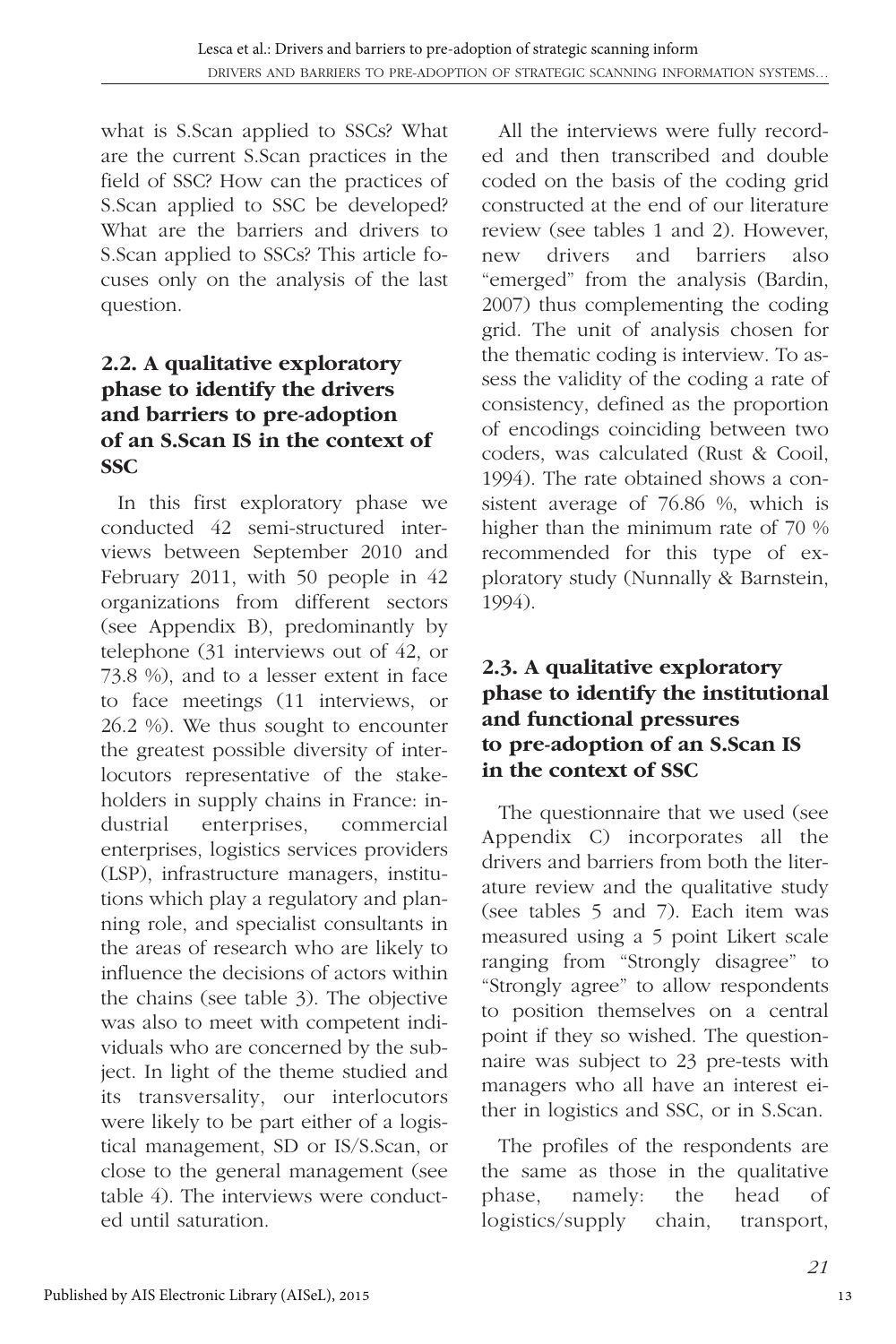SD/Corporate Social Responsibility (CSR) and S.Scan, as well as the general managers (see table 4) of the various stakeholders of the logistics chains in France (see table 3). Given that the study focuses on S.Scan applied to SSC, it was essential that the respondents have a sufficient level of knowledge concerning decisions related to S.Scan, logistics or SD.

The questionnaire was administered via the Internet using the SurveyMonkey platform between May and October 2012. After elimination of 263 incomplete questionnaires, 133 were retained. Seven respondents indicated that they had minor responsibilities and had little knowledge concerning decisions related to the whole of the areas addressed in our research. As a result their questionnaires were removed from the sample. Thus, 126 questionnaires were utilized and treated using SPSS software.

The data were analyzed using two methods of descriptive analysis. Initially, a univariate analysis (descriptive statistics around the mean, standard deviation and standard error of the mean) was performed in order, firstly, to highlight the relative importance of each driver and barrier relative to one another and, secondly, to measure the dispersion of the responses. Then a

| <b>Stakeholders</b>                                                                                                                                                |             | Qualitative phase |                          | <b>Quantitative phase</b> |
|--------------------------------------------------------------------------------------------------------------------------------------------------------------------|-------------|-------------------|--------------------------|---------------------------|
|                                                                                                                                                                    | Nb          | $\frac{0}{0}$     | Nb                       | $\frac{0}{0}$             |
| Industrial enterprises<br>(SMI, Large industrial enterprises)                                                                                                      | 13          | 31.0 %            | 27                       | 21.4 %                    |
| Commercial enterprises<br>(Mass retail, service SMIs, speciality hypermar-<br>kets)                                                                                | 4           | $9.5\%$           | 15                       | 11.9 %                    |
| <b>LSP</b><br>(Large general LSP, LSP integrated with a dis-<br>tributor, commission agents, other service<br>providers)                                           | 11          | $262\%$           | 55                       | 43.6 %                    |
| Infra- and super-structure managers<br>(Port, infrastructure manager)                                                                                              | 3           | 7.1%              | 3                        | $2.4\%$                   |
| Institutions<br>(Ministry, region, inter-communal manage-<br>ment union, city, development partner, region-<br>al observatory, competitiveness cluster and<br>hub) | $\varsigma$ | 11.9 %            | $\overline{\phantom{0}}$ | $4.0\%$                   |
| Providers of intangible services<br>(S.Scan company, IT providers for logistics,<br>consultant specializing in logistics)                                          | 6           | 14.3 %            | 21                       | $16.7\%$                  |
| <b>Totals</b>                                                                                                                                                      | 42          | 100%              | 126                      | 100%                      |

#### **Table 3: Supply chain stakeholders interviewed during the two phases of research**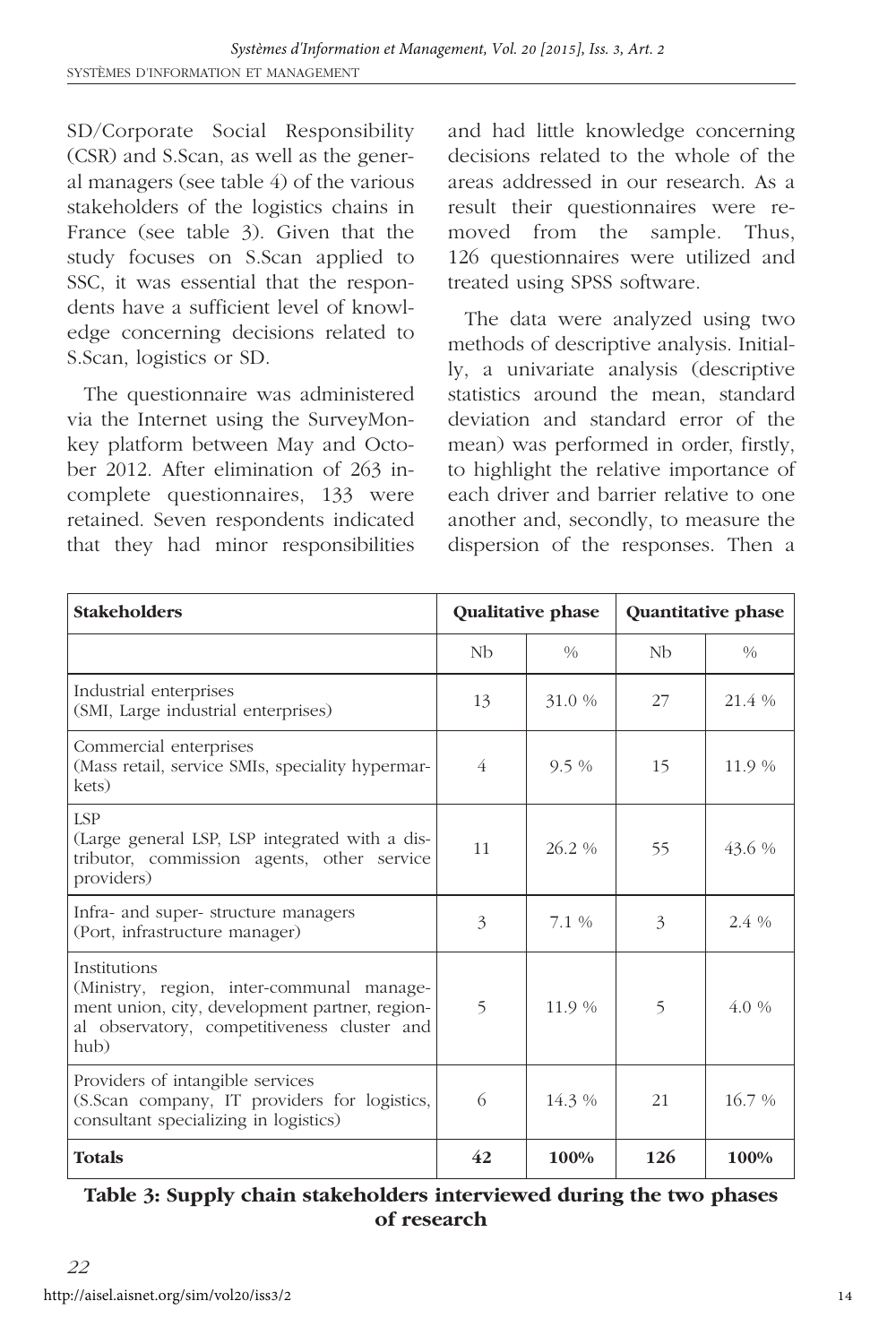| <b>Function / Department</b>              |              | Qualitative phase |                | Quantitative phase |
|-------------------------------------------|--------------|-------------------|----------------|--------------------|
|                                           | Nb           | $\frac{0}{0}$     | Nb             | 0/0                |
| Logistics/ supply chain*                  | 10           | $20\%$            | 41             | 30.8%              |
| Transport /physical distribution *        | 6            | $12\%$            | 11             | $8.3\%$            |
| Production / industrial management        | $\mathbf{1}$ | $2\%$             | 2              | $1.5\%$            |
| Purchasing / Procurement                  | 3            | 6 %               | 12             | $9\%$              |
| Research and development                  | -            |                   | 7              | 5.3 %              |
| Commercial / marketing                    | 3            | 6 %               | 11             | 8.3 %              |
| SD / CSR / quality, safety, environment * | 8            | $16\%$            | 6              | $4.5\%$            |
| S.Scan / Economic intelligence *          | 4            | $8\%$             | $\overline{2}$ | $1.5\%$            |
| Information Systems                       | 2            | $4\%$             | 5              | $3.7\%$            |
| <b>Directorate General</b>                | 8            | $16\%$            | 30             | $22.6\%$           |
| Other                                     | 5            | 10 %              | 6              | $4.5\%$            |
| <b>Total</b>                              | 50           | 100               | 126            | 100                |

\* Respondents at the core of the search target

#### **Table 4: Directions of managers interviewed during the two phases of research**

Principal Component Analysis (PCA) was used to complete the analysis of the average values of the responses and their dispersion and highlight the pressures influencing the pre-adoption of an S.Scan IS in the context of SSC.

#### **RESULTS**

The qualitative study allowed us to identify 31 drivers and barriers spontaneously mentioned during the interviews, including 10 that we had not identified in our literature review on S.Scan. Twelve of these (five of which

were new) reflect the drivers for preadoption of an S.Scan IS (see table 5) and 19 (five of which were also new) reflect barriers (see table 7). The quantitative study reveals two pressures that motivate pre-adoption of an S.Scan IS (see table 6) and three which hinder it (see table 8). The results concerning drivers and barriers are presented separately.

#### **3.1. Pressures that help explain drivers and barriers to pre-adoption of an S.Scan IS in the context of SSC**

15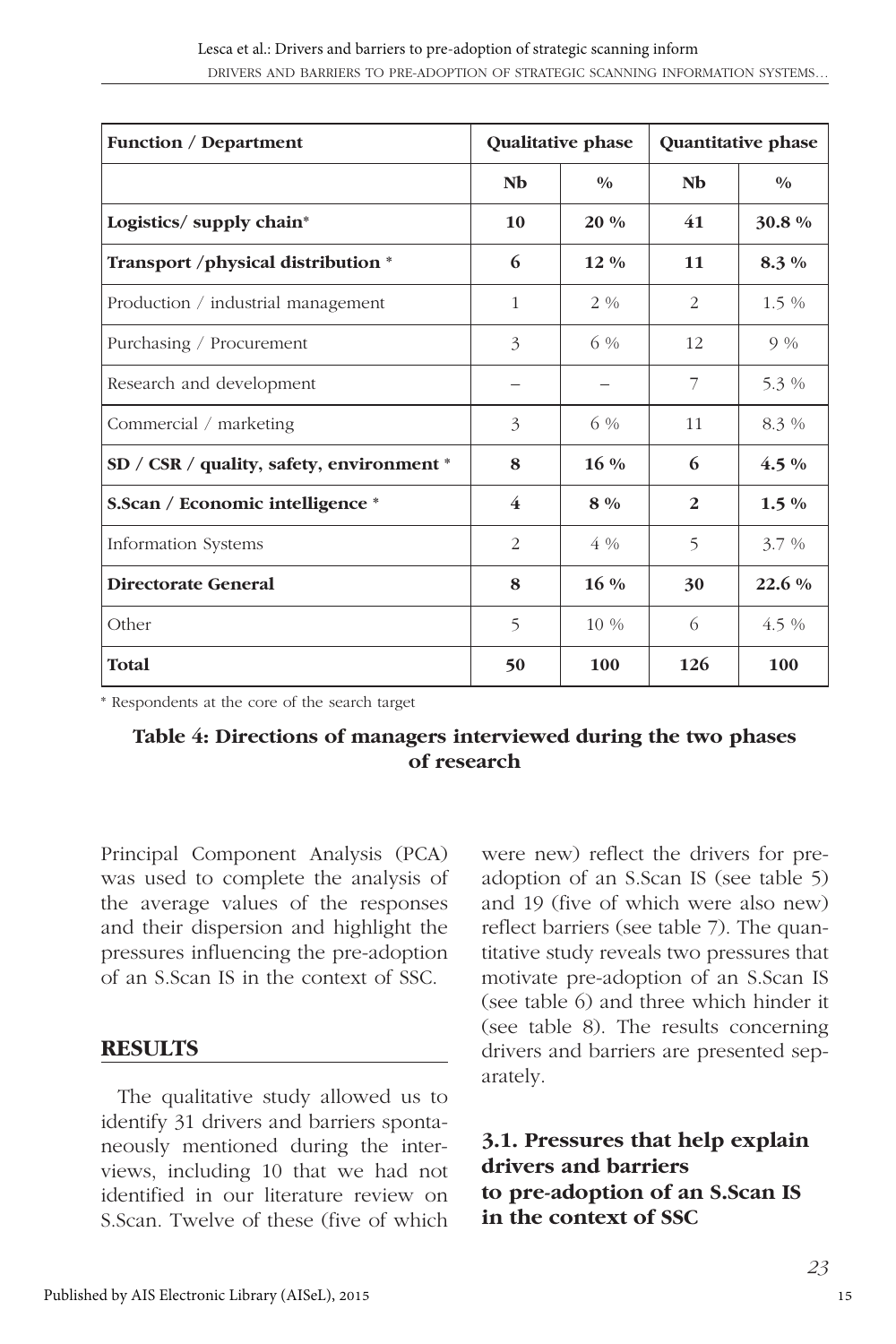| Literature<br>Review                       |                | Qualitative exploratory study                                                                               |                       |                 | Quantitative exploratory study                                                                 |                               |                               |
|--------------------------------------------|----------------|-------------------------------------------------------------------------------------------------------------|-----------------------|-----------------|------------------------------------------------------------------------------------------------|-------------------------------|-------------------------------|
|                                            |                | Drivers (items)<br>$\mathfrak{g}$                                                                           |                       | Thematic coding | Underlying question                                                                            | Descriptive statistics        |                               |
|                                            |                |                                                                                                             | $\overline{\Theta}^1$ | $\% ^2$         |                                                                                                | deviation<br>Standard<br>Mean | Standard error<br>of the mean |
| $\overline{\mathsf{a}}$                    | $\blacksquare$ | By conviction                                                                                               | પ                     | $9.5\%$         | We are convinced that we must perform S.Scan for<br>the SSC                                    | 1.1<br>4.0                    | Ļ                             |
| Yes                                        | 3              | Keep informed                                                                                               | 33                    | 78.6%           | We want to keep informed of ongoing developments                                               | $\Box$<br>4.0                 | Ē                             |
| Yes                                        | $\square$      | a competi-<br>tive position<br>Maintain                                                                     | $^{\circ}$            | 19.0%           | We seek to maintain our competitive position                                                   | $\Box$<br>4.0                 | H                             |
| Yes                                        | $\circ$        | Anticipate                                                                                                  | $\geq$                | 38.1%           | We seek to anticipate changes that could affect us in<br>order to be prepared                  | 1.0<br>4.0                    | H                             |
| Yes                                        | $\Box$         | Innovate                                                                                                    | $\Box$                | 26.2%           | We want to feed our innovation process                                                         | $\frac{0}{1}$<br>3.9          | H                             |
| Yes                                        | N              | opportunities<br>Identify                                                                                   | $\overline{2}$        | 28.6%           | We are looking to identify opportunities                                                       | 1.0<br>3.8                    | Q                             |
| Yes                                        | $\overline{c}$ | Develop                                                                                                     | 3                     | $7.1\%$         | We wish to develop new markets / new activities                                                | 1.2<br>3.7                    | 107                           |
| Yes                                        | $^{\circ}$     | Identifythreats                                                                                             | 4                     | 9.5%            | We are looking to identify threats                                                             | $\Box$<br>3.7                 | H                             |
| $\mathbf{S}^{\mathbf{O}}$                  | $\mathbf{z}$   | compliance<br>Ensure                                                                                        | $\mathbf{z}$          | 4.8%            | Performing S.Scan applied to SSC helps us impli-<br>cate our collaborators in our SSC strategy | 1.1<br>3.5                    | ⊣                             |
| $\mathsf{S}^{\mathsf{O}}$                  | 5              | Do as others do                                                                                             | $\mathbf{\mathbf{z}}$ | 4.8%            | Other companies / organizations in our sector<br>perform S.Scan applied to SSC                 | 1.2<br>3.5                    | ⊣.                            |
| $\mathbf{S}$                               | 4              | Communicate                                                                                                 | $\tilde{\phantom{0}}$ | 7.1%            | By communicating on S.Scan applied to SSC we<br>avoid being made a bad example of              | 1.3<br>3.0                    | ⊣                             |
| $\overline{\mathsf{a}}$                    | $\circ$        | Be inspired by oth-<br>ers                                                                                  | $\overline{20}$       | 47.6%           | We wait to see what others do before we launch<br>ourselves into S.Scan applied to SSC         | 1.0<br>1.9                    | ⊣.                            |
| <sup>1</sup> Number of interviews in which |                | $\alpha$ Percentage compared to the total number of interviews performed = $42$<br>each driver is mentioned |                       |                 |                                                                                                |                               |                               |

**Table 5: Drivers to pre-adoption of an S.Scan IS in the context of SSC**

Table 5: Drivers to pre-adoption of an S.Scan IS in the context of SSC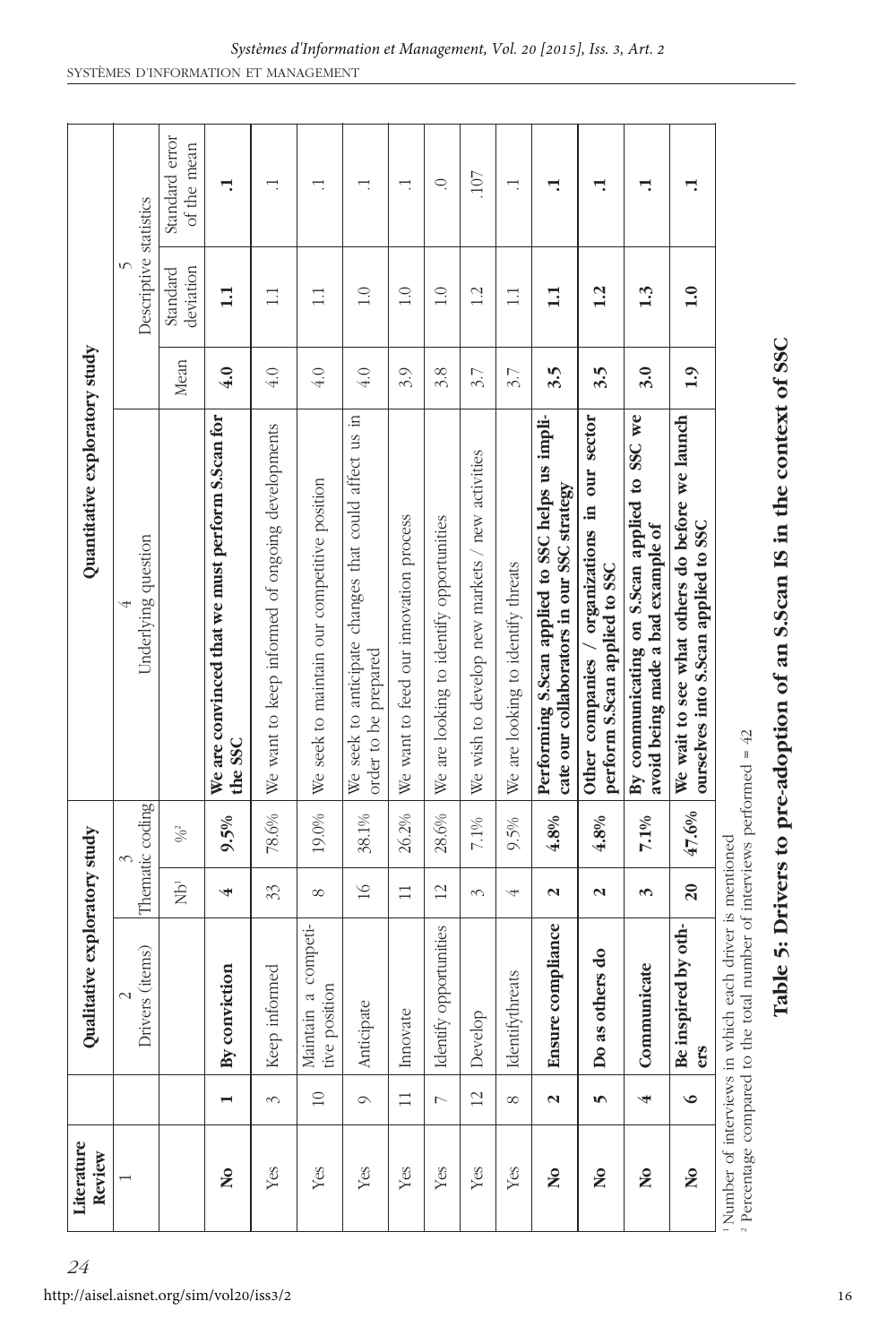#### *3.1.1. Drivers to pre-adoption of an S.Scan IS in the context of SSC*

The thematic analysis of the interviews highlights a list of 12 drivers presented in column 2 of table 5.

Seven are similar to the drivers presented in the literature (see table 5 column 1): to keep informed, identify opportunities, identify threats, anticipate, maintain a competitive position, innovate and develop. Five others are spontaneously mentioned during the interviews and are sometimes proportionally discrete, but are not identified in previous studies in the field of the S.Scan.

Two of these five drivers are characterized by a strong contrast between the results of the qualitative and quantitative studies:

- by conviction: *"It is cultural at a given time, I would say that we don't ask ourselves the question ... "* [Large industrial enterprise]. Spontaneously mentioned in four interviews, this is the driver which was most strongly agreed upon in the questionnaire (mean 4.0 ; standard deviation 1.1)
- be inspired by others: "*They invest pretty well and in general, they have good initiatives, therefore they are the people that we look at. We watch them, in reality we are not really comparable in terms of activity, of course we cannot assimilate (their practices), but they do things which can sometimes inspire us or (have the) means that can inspire us" (*LSP). Paradoxically, this driver is mentioned spontaneously by half of the interviewees

(20 people of 42), but it is the subject of strong disagreement in the quantitative study (mean 1.9 ; standard deviation 1.0)

Two other of these five drivers are, on the other hand, mentioned in a more discreet manner in the exploratory phase, with a globally positive level of agreement in the quantitative study:

- ensure compliance: *"For me, encouraging people to be aware of everything that is happening around them and to give them the opportunity to pass on the info, and additionally show them that that reverberates with others, it's great for staff motivation"* [Commercial enterprise] (mentioned in 2 interviews of 42 ; mean 3.5 in the quantitative study with a standard deviation of 1.1 )
- do as others do: "*We work a lot by benchmark, I try to watch a little what the big guys do, the leaders, or what is being said in the press, things like that, to see if it applies to us. Perhaps it's kind of a special 'copy/paste' culture"* [Small industrial enterprise] (mentioned in 2 interviews of 42 ; mean 3.5 in the quantitative study with a standard deviation of 1.2 )

The fifth driver is also occasionally spontaneously evoked in the exploratory phase, and its level of agreement is not significant, although the standard deviation shows contrasting levels of agreement depending upon the respondents:

• communicate: *"Scanning is merely a way to communicate what is there, but if it is to communicate*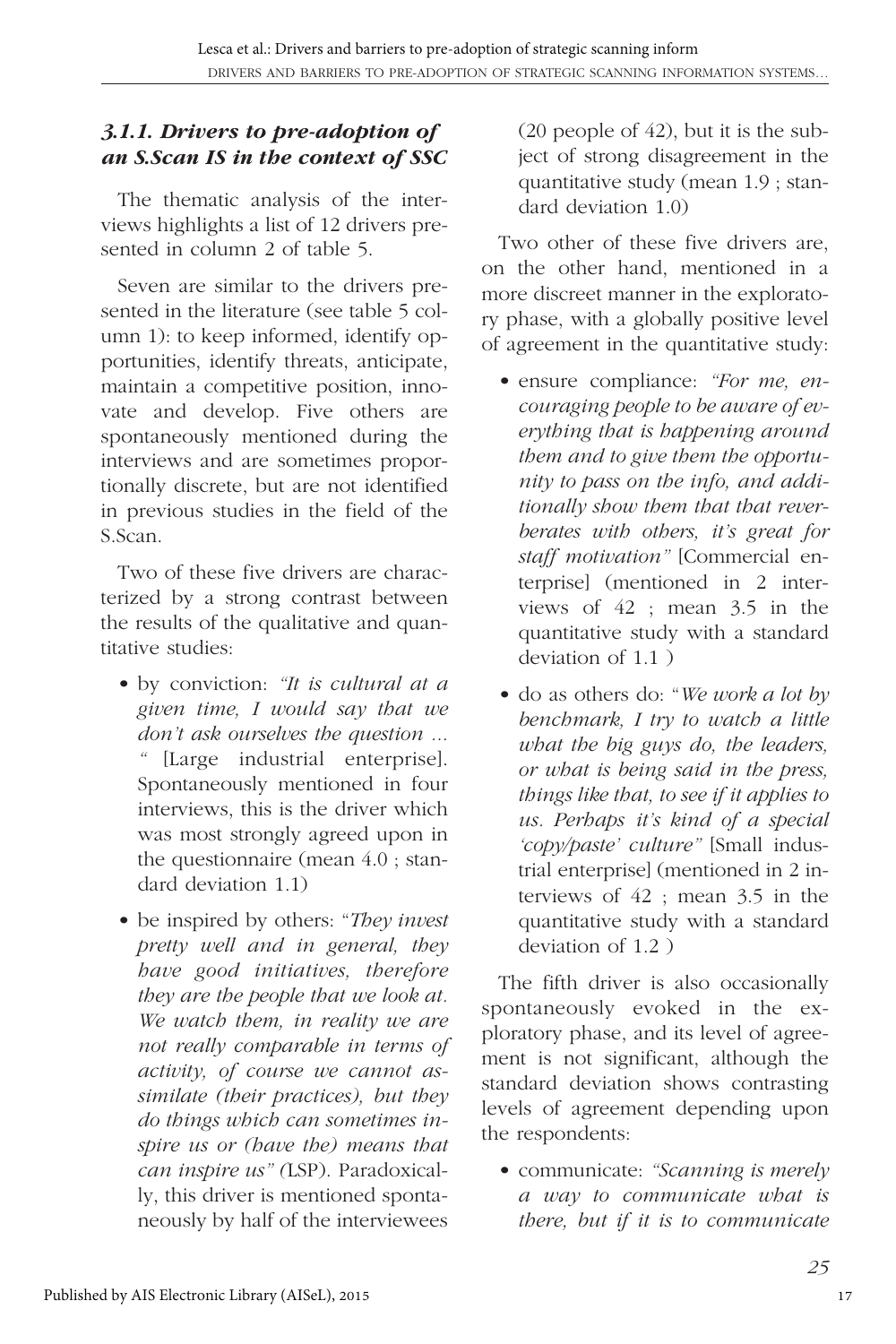*studies, it's not very interesting, however, communicating accomplishments that allow you to move ahead, and that will allow companies which have not yet done so to do so, that seems important to me!*" [Small industrial enterprise] (mentioned in 3 interviews of 42 ; mean 3.0 in the quantitative study with a standard deviation of 1.3 )

#### *3.1.2. Pressures that drive pre-adoption of an S.Scan IS in the context of SSC*

The PCA suggests a solution of two or three components. We have retained the two component solution because it presents superior coherence and relevance<sup>1</sup>. The results of the analysis in two main components are presented in table 6. They reveal two main pressures for pre-adoption:

• The first pressure refers to the search for a form of "proactivity". Here, the organizations show a desire to anticipate changes to come. Their attitude is truly proactive and shows a willingness to develop new markets and/or to feed their innovation process. This component is built from "We want to feed our innovation process" (0.845),

"We seek to identify threats" (0.787), "We seek to identify opportunities" (0.775), "We seek to maintain our competitive position" (0.762), "We wish to develop new markets / new activities" (0.694) and "We seek to anticipate changes that could affect us in order to be prepared" (0.676). This component shows that the preadoption of an S.Scan IS in the context of SSC is positively influenced (driven) by a functional pressure of competitiveness.

• The second pressure refers to a form of "conformism". The organizations have an attitude of follower in seeking to keep informed about what already exists. S.Scan ISs are also regarded as an internal tool for management (to motivate employees). This leads to questioning real motivations, especially when some respondents need an S.Scan IS in order to not be "shamed". This component is constructed from: "Other companies / organizations in our sector perform S.Scan applied to the SSC" (0.846), "Performing S.Scan applied to the SSC helps us implicate our collaborators in our SSC strategy" (0.819), "We want to keep in-

<sup>&</sup>lt;sup>1</sup> A first step of analysis checks the consistency of the set of items allowing us to create a good factor structure. The MSA coefficient of the diagonal of the anti-image matrix should present coefficients above 0.5 in order to confirm that the variables are well adapted to the structure of the other variables. Given that the MSA coefficient is less than 0.5 for item 6 (0.392), deletion of this item should be considered, although it is not essential, because the quality of representation of this item was otherwise correct.

When the PCA is performed, the minimum residual factor method of the variance (i.e. minimum threshold of 60 % of explained variance) shows a solution in 3 factors. After Promax rotation in order to improve the results of the PCA, the three factors were identified. However, item 6 was the only item constituting the third factor. In addition, its negative correlation reveals that it constitutes a measure having a different meaning from the other two factors. This result confirms the earlier question concerning deletion of this item. After its removal, a new PCA was performed. The two factor solution was confirmed by the percentage of residual variance (59.99 % of variance explained with two factors).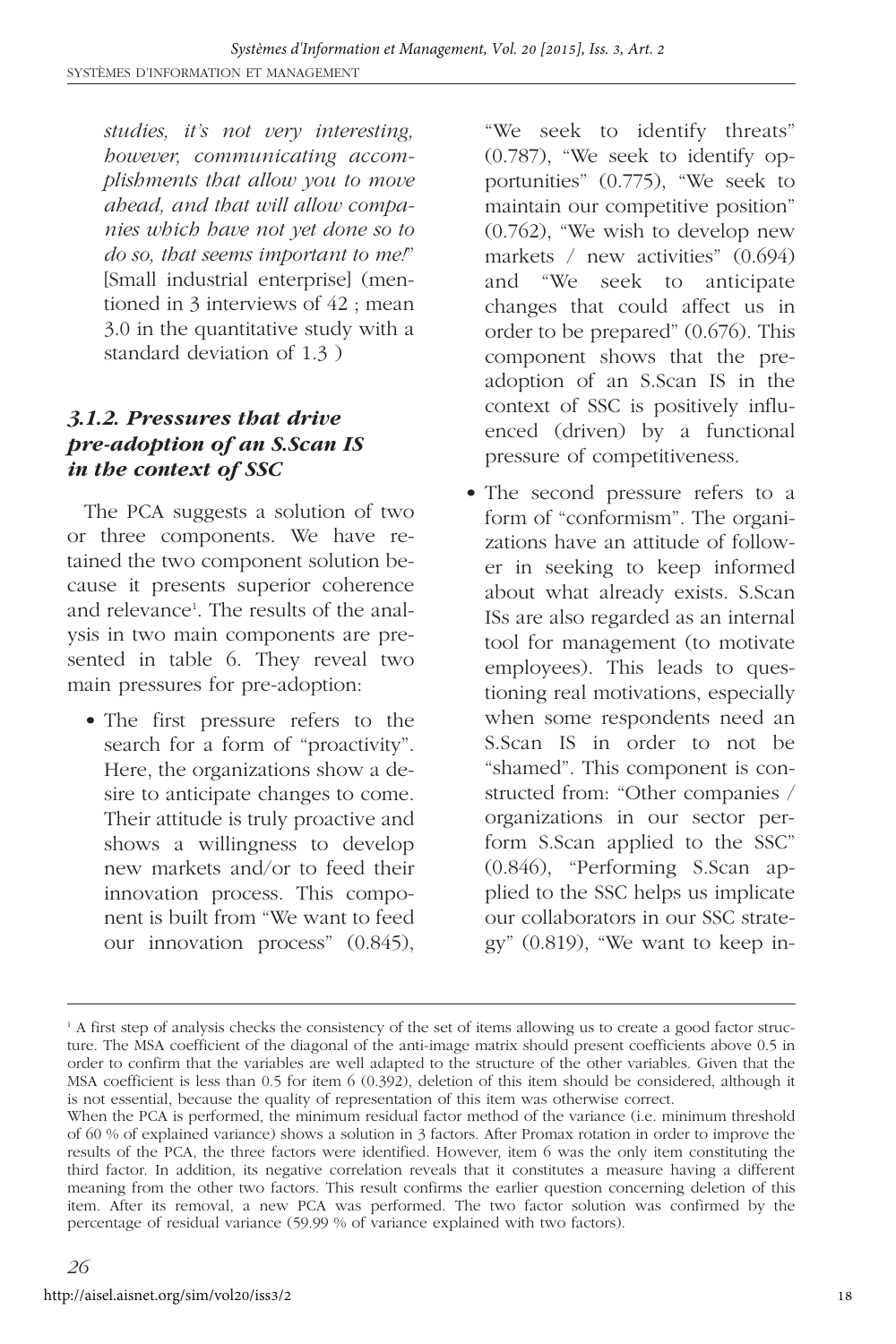formed of ongoing developments" (0.788), and to a lesser extent "By communicating on S.Scan applied to the SSC we avoid being made a bad example of" (0.692). This component shows that the preadoption of an S.Scan IS in the context of SSC is positively influenced (driven) by an institutional pressure of conformism.

### **3.2. Functional pressures that help explain barriers to pre-adoption of an S.Scan IS in the SSC context**

|              | <b>Typological matrix with 2 factors</b> |                                                                                                |      | Component |
|--------------|------------------------------------------|------------------------------------------------------------------------------------------------|------|-----------|
|              |                                          | Pressures: pressures / drivers / underlying questions                                          | 1    | 2         |
|              |                                          | Functional pressure: competitiveness (search for a form of "pro-activity")                     |      |           |
| 11           | Innovate                                 | We want to feed our innovation process                                                         | .845 |           |
| 8            | Identify threats                         | We seek to identify threats                                                                    | .787 |           |
| 7            | Identify opportunities                   | We are looking to identify opportunities                                                       | .775 |           |
| 10           | Maintain a<br>competitive position       | We seek to maintain our competitive position                                                   | .762 |           |
| 12           | Develop                                  | We wish to develop new markets / new activities                                                | .694 |           |
| 9            | Anticipate                               | We seek to anticipate changes that could affect<br>us in order to be prepared                  | .676 |           |
|              |                                          | Institutional pressure: conformism (search for a form of "conformism")                         |      |           |
| 5            | Do as others do                          | Other companies / organizations in our sector<br>perform S.Scan applied to SSC                 |      | .846      |
| 2            | Ensure compliance                        | Performing S.Scan applied to SSC helps us im-<br>plicate our collaborators in our SSC strategy |      | .819      |
| 3            | Keep informed                            | We want to keep informed of ongoing devel-<br>opments                                          |      | .788      |
| $\mathbf{1}$ | By conviction                            | We are convinced we must perform S.Scan for<br>the SSC                                         |      | .701      |
| 4            | Communicate                              | By communicating on S.Scan applied to SSC<br>we avoid being made a bad example of              |      | .692      |

Extraction Method: PCA.

Rotation Method: Promax with Kaiser normalization.

The rotation converged in 3 iterations.

#### **Table 6: Typological matrix resulting from factorization of drivers to pre-adoption of an S.Scan IS in the SSC context**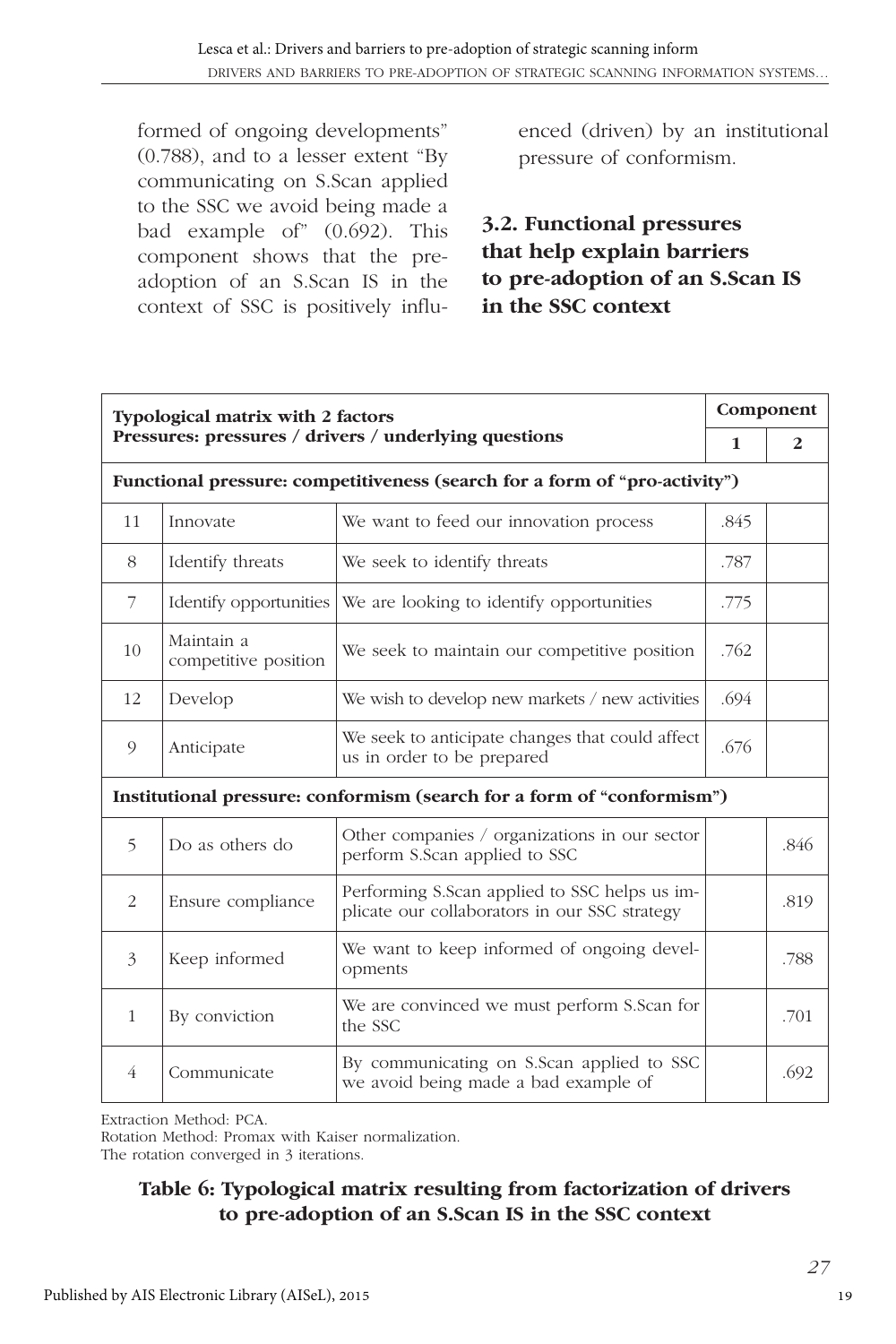| 28 | Literature<br>Review      |                          | Qualitative study                                             |                                                                                                                                                                                                                                                                                                                                                                                                                |                 | Quantitative study                                                                             |      |                        |                               |
|----|---------------------------|--------------------------|---------------------------------------------------------------|----------------------------------------------------------------------------------------------------------------------------------------------------------------------------------------------------------------------------------------------------------------------------------------------------------------------------------------------------------------------------------------------------------------|-----------------|------------------------------------------------------------------------------------------------|------|------------------------|-------------------------------|
|    |                           |                          | Barriers (items)<br>$\mathbf{C}$                              |                                                                                                                                                                                                                                                                                                                                                                                                                | Thematic coding | Underlying question                                                                            |      | Descriptive statistics |                               |
|    |                           |                          |                                                               | $\overline{B}$                                                                                                                                                                                                                                                                                                                                                                                                 | $\%$            |                                                                                                | Mean | deviation<br>Standard  | Standard error<br>of the mean |
|    | Yes                       | $\square$                | calculating<br>Difficulty<br>ROI                              | $\sqrt{ }$                                                                                                                                                                                                                                                                                                                                                                                                     | 11.9%           | We do not know how to assess the ROI of S.Scan ap-<br>plied to the SSC                         | 3.5  | 1.2                    | ⊣.                            |
|    | Yes                       | $\Box$                   | Absence of clear<br>objectives                                | $\overline{\phantom{0}}$                                                                                                                                                                                                                                                                                                                                                                                       | $2.4\%$         | Our organization has not defined its expectations well<br>concerning S.Scan applied to the SSC | 3.3  | 1.2                    | ⊣.                            |
|    | Yes                       | $\sim$                   | organizing the pro-<br>IJ.<br>Difficulty<br>cess              | $^{\circ}$                                                                                                                                                                                                                                                                                                                                                                                                     | 19.0%           | We have difficulty in organizing the process of S.Scan<br>applied to the SSC                   | 3.2  | 1.2                    | ⊣.                            |
|    | Yes                       | $\geq$                   | Complexity                                                    | $\begin{array}{c} \rule{0pt}{2ex} \rule{0pt}{2ex} \rule{0pt}{2ex} \rule{0pt}{2ex} \rule{0pt}{2ex} \rule{0pt}{2ex} \rule{0pt}{2ex} \rule{0pt}{2ex} \rule{0pt}{2ex} \rule{0pt}{2ex} \rule{0pt}{2ex} \rule{0pt}{2ex} \rule{0pt}{2ex} \rule{0pt}{2ex} \rule{0pt}{2ex} \rule{0pt}{2ex} \rule{0pt}{2ex} \rule{0pt}{2ex} \rule{0pt}{2ex} \rule{0pt}{2ex} \rule{0pt}{2ex} \rule{0pt}{2ex} \rule{0pt}{2ex} \rule{0pt}{$ | $\mathsf I$     | Performing S.Scan for an SSC is much more complex<br>than we thought                           | 3.2  | $\Box$                 |                               |
|    | $\mathbf{S}^{\bullet}$    | $\overline{18}$          | the environment<br>demarcating<br>Difficulty in<br>to monitor | $\boldsymbol{\mathsf{N}}$                                                                                                                                                                                                                                                                                                                                                                                      | 4.8%            | We have difficulty identifying what needs to be<br>monitored                                   | 3.1  | 1.2                    | ⊣.                            |
|    | $\overline{\mathsf{a}}$   | 15                       | Lack of human<br>resources                                    | $\boldsymbol{\sim}$                                                                                                                                                                                                                                                                                                                                                                                            | 4.8%            | We do not have the personnel needed to perform<br>S.Scan applied to the SSC                    | 3.1  | 1.2                    | ⊣.                            |
|    | $\overline{\mathsf{a}}$   | 14                       | Lack of know-how                                              | 3                                                                                                                                                                                                                                                                                                                                                                                                              | 7.1%            | We lack know-how to perform S.Scan applied to<br>the SSC                                       | 3.0  | 1.2                    | ⊣.                            |
|    | $\mathbf{S}^{\mathbf{O}}$ | 8                        | Lack of tools and<br>methods                                  | S                                                                                                                                                                                                                                                                                                                                                                                                              | 11.9            | Internally, we lack tools or technical solutions to<br>perform S.Scan applied to the SSC       | 3.0  | 1.2                    | ⊣.                            |
|    | $\mathbf{S}$              | $\overline{\phantom{0}}$ | the topic<br>Difficulty under-<br>standing                    | 3                                                                                                                                                                                                                                                                                                                                                                                                              | 7.1%            | We struggle to define what SSC is                                                              | 2.8  | 1.2                    | ⊣.                            |
|    | Yes                       | $\overline{1}$           | Outside the priorities<br>of the organization                 | $\Box$                                                                                                                                                                                                                                                                                                                                                                                                         | 26.2%           | S.Scan applied to SSC is not part of the strategic prior-<br>ities of our organization         | 2.8  | 1.3                    |                               |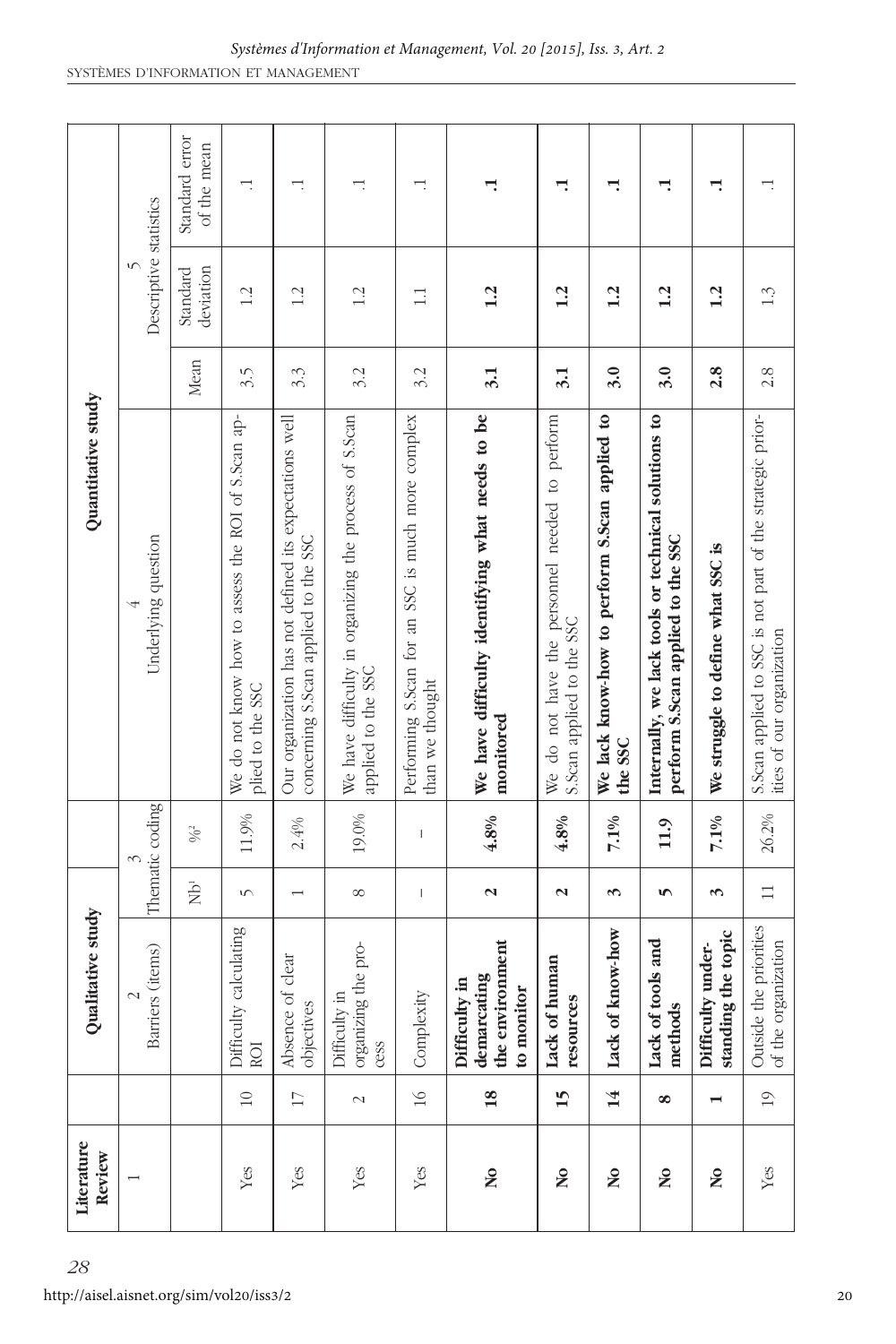| Literature<br>Review | Qualitative study                         |                                                                                                                                                                                                                                                                                                                                                                                                                |                                                                                                                                                                                                                                                                                                                                                                                                                | Quantitative study                                                                                                               |                               |                               |
|----------------------|-------------------------------------------|----------------------------------------------------------------------------------------------------------------------------------------------------------------------------------------------------------------------------------------------------------------------------------------------------------------------------------------------------------------------------------------------------------------|----------------------------------------------------------------------------------------------------------------------------------------------------------------------------------------------------------------------------------------------------------------------------------------------------------------------------------------------------------------------------------------------------------------|----------------------------------------------------------------------------------------------------------------------------------|-------------------------------|-------------------------------|
|                      | Barriers (items)<br>2                     |                                                                                                                                                                                                                                                                                                                                                                                                                | Thematic coding                                                                                                                                                                                                                                                                                                                                                                                                | Underlying question                                                                                                              |                               | Descriptive statistics        |
|                      |                                           | $\vec{\Xi}$                                                                                                                                                                                                                                                                                                                                                                                                    | $9/6^2$                                                                                                                                                                                                                                                                                                                                                                                                        |                                                                                                                                  | deviation<br>Standard<br>Mean | Standard error<br>of the mean |
| 3                    | Absence of impetus                        | 3                                                                                                                                                                                                                                                                                                                                                                                                              | $7.1\%$                                                                                                                                                                                                                                                                                                                                                                                                        | We lack the impetus needed to perform S.Scan applied<br>to the SSC                                                               | 1.3<br>2.8                    | Ē                             |
| 4                    | Poor circulation<br>of information        | 3                                                                                                                                                                                                                                                                                                                                                                                                              | $7.1\%$                                                                                                                                                                                                                                                                                                                                                                                                        | The information does not flow well                                                                                               | 1.2<br>2.8                    | г.                            |
| $\overline{2}$       | time<br>Lack of                           | $\Box$                                                                                                                                                                                                                                                                                                                                                                                                         | 26.2%                                                                                                                                                                                                                                                                                                                                                                                                          | We do not have the time to perform S.Scan applied to<br>the SSC                                                                  | 1.3<br>2.8                    | H                             |
| $\circ$              | Lack of external aid                      | $\mathsf I$                                                                                                                                                                                                                                                                                                                                                                                                    | $\mathsf I$                                                                                                                                                                                                                                                                                                                                                                                                    | We have not found outside providers who offer tools<br>or satisfactory methods to help us perform S.Scan ap-<br>plied to the SSC | $\Box$<br>2.7                 | H                             |
| $\Box$               | financial<br>resources<br>Lack of         | $\triangleright$                                                                                                                                                                                                                                                                                                                                                                                               | $16.7\%$                                                                                                                                                                                                                                                                                                                                                                                                       | The cost of entry to perform S.Scan applied to the SSC<br>is a deterrent                                                         | 1.2<br>2.6                    | г.                            |
| $\triangleright$     | to information<br>Poor access             | $\triangleright$                                                                                                                                                                                                                                                                                                                                                                                               | 16.7                                                                                                                                                                                                                                                                                                                                                                                                           | We do not have access to the information that we need<br>to perform S.Scan applied to the SSC                                    | $\Box$<br>2.6                 | ⊣.                            |
| $\sqrt{ }$           | Hostile organizational<br>culture         |                                                                                                                                                                                                                                                                                                                                                                                                                | 2.4%                                                                                                                                                                                                                                                                                                                                                                                                           | The culture of our organization does not lend itself<br>well to S.Scan applied to the SSC                                        | 1.4<br>2.5                    | Ē                             |
| $\circ$              | Inappropriate<br>management<br>commitment | 3                                                                                                                                                                                                                                                                                                                                                                                                              | $7.1\%$                                                                                                                                                                                                                                                                                                                                                                                                        | The leadership of our organization does not sufficiently<br>support the effort of S.Scan applied to the SSC                      | $1.\overline{3}$<br>2.4       | Ē                             |
| $\frac{3}{2}$        | Mis-alignment                             | $\begin{array}{c} \rule{0pt}{2ex} \rule{0pt}{2ex} \rule{0pt}{2ex} \rule{0pt}{2ex} \rule{0pt}{2ex} \rule{0pt}{2ex} \rule{0pt}{2ex} \rule{0pt}{2ex} \rule{0pt}{2ex} \rule{0pt}{2ex} \rule{0pt}{2ex} \rule{0pt}{2ex} \rule{0pt}{2ex} \rule{0pt}{2ex} \rule{0pt}{2ex} \rule{0pt}{2ex} \rule{0pt}{2ex} \rule{0pt}{2ex} \rule{0pt}{2ex} \rule{0pt}{2ex} \rule{0pt}{2ex} \rule{0pt}{2ex} \rule{0pt}{2ex} \rule{0pt}{$ | $\begin{array}{c} \rule{0pt}{2ex} \rule{0pt}{2ex} \rule{0pt}{2ex} \rule{0pt}{2ex} \rule{0pt}{2ex} \rule{0pt}{2ex} \rule{0pt}{2ex} \rule{0pt}{2ex} \rule{0pt}{2ex} \rule{0pt}{2ex} \rule{0pt}{2ex} \rule{0pt}{2ex} \rule{0pt}{2ex} \rule{0pt}{2ex} \rule{0pt}{2ex} \rule{0pt}{2ex} \rule{0pt}{2ex} \rule{0pt}{2ex} \rule{0pt}{2ex} \rule{0pt}{2ex} \rule{0pt}{2ex} \rule{0pt}{2ex} \rule{0pt}{2ex} \rule{0pt}{$ | S.Scan applied to the SSC is not consistent with the<br>strategy of our organization                                             | $\Box$<br>2.1                 | ⊣.                            |

Published by AIS Electronic Library (AISeL), 2015

Table 7: Barriers to pre-adoption of an S.Scan IS in the context of SSC **Table 7: Barriers to pre-adoption of an S.Scan IS in the context of SSC**

Number of interviews in which each barrier is mentioned<br>Percentage compared to the total number of interviews performed =  $42$ Percentage compared to the total number of interviews performed  $= 42$ 

*29*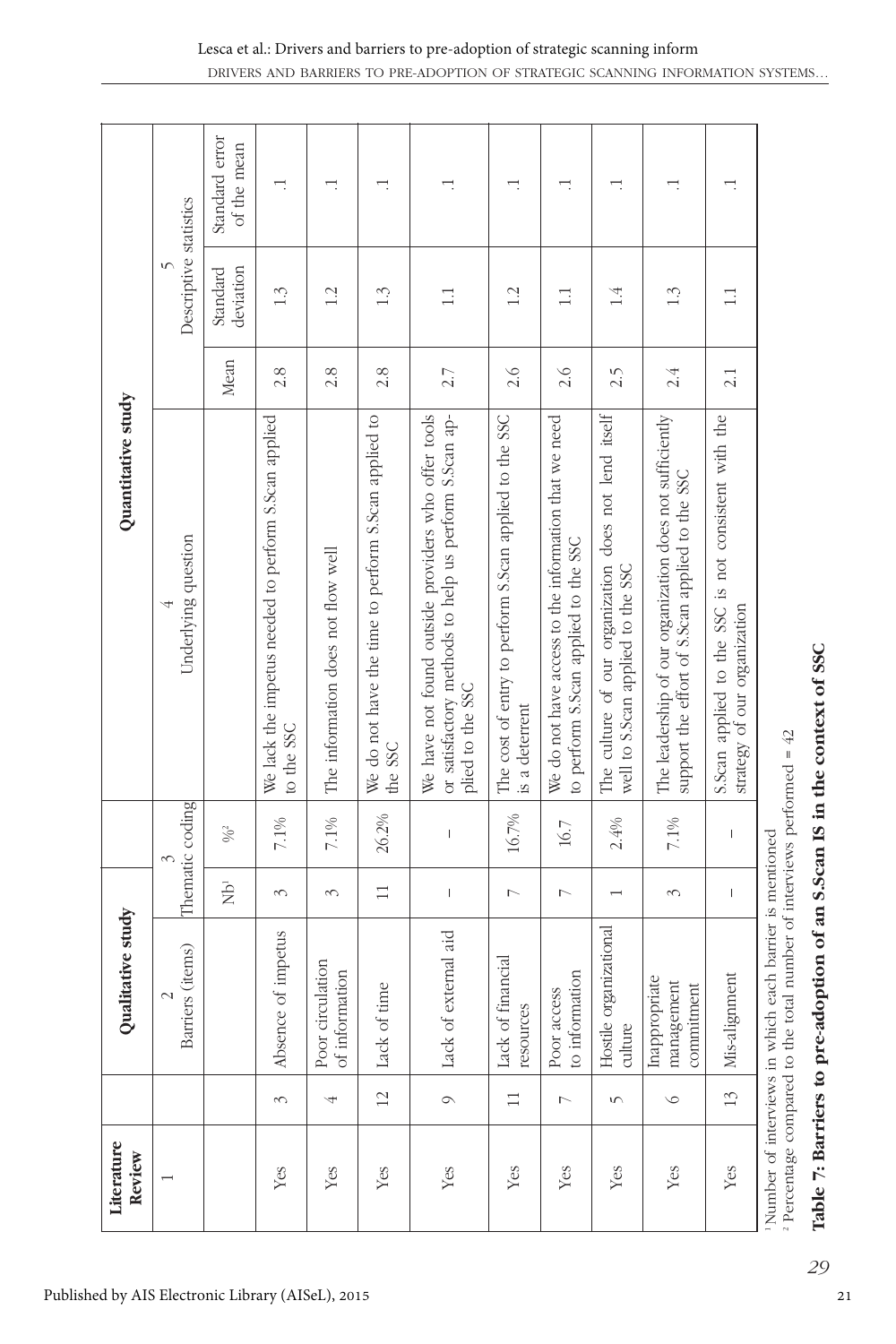#### *3.2.1. Barriers to pre-adoption of an S.Scan IS in the context of SSC*

The thematic analysis of the interviews highlights a list of 19 barriers presented in column 2 of table 7. This list is globally consistent with the barriers mentioned in prior research. Five new barriers nevertheless emerge from the qualitative study. They were infrequently evoked spontaneously in the exploratory phase, and their level of means agreement is average, although the standard deviation shows contrasting levels of agreement depending upon the respondents (see table 7 column 1):

- Difficulty in demarcating the environment to monitor *"It's true, if it's not well targeted! They can get lost, and as a result, I think that they can say to themselves, well, it's too complicated"* [Institutional] (mentioned in 2 interviews of 42 ; mean 3.1 in the quantitative study with a standard deviation of 1.2 )
- Difficulty understanding the topic: "*Frankly*, *I don't really know how to define it! How do you define it?... I'm curious!*" [Large industrial enterprise] (mentioned in 3 interviews of 42 ; mean 2.8 in the quantitative study with a standard deviation of 1.2)
- Lack of tools and methods: "*The difficulty is, well, how to organize the scanning, you know... how to organize the figures, that is to say, hold*

*on to the important information and let go of what is less important, how to incorporate it, and how we'll deal with it*" [Infrastructure manager] (mentioned in 5 interviews of 42 ; mean 3.0 in the quantitative study with a standard deviation of 1.2)

- Lack of know-how: *"We subcontract, we don't know how to do it"* [Infrastructure manager] (mentioned in 3 interviews of 42 ; mean 3.0 in the quantitative study with a standard deviation of 1.2)
- Lack of human resources: "*We would be interested in a research department, and in addition to the department heads, someone in charge of the project who gathers, structures a whole set of databases, that's what I wish we had, it is something that I don't have... on that front, the service is not strong enough,"* [Infra- and super- structures manager] (raised in 2 interviews of 42 ; mean 3.1 in the quantitative study with a standard deviation of 1.2)

#### *3.2.2. Functional pressures that hinder pre-adoption of an S.Scan IS in the context of SSC*

The PCA (see table 8) suggests a three-component construction to characterize the barriers to pre-adoption of an S.Scan IS<sup>2</sup>:

<sup>&</sup>lt;sup>2</sup> The MSA coefficient of the diagonal of the anti-image matrix presents coefficients above 0.5 for all the items, confirming that each item is well adapted to the structure of the other variables.

The minimum residual factor method of the variance and the method of Eigen values showed a solution in three factors. After Promax rotation, the three factors were identified, with the exception of item 16 ("Doing S.Scan applied to the SSC is much more complicated than we thought") which correlates with two factors and with negative direction. This result could be explained by the formulation of this item which is very broad on the aspect of "complexity". The researchers chose to delete this item in order to obtain the most obvious solution with three factors and to perform a new PCA without it.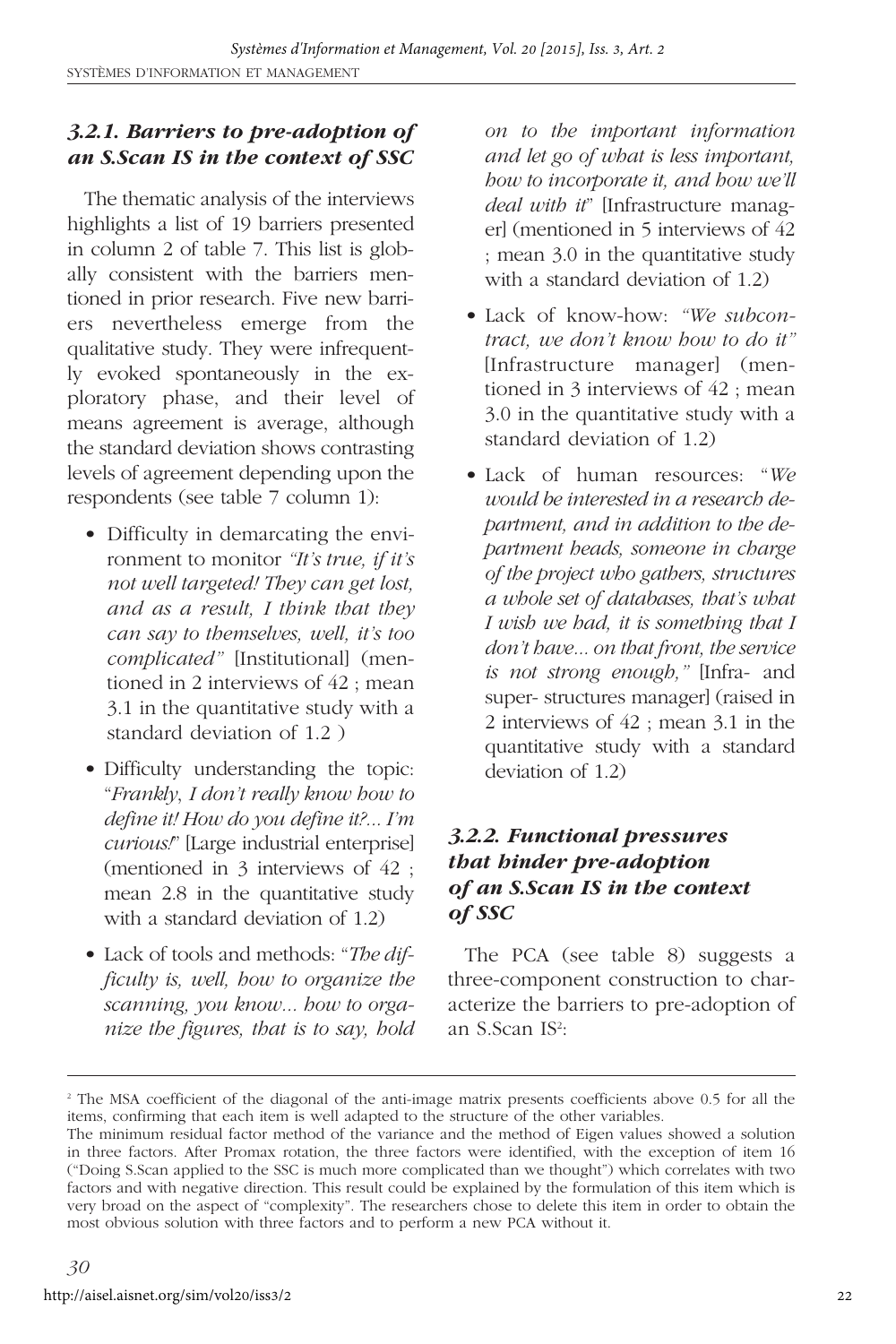- The first component focuses on the *"Lack of resources and skills for S.Scan applied to the SSC"*. This component highlights the difficulties for an organization to identify and mobilize internal as well as external human resources and methodological resources. It is primarily composed of: "Internally, we lack tools or technical solutions to perform S.Scan applied to the SSC" (0.921), "We have not found outside providers who offer tools or satisfactory methods to help us perform S.Scan applied to the SSC" (0.810), "We lack the impetus needed to perform S.Scan applied to the SSC" (0.721), "We do not have access to the information that we need" (0.692), and to a lesser extent "We do not have the personnel needed to perform S.Scan applied to the SSC" (0,615), "The cost of entry to perform S.Scan applied to the SSC is a deterrent" (0.604) and finally "The information does not flow well" (0.570). This component shows that pre-adoption of an S.Scan IS in the context of SSC is negatively influenced (hindered) by a functional pressure for efficiency.
- The second component focuses on the *"Difficulty to define the expectations and objectives"*. This component highlights the difficulty for organizations to engage in S.Scan due to a lack of knowledge regarding what to expect and how to organise in order to be effective. It is composed primarily of: "We have difficulty in organizing the process of S.Scan applied to the SSC" (0.825), "We struggle to de-

fine what SSC is" (0.768), "We do not know how to assess the ROI of S.Scan applied to the SSC" (0.723), and to a lesser extent "We do not have the time to perform S.Scan applied to the SSC" (0.689), "We have difficulty identifying what needs to be monitored" (0.642) and "Our organization has not defined its expectations well concerning S.Scan applied to the SSC" (0.434). This component shows that pre-adoption of an S.Scan IS in the context of SSC is negatively influenced (hindered) by a functional pressure for performance.

• The third component deals with *"Mis-alignment between S.Scan applied to the SSC and the strategy"*. At odds with the strategic priorities of the organization and without support of the governing bodies, S.Scan has no legitimacy. It is composed of: "S.Scan applied to the SSC is not part of the priorities of our organization" (0.845), "The leadership of our organization does not sufficiently support the effort of S.Scan applied to the SSC" (0.811), "The culture of our organization does not lend itself well to S.Scan applied to the SSC" (0.776) and "S.Scan applied to the SSC is not consistent with the strategy of our organization" (0.763). This component also shows that preadoption of an S.Scan IS in the context of SSC is negatively influenced (hindered) by a functional pressure for performance.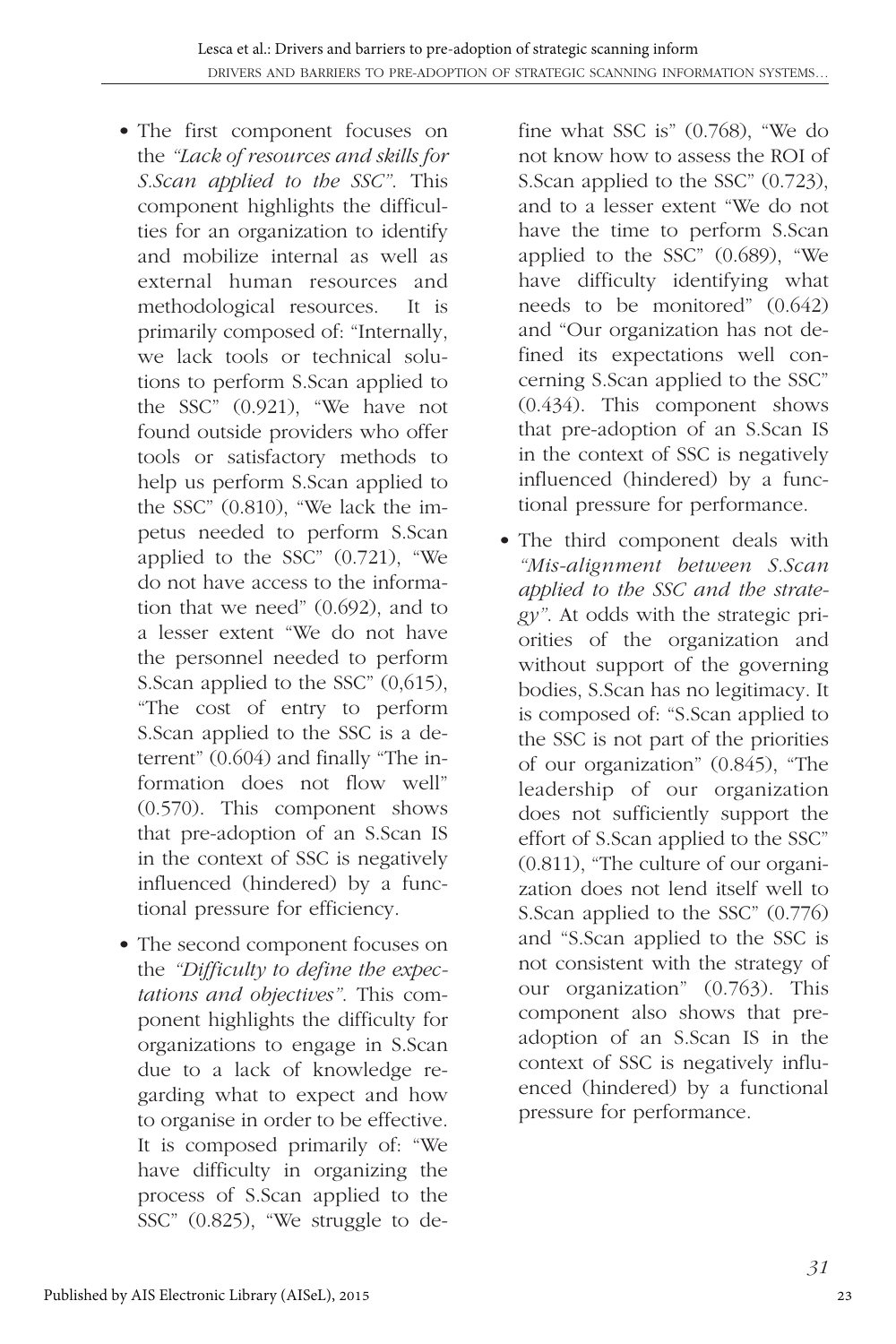|                 | factors without item 16 <sup>ª</sup><br>Typological matrix with three |                                                                                                                                                |                | Components           |      |
|-----------------|-----------------------------------------------------------------------|------------------------------------------------------------------------------------------------------------------------------------------------|----------------|----------------------|------|
|                 | Pressures: pressures / barriers / underlying questions                |                                                                                                                                                | $\overline{ }$ | $\mathbf{\tilde{c}}$ | 3    |
|                 |                                                                       | Functional pressure: efficiency (lack of resources and skills for S.Scan applied to the SSC)                                                   |                |                      |      |
| $^{\circ}$      | Lack of tools and method                                              | Internally, we lack tools or technical solutions to perform S.Scan applied to the SSC                                                          | 921            |                      |      |
| $\circ$         | Lack of external aid                                                  | We have not found outside providers who offer tools or satisfactory methods to help us perform<br>S.Scan applied to the SSC                    | .810           |                      |      |
| 3               | Absence of impetus                                                    | We lack the impetus needed to perform S.Scan applied to the SSC                                                                                | .721           |                      |      |
|                 | Poor access to information                                            | We do not have access to the information that we need to perform S.Scan applied to the SSC                                                     | 692            |                      |      |
| $\overline{1}$  | Lack of human resources                                               | We do not have the personnel needed to perform S.Scan applied to the SSC                                                                       | 615            |                      |      |
|                 | Lack of financial resources                                           | The cost of entry to perform S.Scan applied to the SSC is deterrent                                                                            | 604            |                      |      |
|                 | Poor circulation of information                                       | The information does not flow well                                                                                                             | 570            |                      |      |
| 14              | Lack of know-how                                                      | We lack know-how to perform S.Scan applied to the SSC                                                                                          | 945.           | .450                 |      |
|                 |                                                                       | Functional pressure: performance (difficulty to define the expectations and objectives)                                                        |                |                      |      |
| $\sim$          | process<br>Difficulty in organizing the                               | We have difficulty in organizing the process of S.Scan applied to the SSC                                                                      |                | 825                  |      |
|                 | Difficulty understanding the topic                                    | We struggle to define what SSC is                                                                                                              |                | 768                  |      |
| $\supseteq$     | Difficulty calculating ROI                                            | We do not know how to assess the ROI of S.Scan applied to the SSC                                                                              |                | .723                 |      |
| $\overline{c}$  | Lack of time                                                          | We do not have the time to perform S.Scan applied to the SSC                                                                                   |                | 689                  |      |
| $\frac{8}{2}$   | the environ-<br>Difficulty in demarcating<br>ment to monitor          | We have difficulty identifying what needs to be monitored                                                                                      |                | 642                  |      |
| $\Box$          | Absence of clear objectives                                           | Our organization has not defined its expectations well concerning S.Scan applied to the SSC                                                    |                | 434                  |      |
|                 |                                                                       | Functional pressure: performance (mis-alignment between 8.Scan applied to the SSC and the strategy)                                            |                |                      |      |
| $\circ$         |                                                                       | Inappropriate management commitment   The leadership of our organization does not sufficiently support the effort of S.Scan applied to the SSC |                |                      | 811  |
| $\overline{19}$ | organization<br>Outside the priorities of the                         | S.Scan applied to SSC is not part of the priorities of our organization                                                                        |                |                      | 845  |
| $\sqrt{ }$      | Hostile organizational culture                                        | The culture of our organization does not lend itself well to S.Scan applied to the SSC                                                         |                |                      | 776  |
| $\frac{3}{2}$   | Mis-Alignment                                                         | S.Scan applied to the SSC is not consistent with the strategy of our organization                                                              |                |                      | .763 |
|                 | Extraction Method: PCA                                                |                                                                                                                                                |                |                      |      |

J. I VA.

Rotation Method: Promax with Kaiser normalization. Rotation Method: Promax with Kaiser normalization.

a. The rotation converged in 7 iterations. a. The rotation converged in 7 iterations.

# Table 8: Typological matrix resulting from factorization of barriers to pre-adoption of an S.Scan IS **Table 8: Typological matrix resulting from factorization of barriers to pre-adoption of an S.Scan IS** in the context of SSC **in the context of SSC**

*32*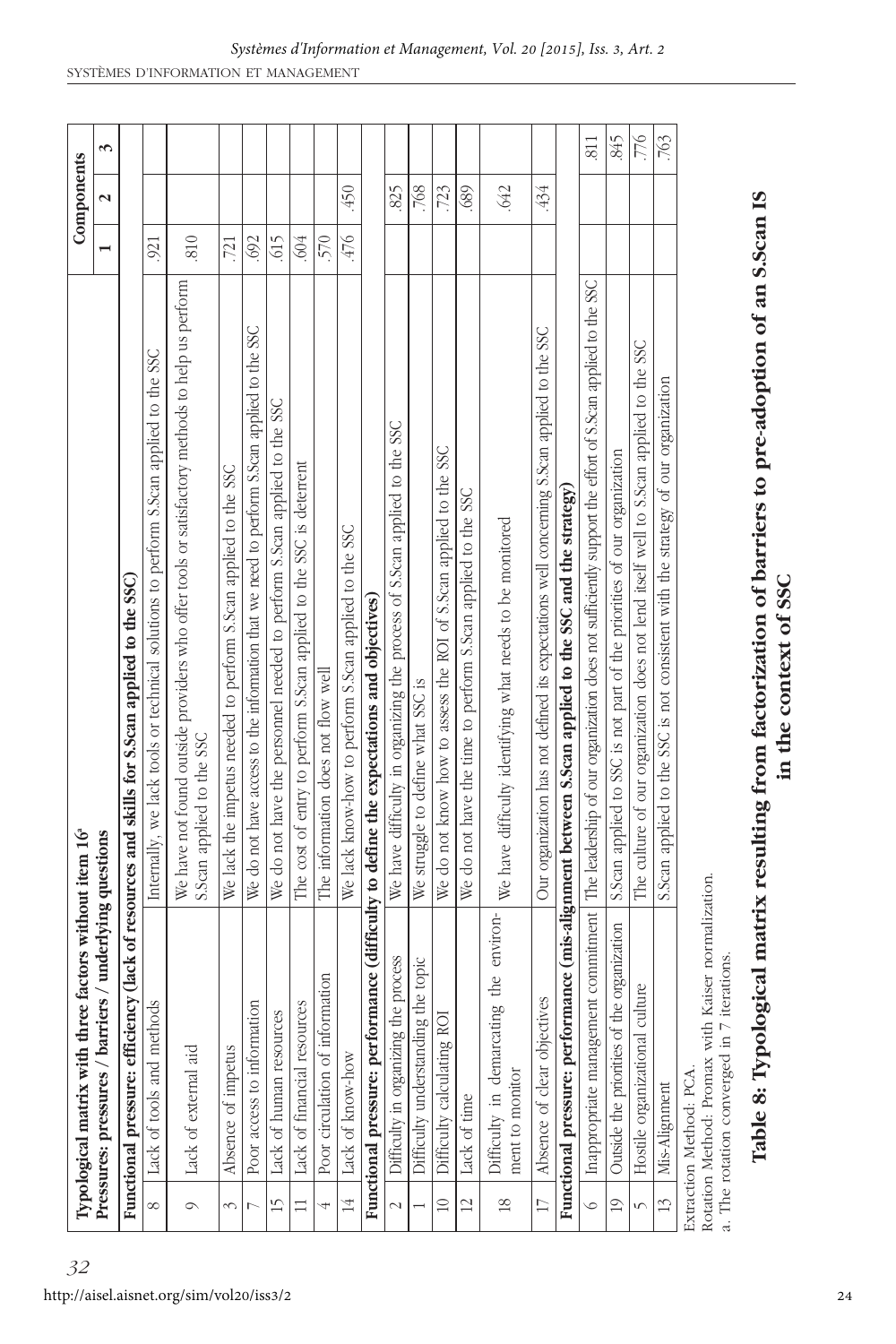## **4. DISCUSSION**

The SSC context constitutes a limit to studying the drivers and the barriers which influence pre-adoption of an S.Scan IS because the "authorised" discourses have not yet really emerged, the rules and standards have not yet been established. This observation thus opens two perspectives for complementary research to deepen the understanding of the pre-adoption of an S.Scan IS:

- replicate our study in more mature contexts than is currently the case of SSC, to deepen the understanding of institutional pressures, namely normative ones, that this first study has not allowed us to explore, and their influences on the drivers and barriers to the preadoption of an S.Scan IS;
- conduct new studies on a field under construction, as with for example the case of SSC or Big data, in light of the organizing vision model (Carton-Bourgeois, De Vaujany *et al.*, 2003 ; Burton Swanson & Ramiller, 2004) to understand how the "authorised" discourses which emerge within a professional community influence the barriers and the drivers to preadoption of an S.Scan IS.

Nevertheless, despite these limitations, the SSC context has helped reveal the influence of certain institutional pressures on the pre-adoption of an S.Scan IS. This research suggests that S.Scan IS pre-adoption can be subject to both functional and institutional pressures. The first reflect on performance objectives, while the second reflect objectives of legitimacy (see table 9).

The functional pressures show that pre-adoption of an S.Scan IS may be motivated by the objectives of competitiveness and sustainability, while the purpose of the system (the consideration of sustainable development in supply chains in the context of our study) is consistent with the strategic priorities of the organization. They also show that pre-adoption can be hindered: when the objectives of the S.Scan IS are not clearly defined and consistent with the priorities of the organization; when its usefulness and effectiveness in support of the achievement of the objectives of the organization are not guaranteed especially in terms of return on investment; when the organization does not have the necessary resources to implement and then put into production such an IS, or even when it has the resources but that mobilizing for an S.Scan IS is not a priority. These functional pressures are consistent with the literature on barriers and drivers in the S.Scan field. But they instantiate, complement and structure (in the theoretical framework of adoption) knowledge on S.Scan which up to now has been more general, diffuse and vague in the literature (see tables 1 and 2).

More generally, these functional pressures that influence the pre-adoption of an S.Scan IS are also consistent with the literature on IS adoption. However, our study completes and clarifies the state of current knowledge on IS pre-adoption (Hameed, Counsell *et al.*, 2012). Thus, among the 19 barriers that we have identified: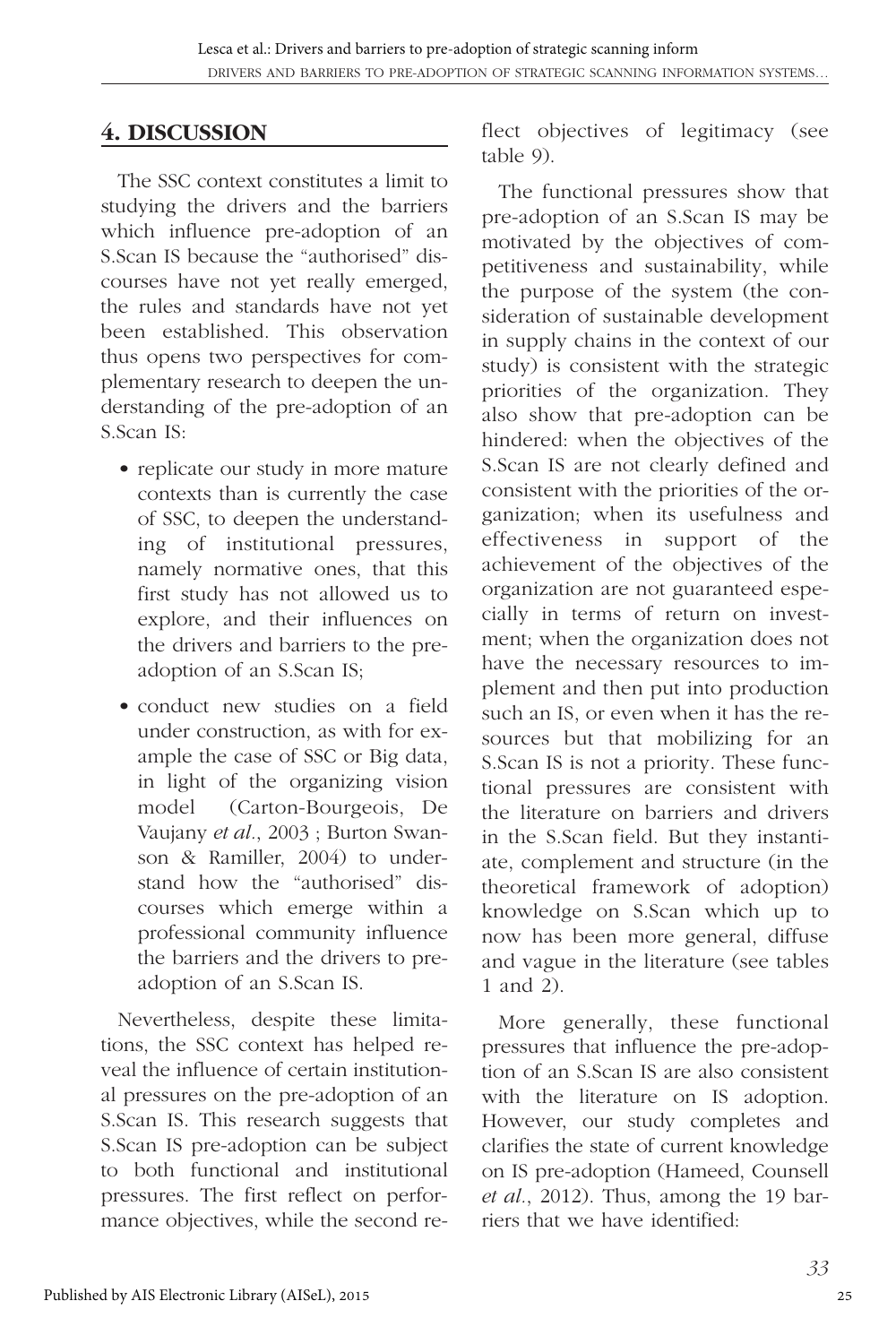| <b>Pressures</b>                     | <b>Drivers</b>                                                                                                                                                                                                                                               | <b>Barriers</b>                                                                                                                                                                                                                                                                                                                                                                                                                                                                                                                                                                                                                                                                                                                   |
|--------------------------------------|--------------------------------------------------------------------------------------------------------------------------------------------------------------------------------------------------------------------------------------------------------------|-----------------------------------------------------------------------------------------------------------------------------------------------------------------------------------------------------------------------------------------------------------------------------------------------------------------------------------------------------------------------------------------------------------------------------------------------------------------------------------------------------------------------------------------------------------------------------------------------------------------------------------------------------------------------------------------------------------------------------------|
| <b>Functional</b><br>(Performance)   | Competitiveness<br>Search for a form of pro-activity<br>> The pre-adoption of an S.Scan IS<br>may be motivated by strategic con-<br>cerns for competitiveness and or-<br>ganizational sustainability.                                                        | Performance<br>Mis-Alignment<br>> The pre-adoption of an S.Scan IS<br>can be hindered when its purpose<br>(i.e. the SSC in our study) is not a<br>strategic priority for the organization.<br>> Difficulty defining expectations<br>and objectives<br>Pre-adoption of an S.Scan IS can be<br>hindered when the usefulness of the<br>system is not clearly defined or un-<br>derstood.<br><b>Efficiency</b><br>Lack of resources and skills<br>> Pre-adoption of an S.Scan IS can be<br>hindered when the organization does<br>not have the necessary resources (i.e.<br>human, methodological, technologi-<br>cal, financial, informational) to imple-<br>ment the system, or when it does not<br>intend to invest in the system. |
| <b>Institutional</b><br>(Legitimacy) | Conformism<br>Search for a sort of conformism<br>> Pre-adoption of an S.Scan IS may<br>be motivated by a need for legiti-<br>macy of an organization in a field,<br>either by conviction (i.e., the SSC<br>in our study), or in order to do as<br>others do. | Coercion<br>Absence of regulatory incentives<br>> The lack of priorities, expectations,<br>objectives, and clear and enduring<br>rules on the part of the State (in par-<br>ticular), can hinder the development<br>of the SSC in organizations, and<br>therefore hinder the pre-adoption of<br>an S.Scan IS oriented toward an SSC.                                                                                                                                                                                                                                                                                                                                                                                              |

**Table 9: Summary of the pressures that are likely to influence the pre-adoption of an S.Scan IS** 

• Nine barriers have already been identified in the literature as having an influence on the adoption and/or post-adoption decision phases, but their influence (hindrance) in the pre-adoption phase was not identified until now (Hameed, Counsell *et al.*, 2012). They focus either on organizational characteristics (i.e. mis-alignment, a lack of impetus, no clear objective, poor circulation of information, a lack of financial resources, poor access to information and a hostile organizational culture), or on the characteristics of the new IS (i.e. difficulty calculating ROI for an IS), or even on the characteristics of the external environment (i.e. lack of external aid, for example S.Scan providers).

• Two other barriers seem never to have been identified in the overall adoption process. The first concerns the difficulty to define the perimeter of the IS (i.e. the difficulty to demarcate the environ-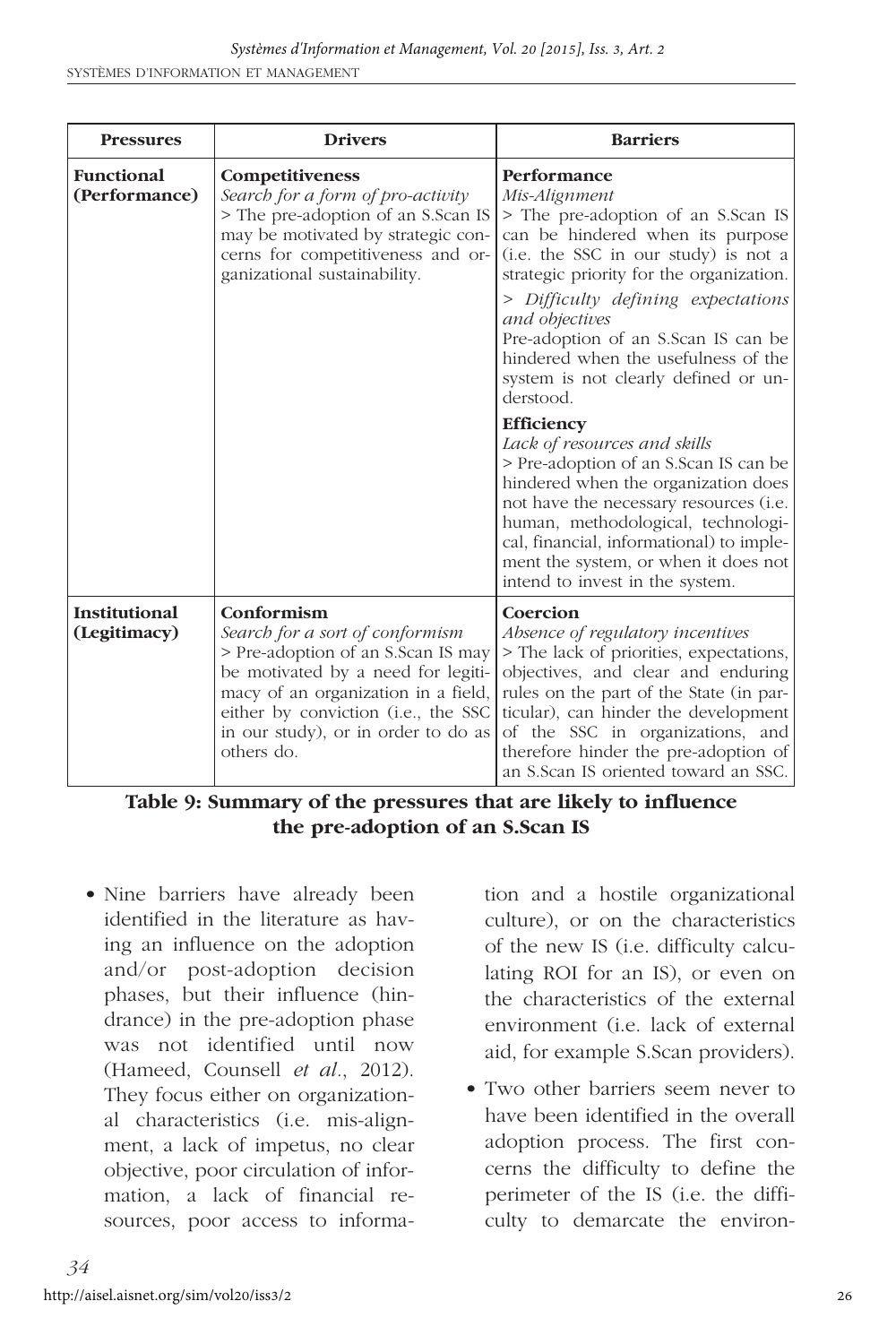ment to monitor), that is to say, identification of the organization's strategic priorities, the areas of activity concerned, and the information needs that should be addressed by the future IS. If the perimeter is imprecise, either too wide or too narrow, the usefulness of a future IS is not convincing. The second obstacle concerns the understanding of the mission of the IS when it relates to an emerging thematic which itself is not understood. In the context of this study, the participants did not understand the "sustainable supply chain" thematic (i.e. difficulty in understanding the SSC topic). Often, they did not understand how it concerned their activity, nor the potential stakes for their organization. In other contexts, there could be emerging topics about which the "authorized" discourses are not yet stabilized, thus understanding is still fragile and weakly shared, the practices are isolated and emerging, and the usefulness of an IS unknown to the organization (e.g. Big data). Future research will allow considering the relevance of these two barriers for the adoption of ISs in general.

Institutional pressures, on the other hand, show that the pre-adoption of an S.Scan IS is neither exclusively, nor necessarily a rational decision. It may also be the result of internal and external influences, which can motivate an organization to strengthen its legitimacy in its field. Either when its internal stakeholders are convinced of a mission - for example the design of sus-

tainable supply chains in the context of our study - and of the usefulness of an S.Scan IS to improve the organization's capacity to identify and propose solutions and innovations relevant to carrying out this mission. Or when the organization experiences strong pressures to comply with the trends and developments in its field from its external stakeholders, and needs to improve its ability to identify, understand and anticipate in order to react and adapt to these pressures.

The study of pre-adoption of an S.Scan IS from the neo-institutional perspective, and more specifically using the theory of institutional isomorphism, shows the limits of the functional and strategic perspective currently dominant in the field of S.Scan. It also highlights the need to expand the framework of analysis to take into consideration more institutional drivers and barriers. More specifically, our study shows that the decision to adopt or not to adopt an S.Scan IS can also be explained by a form of mimetic isomorphism. But implicitly, although not evident in our results, the political context in which we conducted our study raises questions on the influence of a coercive isomorphism.

Indeed, at the moment our research project was retained and approved by the PREDIT and the ADEME, France had committed to reducing its greenhouse gas emissions by 20% by 2020 and by 75% by 2075 (factor 4). However, since 2010, the translation of these objectives in the transport sector has been much less clear. In a context of economic crisis and of very low growth, successive governments have repudiated these initiatives and the na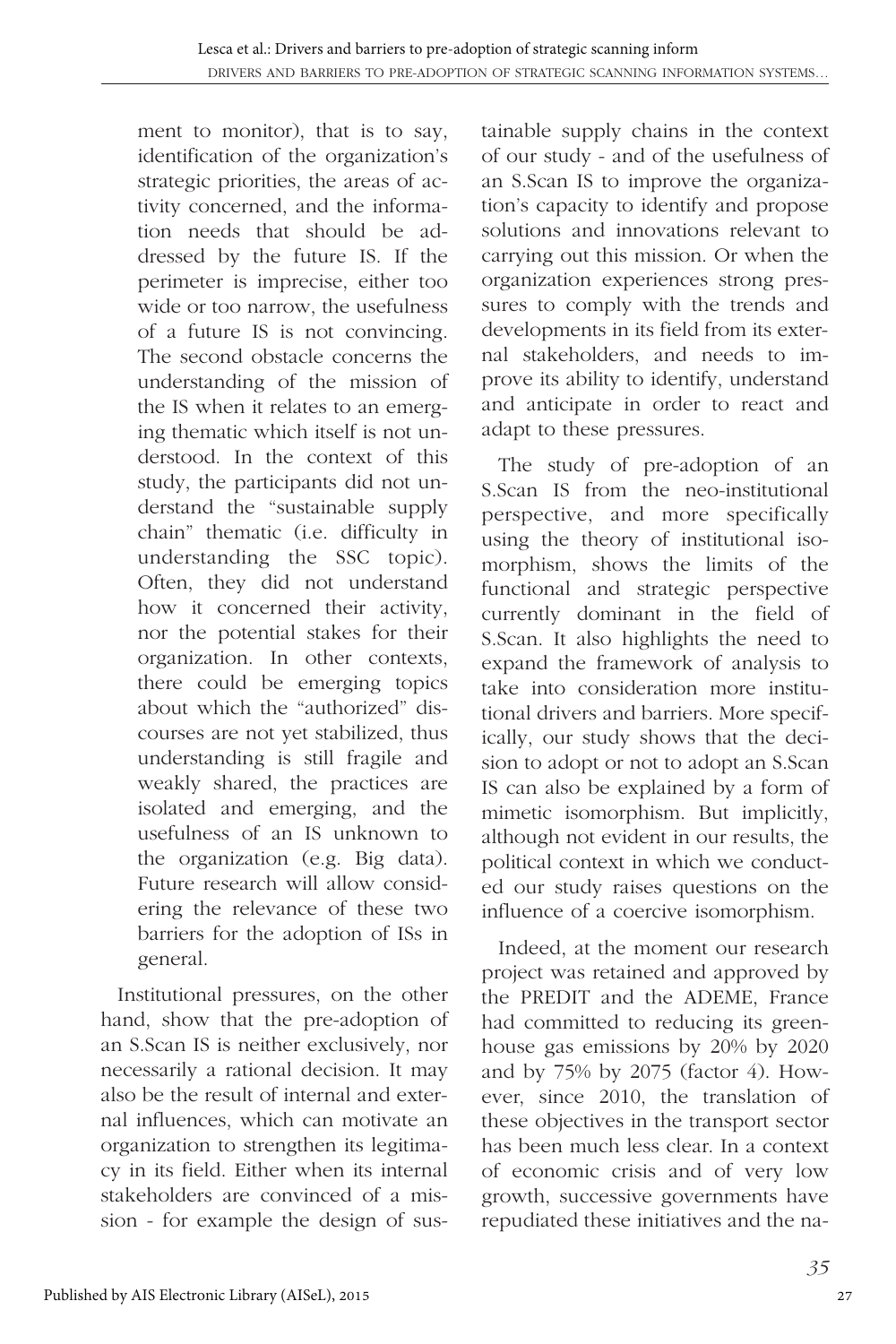tional priorities have changed several times. Political speeches have been contradictory and the regulatory incentives announced have not been implemented or have been abandoned. The greenhouse gas emitted to manufacture and transport products to France have not ultimately been taken into account in the follow-up. Overall, the means for implementation have not been clearly identified. So much so that in phase 1 of our study (qualitative exploratory), many of the interviewees explained having interpreted the instability of the coercive pressure as a sign of a disavowal by the government. In the face of uncertainty as to the measures to be implemented, many abandoned their initiatives in terms of SSC, pending clarification of the objectives and the policy incentives. In such a context, the pre-adoption of an S.Scan IS to support an SSC approach is necessarily hindered by the absence of coercive pressure on the part of the State.

This could also explain why in phase 2 of our study (quantitative exploratory), despite our efforts to widely disseminate our questionnaire and administer it on a large scale (with the main professional networks, but also via several academic networks of specialized graduate training programs), our investigation mobilized few logistics and supply chain professionals. At the time we undertook our investigation, the SSC was no longer a relevant topic for the majority of the organizations surveyed; pre-adoption of an SSC oriented S.Scan was not a priority. Yet, despite the absence of coercive pressure on the part of the State to motivate a commitment to SSC and, therefore, the pre-adoption of an S.Scan IS, the organizations also faced potential pressures from their supply chain partners, as well as from their clients. However, in the 42 exploratory interviews that we conducted with representatives of all the supply chain stakeholders, and in diversified sectors (public and private, B2B and B2C), none of the individuals interviewed mentioned such coercive or normative pressure to explain either the drivers or the barriers for their organization in the development of the SSC and the pre-adoption of an S.Scan IS for an SSC.

From a methodological point of view this study also illustrates, in the IS field, the interest of a multi-method research design which combines study depth and breadth in order to explore an as yet little-known subject (i.e. pre-adoption of an S.Scan IS) in a new context (i.e. sustainable supply chain). In this research, the qualitative exploratory phase allowed us to deeply examine the drivers and barriers which influence pre-adoption of a new S.Scan IS, to identify new items not yet documented by the literature in the S.Scan field, and to then reveal new components in the quantitative exploratory phase. For example, four of the five drivers which make up the "conformism" component are derived from the qualitative exploratory phase. Without this qualitative exploratory phase, conformism could not have been identified as one of the institutional pressures that can influence the pre-adoption of an S.Scan IS. The quantitative exploratory phase, for its part, because of its basis on a sample of greater breadth, reveals an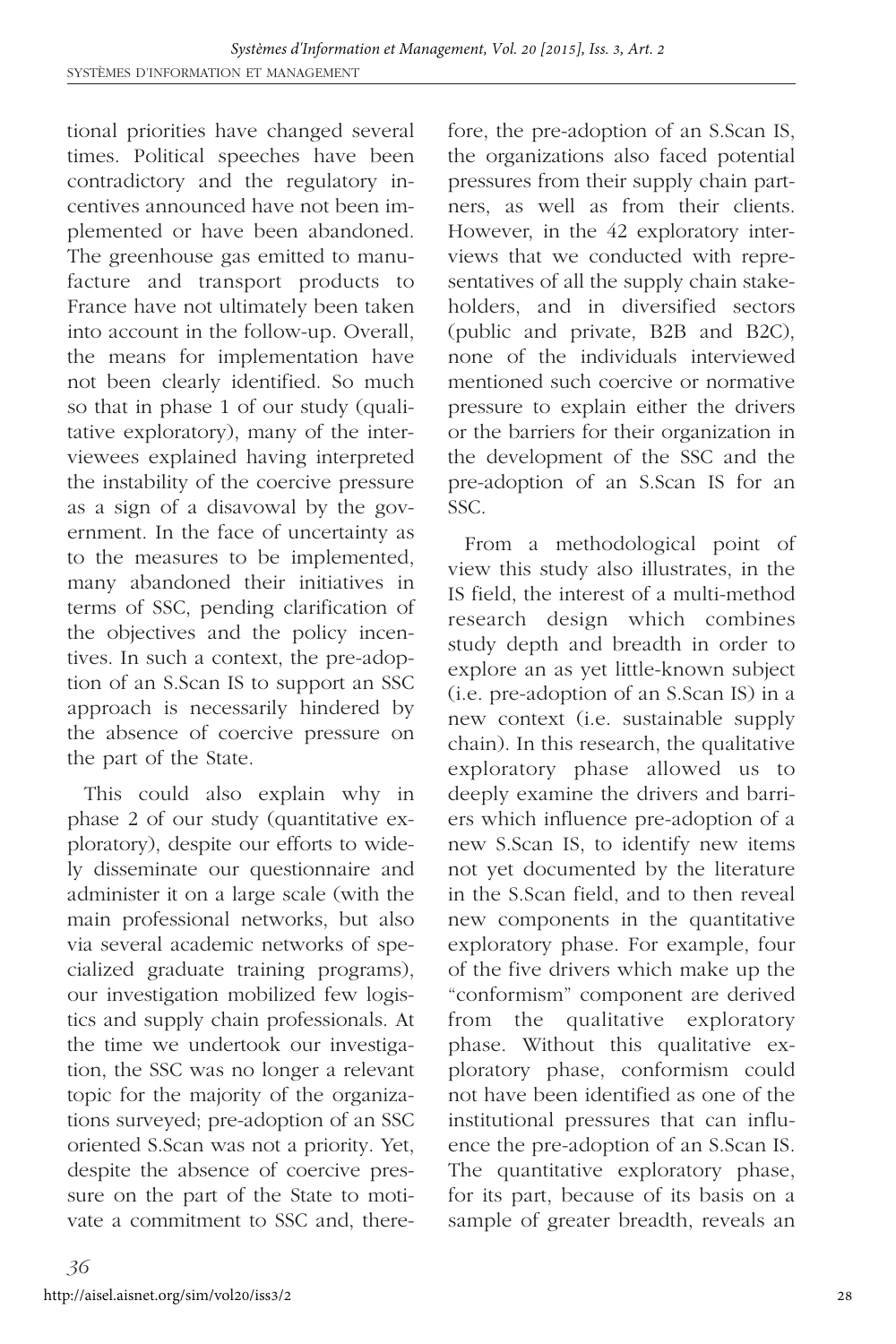underlying structure of the drivers and barriers, and strengthens the validity of the five functional and institutional pressures identified in this study.

### **CONCLUSION**

This study provides two major lessons that can inform organizations in the pre-adoption phase of an S.Scan IS, as well as public actors (i.e. States, communities) wishing to induce firms to better take into account the issues of sustainable development in their supply chain activities. First of all, if the pre-adoption of an S.Scan IS is explicitly motivated in organizations by competitive objectives, it is, however, hindered when the S.Scan IS is understood to be a functional IS. These results mean that in the preadoption phase, it is preferable to view an S.Scan IS as a support to the strategy, without worrying about the resources for implementing it. In other words, it is preferable to ensure that the strategy and objectives of the organization are clearly defined, and that an S.Scan IS could make a positive contribution. Then, taking into account the influence of conformist and coercive pressures on the pre-adoption of an SSC oriented S.Scan IS, our results show that the public actors have two levers by which to influence organizations over time. On one hand, identifying and disseminating best practices to feed and orient mimetic pressures, and on the other hand, defining the political orientations, objectives and a clear and stable regulatory framework sufficient to put coercive pressure on the organizations.

#### **ACKNOWLEDGEMENTS**

The authors thank the PREDIT 4 and the ADEME for their confidence and funding for this research project. Our thanks also to the members of the VLD Project for their contribution to the data collection and analysis: Nathalie Fabbe-Costes, Cendrine Fons, Anne Rollet, Christine Roussat, Stéphane Sirjean (CRET-LOG), Blandine Ageron, Olivier Lavastre, (CERAG), Isabelle Burdin (Cluster Paca-Logistique).

#### **REFERENCES**

- Abdennadher S., Cheffi W. (2011), "L'adoption du vote par internet aux assemblées générales des actionnaires de sociétés cotées en France : une perspective institutionnaliste", *Systèmes d'Information et Management*, vol. 16, nº2, p. 35-71.
- Amabilé S., Meissonier R., Haller C., Boudrandi S. (2012), "Capacité d'absorption des informations et pratiques de veille stratégique dans les PME : une étude sur des domaines vitivinicoles provençaux", *Systèmes d'Information et Management*, vol. 17, n°3, p. 111-142.
- Babbar S., Rai A. (1993), "Competitive intelligence for international business", *Long Range Planning*, vol. 26, nº3, p. 103-113.
- Bansal P. (2005), "Evolving sustainably: a longitudinal study of corporate sustainable development", *Strategic Management Journal*, vol. 26, nº3, p. 197-218.
- Bardin L. (2007), *L'analyse de contenu*, Presses Universitaires de France, Paris.
- Baskerville R., Pries-Heje J. (2001), "A multiple theory analysis of a diffusion of information technology case", *Information Systems Journal*, vol. 11, nº3, p. 181-212.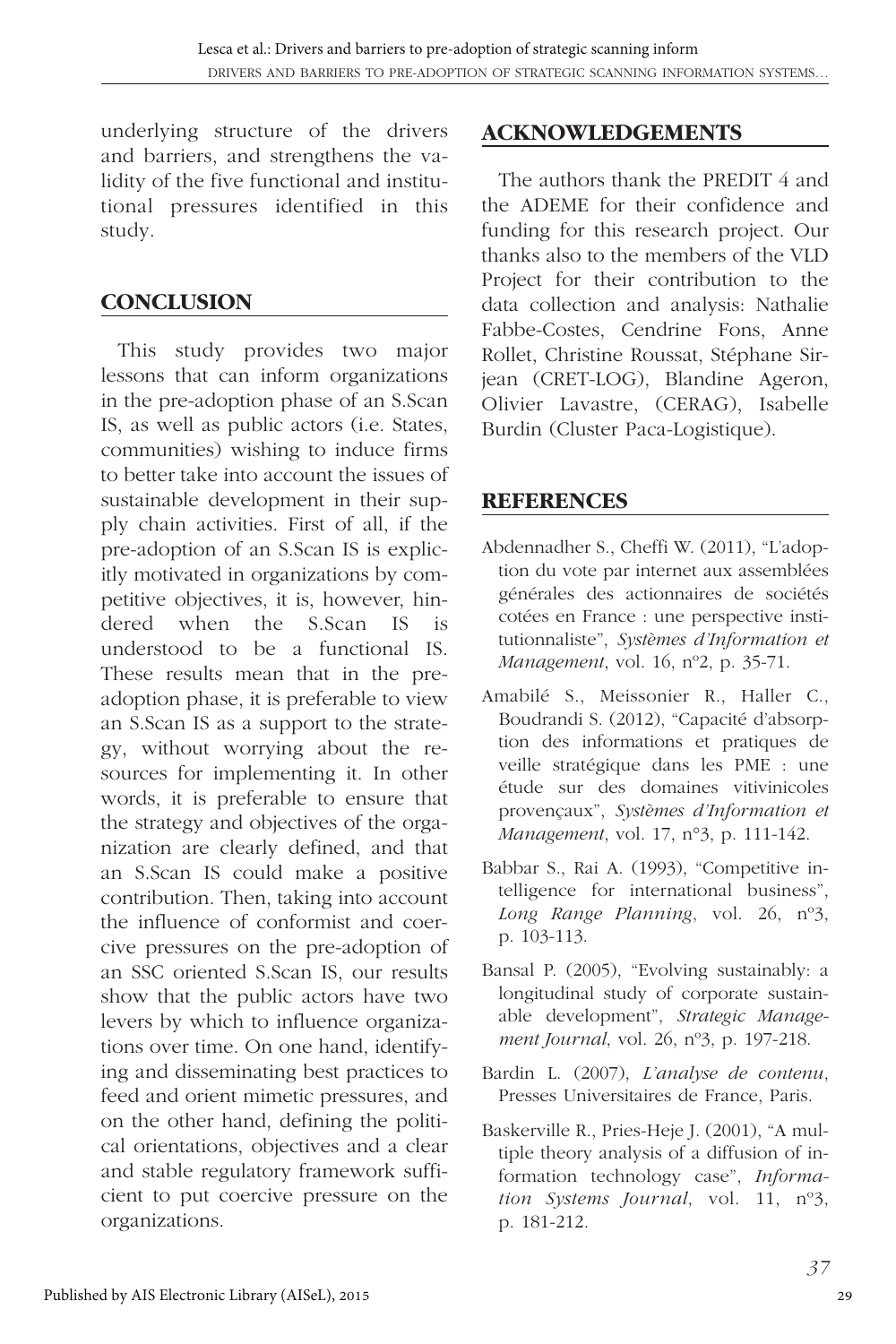- Baumard P. (1997), "L'information stratégique dans la grande organisation", *Systèmes d'Information et Management*, Vol 2, n°2, p 3-25
- Beal R. (2000), "Competing Effectively: Environmental Scanning, Competitive Strategy, and Organizational Performance in Small Manufacturing Firms", *Journal of small business management*, vol. 38, nº1, p. 27-47.
- Belmondo C. (2008), "Comprendre les pratiques des acteurs de l'intelligence économique : une étude des micro-activités de représentation de l'environnement concurrentiel et d'organisation de la veille", *Systèmes d'Information et Management*, vol. 13, n°4, p. 83-107.
- Burton Swanson E., Ramiller N.C. (2004), "Innovating Mindfully with Information Technology", *MIS Quarterly*, vol. 28, nº4, p. 553-583.
- Calori R. (1988), "Designing a business scanning system", *Long Range Planning*, vol. 22, n°1, p. 69-82.
- Caron-Fasan M.-L., Lesca H. (2012), "Projets de mise en place d'une veille anticipative : cas de six organismes du secteur public français", *Systèmes d'Information et Management*, vol. 17, nº2, p. 81-114.
- Carton-Bourgeois S., De Vaujany F.X., Romeyer C. (2003), "Le modèle de la vision organisante : un essai d'instrumentation", *Systèmes d'Information et Management*, vol. 8, n°4, p. 3-29.
- Choo C.W. (1999), "The Art of Scanning the Environment", *Bulletin of American Society of Information Science Technology*, vol. 25, nº3, p. 21-24.
- Choo C.W. (2001), "Environmental scanning as information seeking and organizational learning", *Information Research*, vol. 7, nº1, p. 1-14.
- Chung W. (2014), "BizPro: Extracting and categorizing business intelligence factors

from textual news articles", *International Journal of Information Management*, vol. 34, nº2, p. 272-284.

- Connor R., Dovers S. (2004), *Institutional change for sustainable development*, Edward Elgar, Cheltenham, UK.
- Cooper R.B., Zmud R.W. (1990), "Information technology implementation research: A technological diffusion approach", *Management Science*, vol. 36, nº2, p. 123-139.
- Creswell J.W. (2003), *Research Design: Qualitative, Quantitative, and Mixed Methods Approaches*, Sage Publications, Thousand Oaks.
- Creswell J.W., Clark V.L.P. (2007), *Designing and Conducting Mixed Methods Research*, Sage Publications, Thousand Oaks.
- Di Maggio P.J., Powell W.W. (1983), "The iron cage revisited: Institutional Isomorphism and collective rationality in organizational fields", *American Sociological Review*, vol. 48, nº2, p. 147-160.
- Diffenbach J. (1983), "Corporate Environmental Analysis in Large US Corporations", *Long Range Planning,* vol. 16, n°3, p. 107-116.
- Doherty N.F., King M. (2001), "An investigation of the factors affecting the successful treatment of organizational issues in systems development projects", *European Journal of Information Systems*, vol. 10, n°4, p. 147-160.
- El Sawy O.A. (1985), "Personal information systems for strategic scanning in turbulent environments: can CEO go on line?", *MIS Quarterly*, vol. 9, nº1, p. 53–60.
- Englewod J.L., Lenz R.T. (1985), "Whatever Happened to Environmental Analysis?", *Long Range Planning,* vol. 18, n°2, p. 93- 106.
- Fabbe-Costes N., Roussat C., Colin J. (2011), "Future sustainable supply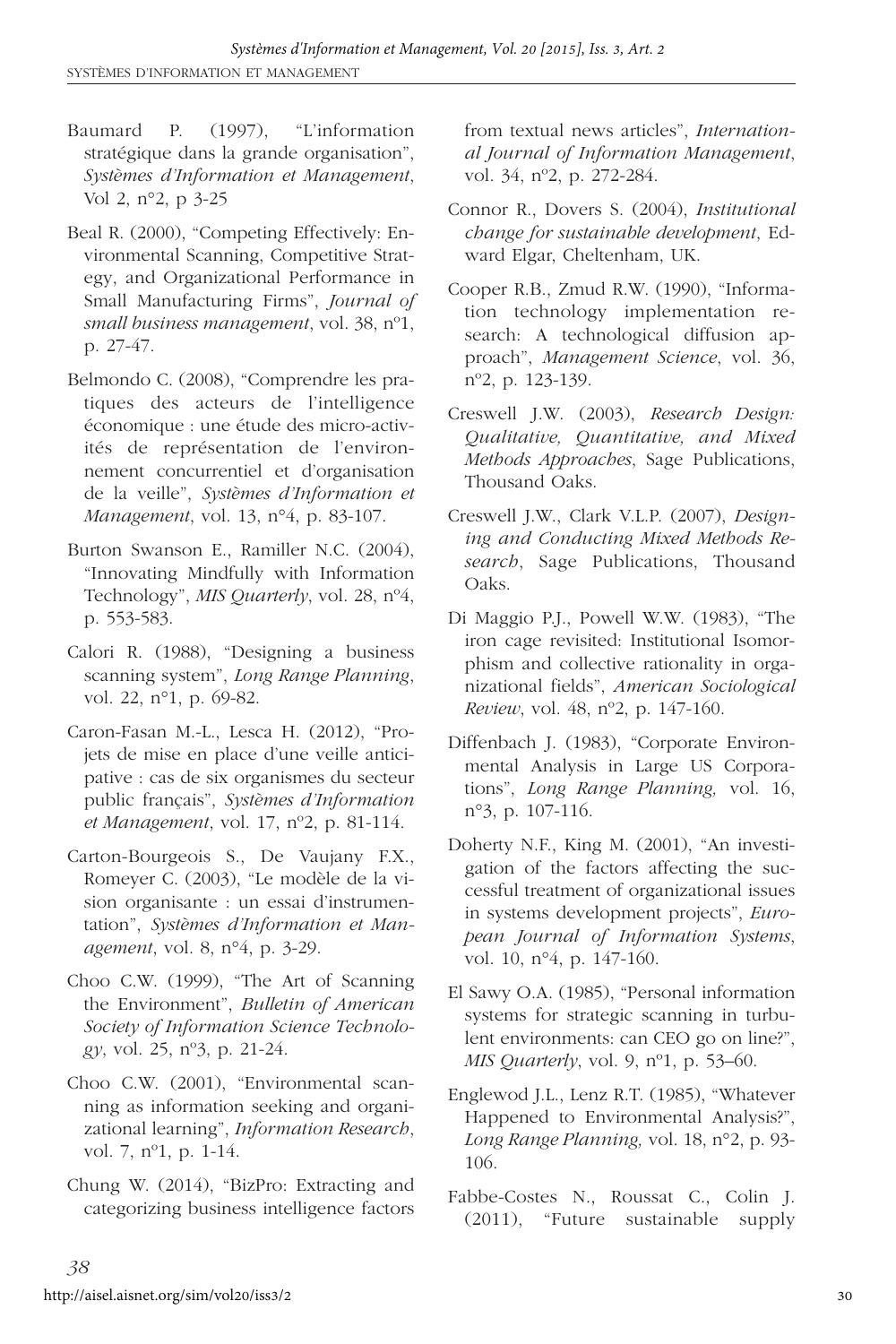chains: what should companies scan?", *International Journal of Physical Distribution & Logistics Management*, vol. 41, nº3, p. 228-252.

- Fichman R.G. (2001), "The role of aggregation in the measurement of IT related organizational innovation", *MIS Quarterly*, vol. 25, nº4, p. 427-455.
- Gilad B., Gilad T. (1988), *The business intelligence system: a new tool for competitive advantage*, American Management Association, New York.
- Giunipero L.C., Hooker R.E., Denslow D. (2012), "Purchasing and supply management sustainability: drivers and barriers", *Journal of Purchasing & Supply Management*, vol. 18, nº4, p. 258-269.
- Ghoshal S., Westney D.E. (1991), "Organizing Competitor Analysis Systems", *Strategic Management Journal*, vol. 12, n°1, p. 17-31.
- Hambrick D.C. (1981), "Specialization of environmental scanning activities among upper level executives", *Journal of Management Studies*, vol. 18, nº3, p. 299-320.
- Hambrick D.C. (1982), "Environmental scanning and organizational strategy", *Strategic Management Journal*, vol. 3, nº2, p. 159-174.
- Hameed M.A., Counsell S., Swift, S. (2012), "A conceptual model for the process of it innovation adoption in organizations", *Journal of Engineering and Technology Management*, vol. 29, nº3, p. 358-390.
- Haveman H.A. (1993), "Follow the Leader: Mimetic Isomorphism and Entry Into New Markets", *Administrative Science Quarterly*, vol. 38, nº4, p. 593-627.
- Hofer A.R., Hofer C., Eroglu C., Waller M.A. (2011), "An institutional theoretic perspective on forces driving adoption of lean production globally: China vis-à-vis the USA", *International Journal of Logistics Management*, vol. 22, nº2, p. 148-178.
- Jennings D.F., Lumpkin J. (1992), "Insights between environmental scanning activities and porter's generic strategies: an empirical analysis", *Journal of Management*, vol. 18, nº4, p. 791-803.
- Jennings P.D., Zandbergen P.A. (1995), "Ecologically Sustainable Organizations: An Institutional Approach", *Academy of Management Review*, vol. 20, nº4, p. 1015-1052.
- Jepperson R.L., (1991), "Institutions, institutional effects, and institutionalism" in Powell W.W., Di Maggio P.J. (eds.), *The new institutionalism in organizational analysis*, University of Chicago Press, Chicago, USA, p. 143-163.
- Klonglan G.E., Coward E.W.Jr. (1970), "The concept of symbolic adoption: a suggested interpretation", *Rural Sociology*, vol. 35, n°1, p. 77-83.
- Kwon T.H., Zmud R.W. (1987), "Unifying the Fragmented Models of Information Systems implementation" in Boland R.J., Hirschheim R.A. (eds.), *Critical Issues in Information Systems Research*, John Wiley and Sons Ltd., Chichester, p. 227- 251
- Lai K.H., Wong C.W.Y., Cheng T.C. (2006), "Institutional isomorphism and the adoption of information technology for supply chain management", *Computers in Industry*, vol. 57, nº1, p. 93-98.
- Lang J., Calatone R., Gudmundson D. (1997), "Small Firm Information Seeking as a Response to Environmental Threats and Opportunities", *Journal of Small Business Management,* vol. 35, nº1, p. 11-23.
- Lesca N., Caron-Fasan M.-L. (2005), "La veille vue comme un système cybernétique", *Finance Contrôle Stratégie*, vol. 8, n°4, p. 93-120
- Lesca N., Caron-Fasan M.-L. (2008), "Facteurs d'échec et d'abandon de projets de veille stratégique : retours d'expérience"*,*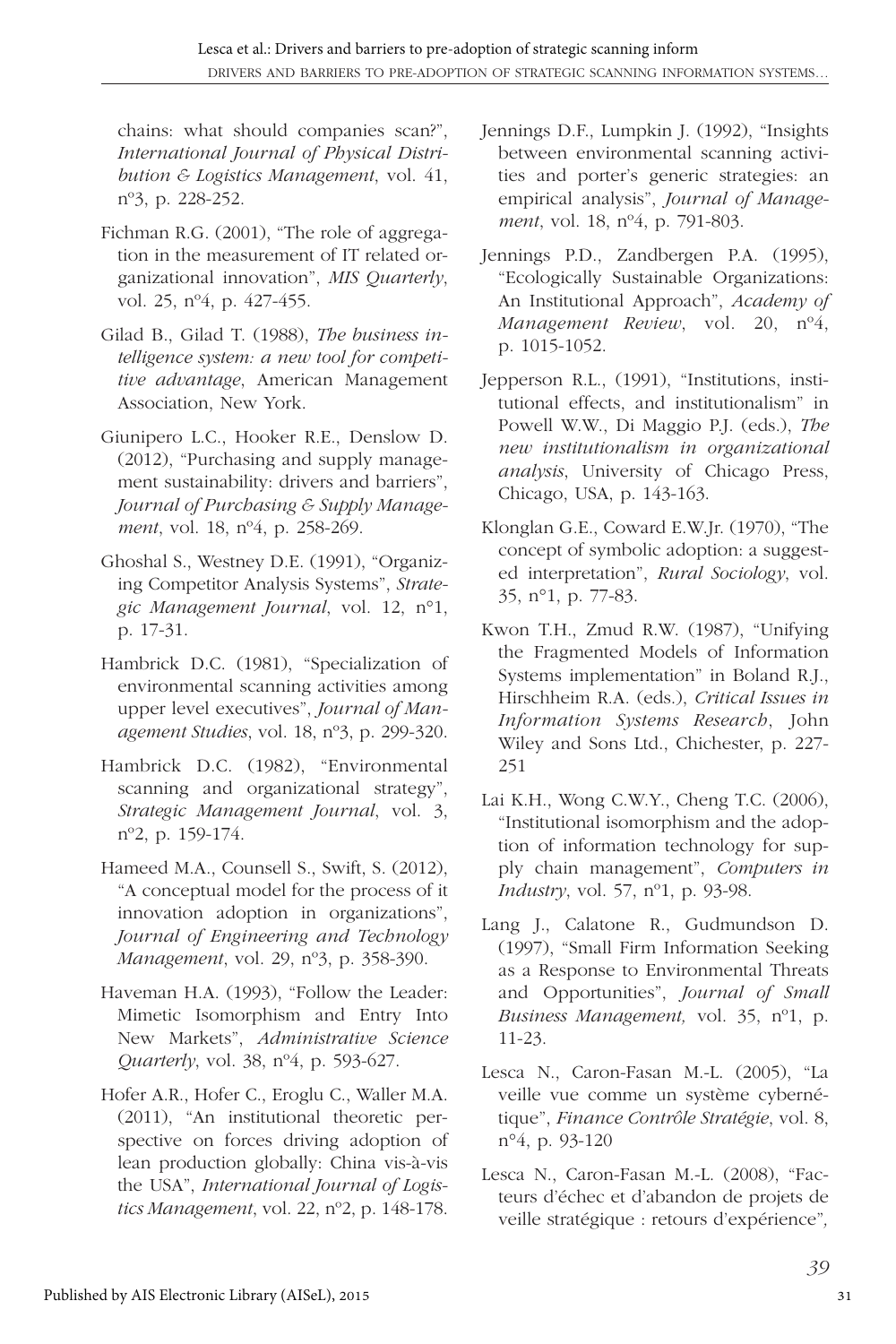*Systèmes d'Information et Management*, vol. 13, n°3, p. 17-42.

- Lesca H., Lesca E., Lesca N., Caron-Fasan M.L. (2010), *Gestion de l'information : qualité de l'information et performances de l'entreprise*, Litec, Paris.
- Lesca N., Caron-Fasan M.-L., Falcy S. (2012), "How managers interpret scanning information", *Information & Management*, vol. 49, nº2, p. 126-134.
- Mayer J. H., Steinecke N., Quick R., Weitzel T. (2012), "More applicable environmental scanning systems leveraging « modern » information systems", *Information Systems and E-Business Management*, vol. 11, nº4, p. 507-540.
- Meyer J.W., Rowan B. (1991), "Institutionalized organizations: Formal structure as myth and ceremony", in Powell W.W., Di Maggio, P.J. (eds.), *The new institutionalism in organizational analysis*, University of Chicago Press, Chicago, USA, p. 41-62.
- Mizruchi M.S., Fein L.C. (1999), "The Social Construction of Organizational Knowledge: A Study of the Uses of Coercive, Mimetic, and Normative Isomorphism", *Administrative Science Quarterly*, vol. 44, nº4, p. 653-683.
- Mosley Roche E. (1996), "Multinational corporations - the emerging research agenda", *Journal of Strategic Information Systems*, vol. 5, nº2, p. 129-147.
- Nunnally J.C., Barstein I.H. (1994), *Psychometric theory*, McGraw-Hill, New York.
- Oliver C. (1992), "The antecedents of deinstitutionalization", *Organization Studies*, vol. 13, n<sup>o</sup> 4, p. 563-588.
- Pagell M., Wu Z. (2009), "Building a more complete theory of sustainable supply chain management using case studies of 10 exemplars", *Journal of Supply Chain Management*, vol. 45, nº2, p. 37-56.
- Pfeffer J., Salancik G. (1978), T*he external control of organizations: A resource de-*

*pendence perspective*, Harper & Row, New York.

- Prescott J.E. (1999), "The evolution of competitive intelligence, designing a process for action", *Proposal Management*, vol. 2, nº2, p. 32-57.
- Rai A., Brown P., Tang X. (2009), "Organizational assimilation of electronic procurement innovations", *Journal of Management Information Systems*, vol. 26, nº1, p. 257-296.
- Raymond L., Julien P.A., Ramangalahy C. (2001), "Technological scanning by small Canadian manufacturers", *Journal of Small Business Management*, vol. 39, n°2, p. 123-138.
- Reix R., Fallery B., Kalika M., Rowe F. (2011), *Systèmes d'information et management des organisations*, Vuibert, Paris.
- Robson M.J., Katsikeas C.S., Bello D.C. (2008), "Drivers and Performance Outcomes of Trust in International Strategic Alliances: The Role of Organizational Complexity", *Organization Science*, 2008, vol. 19, nº4, p. 647-665.
- Rogers E.M. (1983), *Diffusion of Innovations*, The Free Press, New York.
- Rouibah K., Ould-Ali S. (2002), "Puzzle: a concept and prototype for linking business intelligence to business strategy", *Journal of Strategic Information Systems*, vol. 11, nº2, p. 133-152.
- Rust R.T., Cooil B. (1994) "Reliability measures for qualitative data: theory and implications", *Journal of Marketing Research*, vol. 31, nº1, p. 1-14.
- Sapp S.G., Korsching P.F. (2004), "The Social Fabric and Innovation Diffusion: Symbolic Adoption of Food Irradiation", *Rural Sociology*, vol. 69, n°3, p. 347-369.
- Scott W.R. (1995), *Institutions and Organizations: Foundations for Organizational Science*, Sage Publications, California.

*40*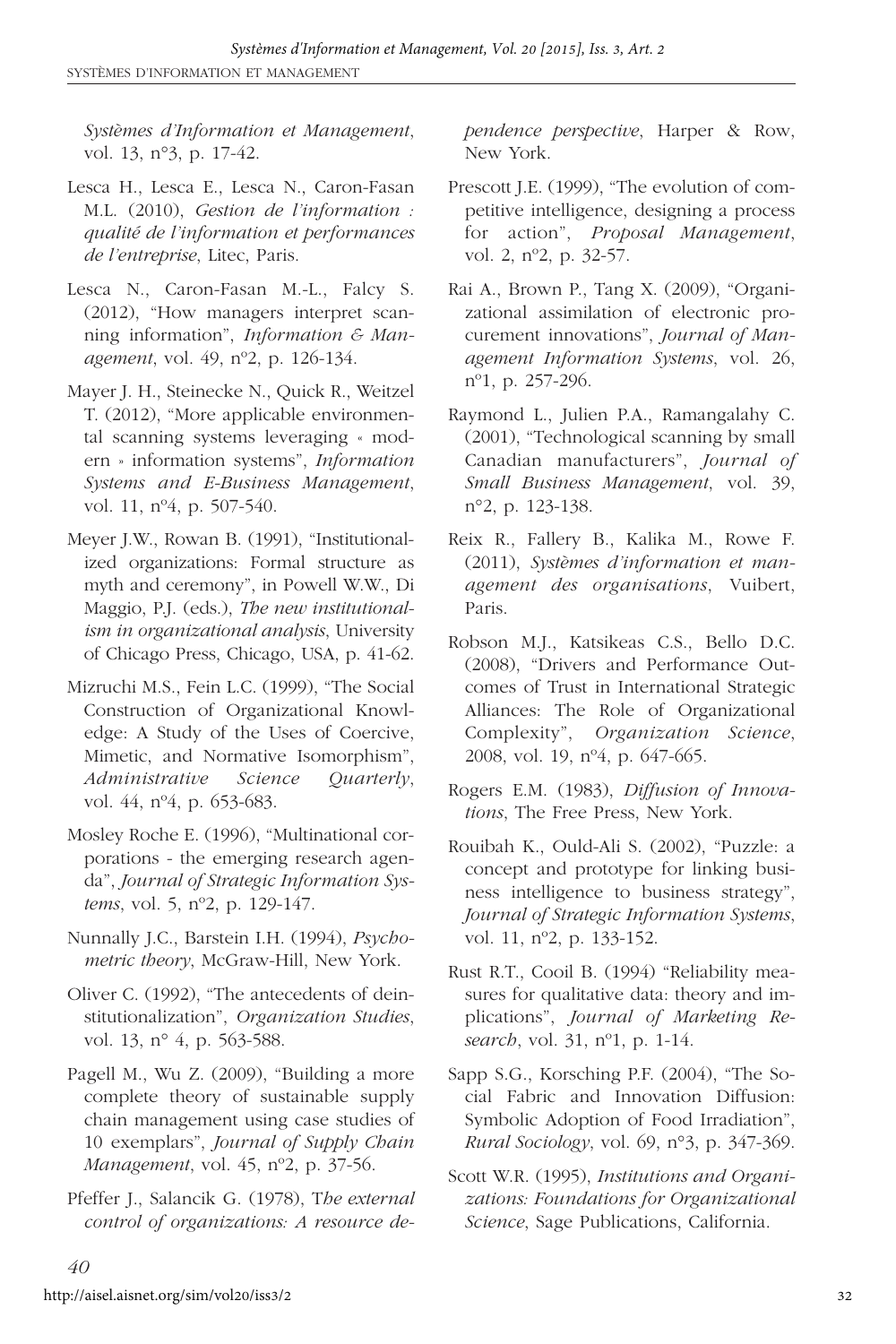- Slack T., Hinings B. (1994), "Institutional Pressures and Isomorphic Change: An Empirical Test", *Organization Studies*, vol. 15, nº6, p. 803-827.
- Smircich L., Stubbart C. (1985), "Strategic management in an enacted world", *Academy of management review*, vol. 10, nº4, p. 724-736.
- Stubbart C.I. (1982), "Are environmental scanning units effective?", *Long Range Planning*, vol. 15, nº3, p. 139-145.
- Schuman M.C. (1995), "Managing legitimacy: Strategic and institutional approaches", *Academy of Management Review*, vol. 20, nº3, p. 571-610.
- Thong, J.Y.L. (1999), "An integrated model of information systems adoption in small businesses", *Journal of Management Information Systems*, vol. 15, nº4, p. 187- 214.
- Venkatesh V., Brown S.A., Bala H. (2013), "Bridging the qualitative–quantitative divide: guidelines for conducting mixed methods research in information systems", *MIS Quarterly*, vol. 37, nº 1, p. 21-54.
- Veugelers M., Bury J., Viaene S. (2010), "Linking technology intelligence to open innovation", *Technological Forecasting & Social Change*, vol. 77, nº2, p. 335-343.
- Verra, L.G., Karoui, M. & Dudezert, A. (2012), "Adoption symbolique d'un Réseau Social pour entreprise : Le cas de Bouygues Construction", 17eme colloque *de l'AIM*, Bordeaux, France.
- Walker H., di Sisto L., McBain D. (2008), "Drivers and barriers to environmental supply chain management practices: Lessons from the public and private sectors", *Journal of Purchasing & Supply Management*, vol. 14, nº1, p. 69-85
- Walkers B., Jiang J., Klein G. (2003), "Strategic information and strategic decision making: the EIS/CEO interface in smaller manufacturing companies", *In-*

*formation & Management*, vol. 40, nº6, p. 487-495.

- Wei C.-P., Lee Y.-H. (2004), "Event detection from online news documents for supporting environmental scanning", *Decision Support Systems*, vol. 36, nº4, p. 385-401.
- Williams Z., Lueg J.E., Taylor R.D., Cook R.L. (2009), "Why all the changes?: An institutional theory approach to exploring the drivers of supply chain security (SCS)", *International Journal of Physical Distribution & Logistics Management*, vol. 39, nº7, p. 595-618.
- Xu X., Kaye G., Duan Y. (2003), "UK executives' vision on business environment for information scanning: A cross industry study", *Information & Management*, vol. 40, nº5, p. 381-389.
- Yasai-Ardekani M., Nystrom P.C. (1996), "Designs for Environmental Scanning Systems: Tests of a Contingency Theory", *Management Science*, vol. 42, nº2, p. 187-204.
- Yoon J. (2012), "Detecting weak signals for long term business opportunities using text mining of web news", *Expert System with Application*, vol. 39, nº16, p. 12543- 12550.
- Zhang Y., Dang Y., Chen H., Thurmond M., Larson C. (2009), "Automatic online news monitoring and classification for syndromic surveillance", *Decision Support Systems*, vol. 47, nº4, p. 508-517.
- Zhou Z., Cheng S., Hua B. (2000), "Supply chain optimization of continuous process industries with sustainability considerations", *Computers & Chemical Engineering*, vol. 24 nº 2-7, p. 1151-1158.
- Zhu K., Kraemer K.L., Xu S. (2006), "The process of innovation assimilation by firms in different countries: A technology diffusion perspective on e-business", *Management Science*, vol. 52, nº10, p. 1557-1576.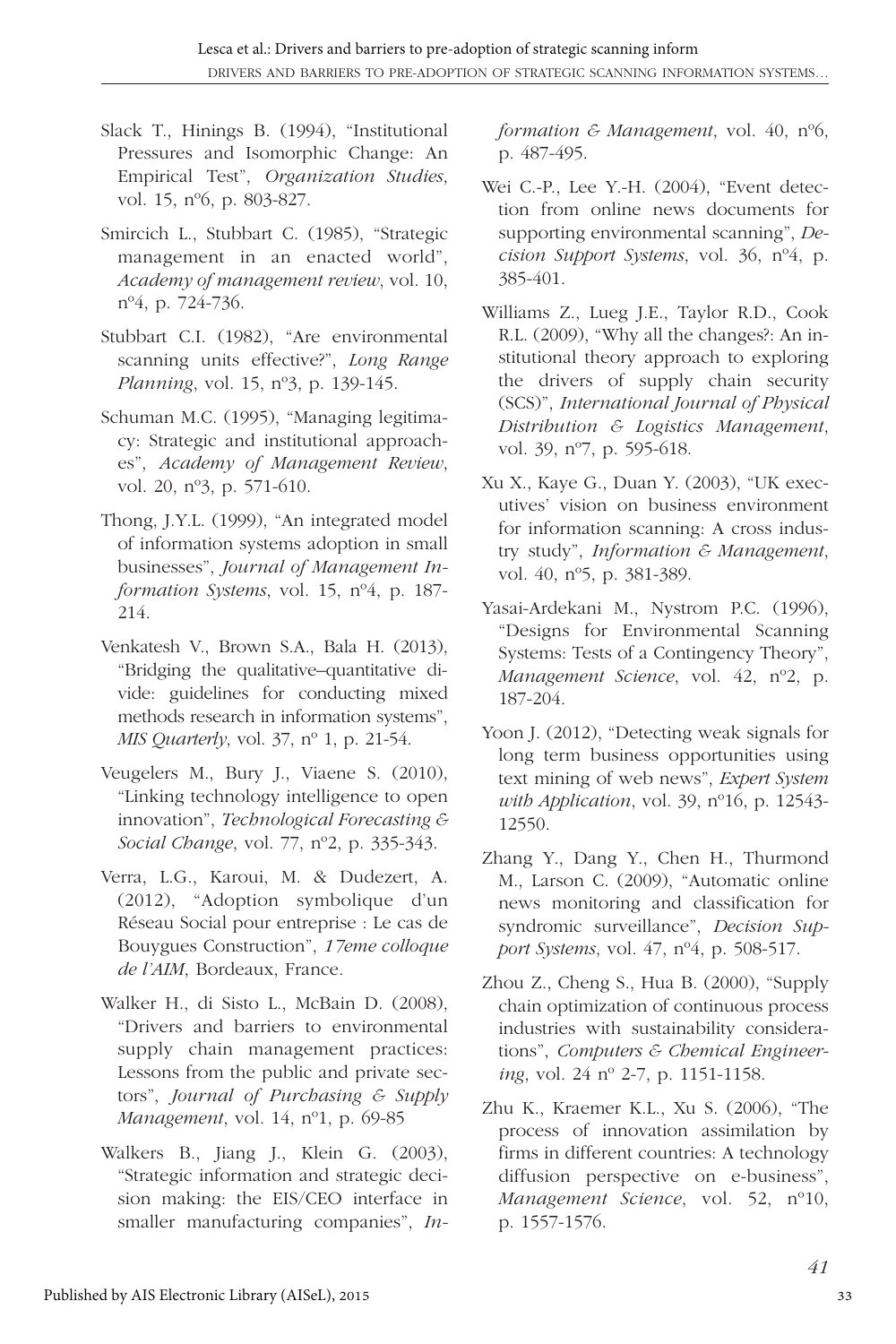| こうしょく りょうしょうしょう                |                                             |  |
|--------------------------------|---------------------------------------------|--|
|                                |                                             |  |
|                                |                                             |  |
|                                |                                             |  |
|                                | I                                           |  |
|                                | Í                                           |  |
|                                |                                             |  |
|                                |                                             |  |
|                                |                                             |  |
|                                |                                             |  |
|                                |                                             |  |
|                                |                                             |  |
|                                |                                             |  |
|                                |                                             |  |
|                                |                                             |  |
|                                |                                             |  |
|                                |                                             |  |
|                                |                                             |  |
|                                |                                             |  |
| <b>CHICAGES CELL CELL CELL</b> |                                             |  |
|                                |                                             |  |
|                                |                                             |  |
|                                |                                             |  |
|                                |                                             |  |
|                                |                                             |  |
|                                |                                             |  |
|                                |                                             |  |
|                                |                                             |  |
| $\frac{1}{2}$                  | ֖֖֧֧֧֖֧֧֚֚֚֚֚֚֚֚֚֚֚֚֚֚֚֚֚֚֚֚֚֚֚֚֚֬֝֓֝֬֝֬֝֓֝ |  |
|                                |                                             |  |
|                                |                                             |  |
|                                |                                             |  |
|                                |                                             |  |
| ί                              | J<br>ć                                      |  |
|                                |                                             |  |

|                                                            | <b>APPENDIX A: STUDIE</b>                                                                                      |                                                                                                                                                                             |                                                                                                          |                                                                                                                                                                                                  | <b>S DESCRIBING IS ADOPTION PROCESS</b>                                                                                          |                                                                                                                                  |                                                                                                         |                                                                                                                                                          |                                                                                                   |
|------------------------------------------------------------|----------------------------------------------------------------------------------------------------------------|-----------------------------------------------------------------------------------------------------------------------------------------------------------------------------|----------------------------------------------------------------------------------------------------------|--------------------------------------------------------------------------------------------------------------------------------------------------------------------------------------------------|----------------------------------------------------------------------------------------------------------------------------------|----------------------------------------------------------------------------------------------------------------------------------|---------------------------------------------------------------------------------------------------------|----------------------------------------------------------------------------------------------------------------------------------------------------------|---------------------------------------------------------------------------------------------------|
| Author                                                     |                                                                                                                | Pre-adoption                                                                                                                                                                |                                                                                                          |                                                                                                                                                                                                  | Adoption                                                                                                                         |                                                                                                                                  |                                                                                                         |                                                                                                                                                          | Post-adoption                                                                                     |
| Klonglan &<br>Coward<br>(1970)                             | An individu-<br>al might be-<br>come aware<br>of the intro-<br>Awareness.<br>duction of<br>an innova-<br>tion. | nay actively<br>Information.<br>seek out in-<br>movation.<br>ndividual<br>formation<br>bout the                                                                             | may decide<br>that the in-<br>novation is<br>Evaluation.<br>Individual<br>suited to<br>his/her<br>needs. | demonstration of the inno-<br>to adopt it (use adoption)<br>exceeds adopter expecta-<br>tions, he/she may decide<br>vation. If the it meets or<br>adopter may seek for a<br>Trial. The potential |                                                                                                                                  |                                                                                                                                  |                                                                                                         |                                                                                                                                                          |                                                                                                   |
| Rogers<br>(1983)                                           | Knowledge. Ex<br>the innovation<br>derstanding of<br>functions.                                                | and an un-<br>posure to<br>how it                                                                                                                                           | Persuasion.<br>An attitude<br>toward the<br>innovation.<br>is formed                                     | ther adopt or reject the in-<br>result in a decision to ei-<br>engages in activities that<br>Decision. An individual<br>novation                                                                 |                                                                                                                                  | Implementation. The inno-<br>vation is actually put to<br>use                                                                    |                                                                                                         | seek reinforcement for the<br>reverse this decision if ex-<br>Confirmation. Individuals<br>posed to conflicting mes-<br>decision made, but may<br>sages. |                                                                                                   |
| Cooper &<br>≪<br>(1987);<br>Kwon<br>(1990)<br>Zmud<br>Zmud | found between<br>plication in the<br>Initiation. Comp<br>and/or passive                                        | scanning of organization-<br>tions are undertaken. Finally, a match is<br>adopting an IT. They perform an active<br>al problems/opportunities and IT solu-<br>organization. | panies justify the need for<br>an IT solution and its ap-                                                | sources necessary to ac-<br>Adoption. A decision is<br>reached to invest re-<br>tation effort.                                                                                                   | commodate the implemen-                                                                                                          | Adaptation.<br>plication is<br>developed,<br>The IT ap-<br>and main-<br>installed,<br>tained.                                    | Organization-<br>to commit to<br>Acceptance.<br>are induced<br>al members<br>IT applica-<br>tion usage. | of the IT ap-<br>encouraged<br>as a normal<br>tion. Usage<br>plication is<br>Routiniza-<br>activity                                                      | effectiveness<br>Infusion. In-<br>by using the<br>ganizational<br>is obtained<br>creased or-<br>E |
| (2001); Rai,<br>al., (2009)<br>Fichman,<br>Brown et        | are aware of<br>sion makers<br>Awareness.<br>Key deci-<br>a new IT                                             | Interest. The firm is com-<br>mitted to actively learn<br>more about the IT                                                                                                 |                                                                                                          | novation-re-<br>specific in-<br>Evaluation.<br>lated prod-<br>evaluation<br>Acquiring<br>initiating<br>ucts and<br>or trial                                                                      | committed to<br>use of the IT<br>one or more<br>cant way for<br>in a signifi-<br>ment. The<br>Commit-<br>firm has<br>activities. | IT for some<br>Establishing<br>Limited de-<br>but limited,<br>use of the<br>a program<br>of regular,<br>ployment.<br>activities. | Establishing<br>but limited,<br>a program<br>of regular,<br>Partial de-<br>use of the<br>ployment.      | where the IT is used on a<br>General deployment. The<br>substantial fraction of ac-<br>firm has reached a state<br>tivities                              |                                                                                                   |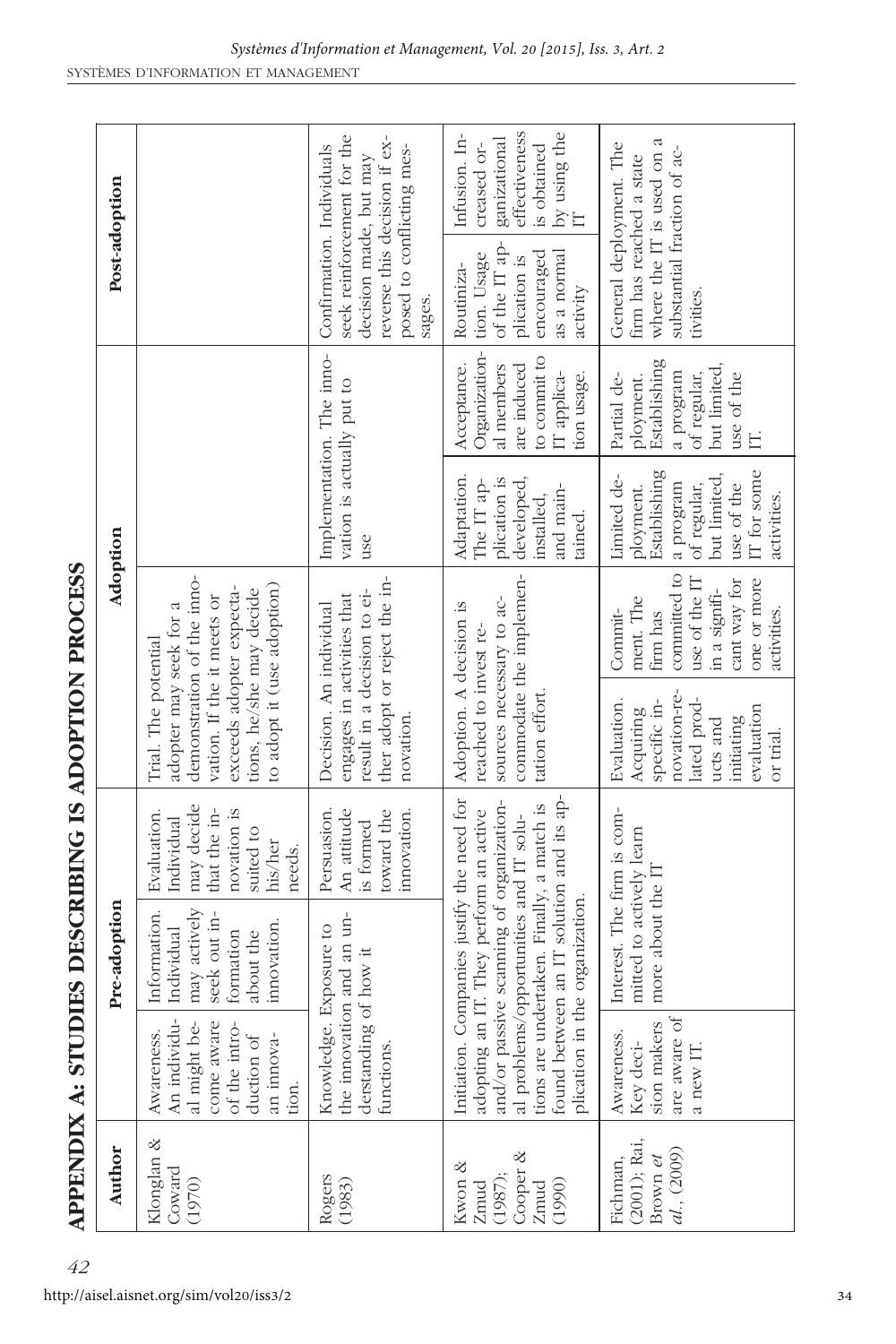| Author                                    | Pre-adoption                                                                                                                                                                                                                                           | Adoption                                                                                                                                                                                                                                                          |                                                                                                                                                                                                                                    | Post-adoption                                                                                                                                                                                                                  |
|-------------------------------------------|--------------------------------------------------------------------------------------------------------------------------------------------------------------------------------------------------------------------------------------------------------|-------------------------------------------------------------------------------------------------------------------------------------------------------------------------------------------------------------------------------------------------------------------|------------------------------------------------------------------------------------------------------------------------------------------------------------------------------------------------------------------------------------|--------------------------------------------------------------------------------------------------------------------------------------------------------------------------------------------------------------------------------|
| Swanson &<br>Ramiller<br>Burton<br>(2004) | learns more about an IT innovation and<br>develops an attitude or stance toward it<br>and positions itself, in a basic way, as a<br>making efforts of its members, the firm<br>prospective adopter or non-adopter.<br>Comprehension. Through the sense | ops a supportive rationale, the innovation to produc-<br>Adoption. The firm devel- Implementation. Bringing<br>or business case about the live life for its users.<br>IT innovation. Organiza-<br>tion decides whether to<br>proceed and commit its<br>resources. |                                                                                                                                                                                                                                    | tion begins to be absorbed<br>its usefulness. In time, the<br>be infused and routinized.<br>mences as the IT innova-<br>innovation may come to<br>firm and to demonstrate<br>into the worklife of the<br>Assimilation. It com- |
| Zhu, Krae-<br>mer et al.,<br>(2006)       | Initiation. Evaluating the potential bene-<br>mance in value chain activities such as<br>cost reduction, market expansion, and<br>fits of IT to improve a firm's perfor-<br>coordination.<br>supply chain                                              | Adoption. Making the decision to use IT for value<br>acquiring the technology)                                                                                                                                                                                    | chain activities (i.e., allocating resources and physically which IT is widely used as                                                                                                                                             | Routinization. The stage in<br>an integral part in a firm's<br>value chain activities.                                                                                                                                         |
| Counsell et<br>al., (2012)<br>Hameed,     | to recognizing a need, acquiring knowl-<br>Initiation. It consists of activities related<br>edge or awareness, forming an attitude<br>towards the innovation and proposing<br>innovation for adoption.                                                 | acquisition and implemen-   tual use of the innovation.<br>Adoption-decision. It re-<br>flects the decision to ac-<br>cept the idea and evalu-<br>ates the options for its<br>tation.                                                                             | ceptance of the innovation by users and continued ac-<br>Implementation. It involves acquisition of innovation,<br>preparing the organization for use of the innovation,<br>performing a trial for confirmation of innovation, ac- |                                                                                                                                                                                                                                |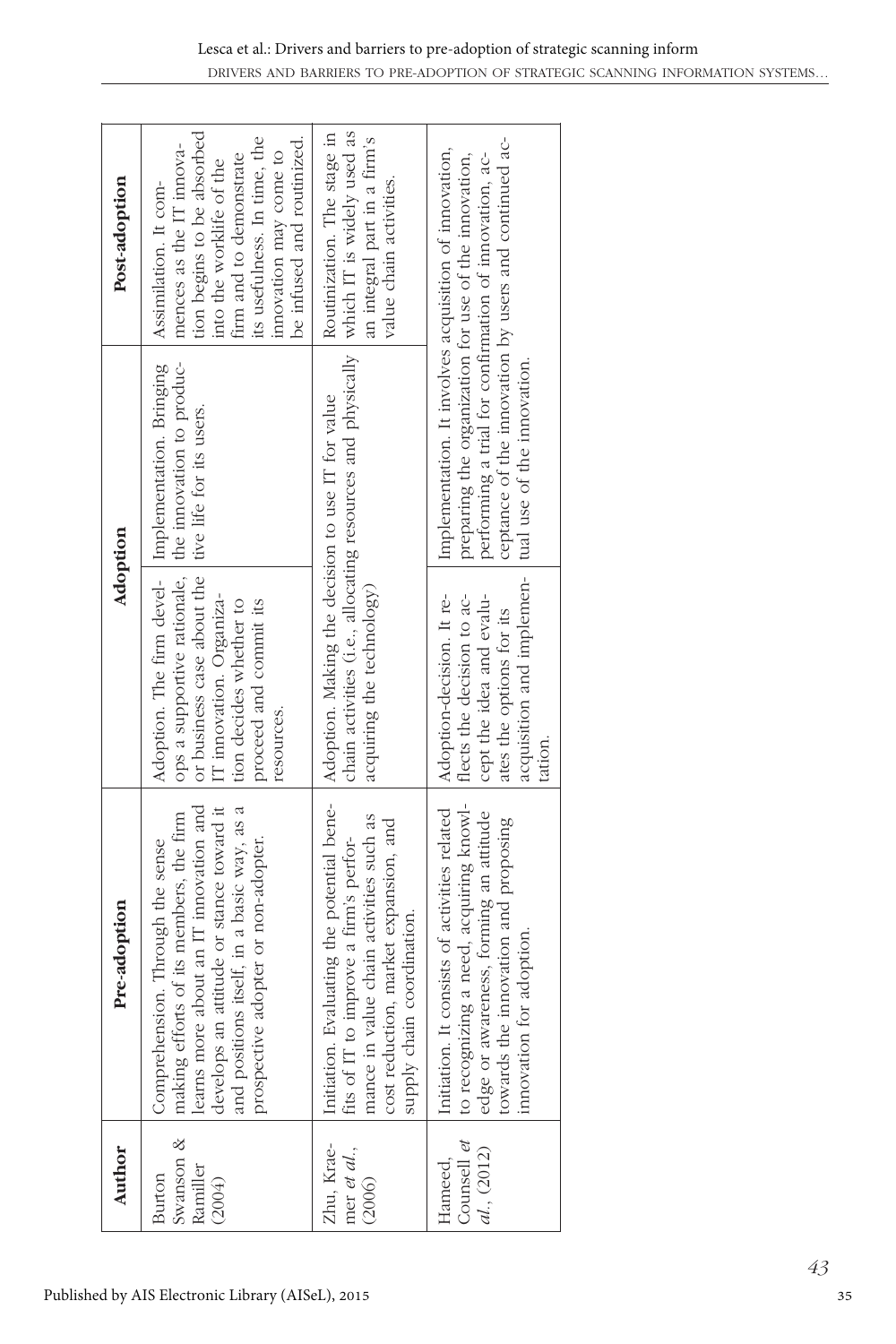#### **APPENDIX B: ACTIVITY SECTOR OF ORGANIZATIONS INTERVIEWED DURING THE TWO RESEARCH PHASES**

| <b>Activity sectors</b>                              |    | Qualitative phase | Quantitative phase |               |  |
|------------------------------------------------------|----|-------------------|--------------------|---------------|--|
|                                                      | Nb | 0/0               | Nb                 | $\frac{0}{0}$ |  |
|                                                      | 5  | 11.9              | 5                  | 4             |  |
|                                                      | 1  | 2.4               | 2                  | 1.6           |  |
|                                                      |    |                   | 3                  | 2.4           |  |
|                                                      | 1  | 2.4               | 15                 | 11.9          |  |
| Automotive, aviation, rail, naval manufacturer       |    |                   | 4                  | 3.2           |  |
|                                                      | 5  | 11.9              | 3                  | 2.4           |  |
|                                                      |    |                   |                    | 0.7           |  |
| Transportation / logistics infrastructure management | 3  | 7.1               | 3                  | 2.4           |  |
|                                                      | 7  | 16.7              | 8                  | 6.3           |  |
|                                                      | 1  | 2.4               | 6                  | 4.8           |  |
|                                                      | 1  | 2.4               | 3                  | 2.4           |  |
|                                                      | 12 | 28.6              | 55                 | 43.6          |  |
|                                                      | 6  | 14.3              | 18                 | 14.3          |  |
|                                                      | 42 | 100               | 126                | 100           |  |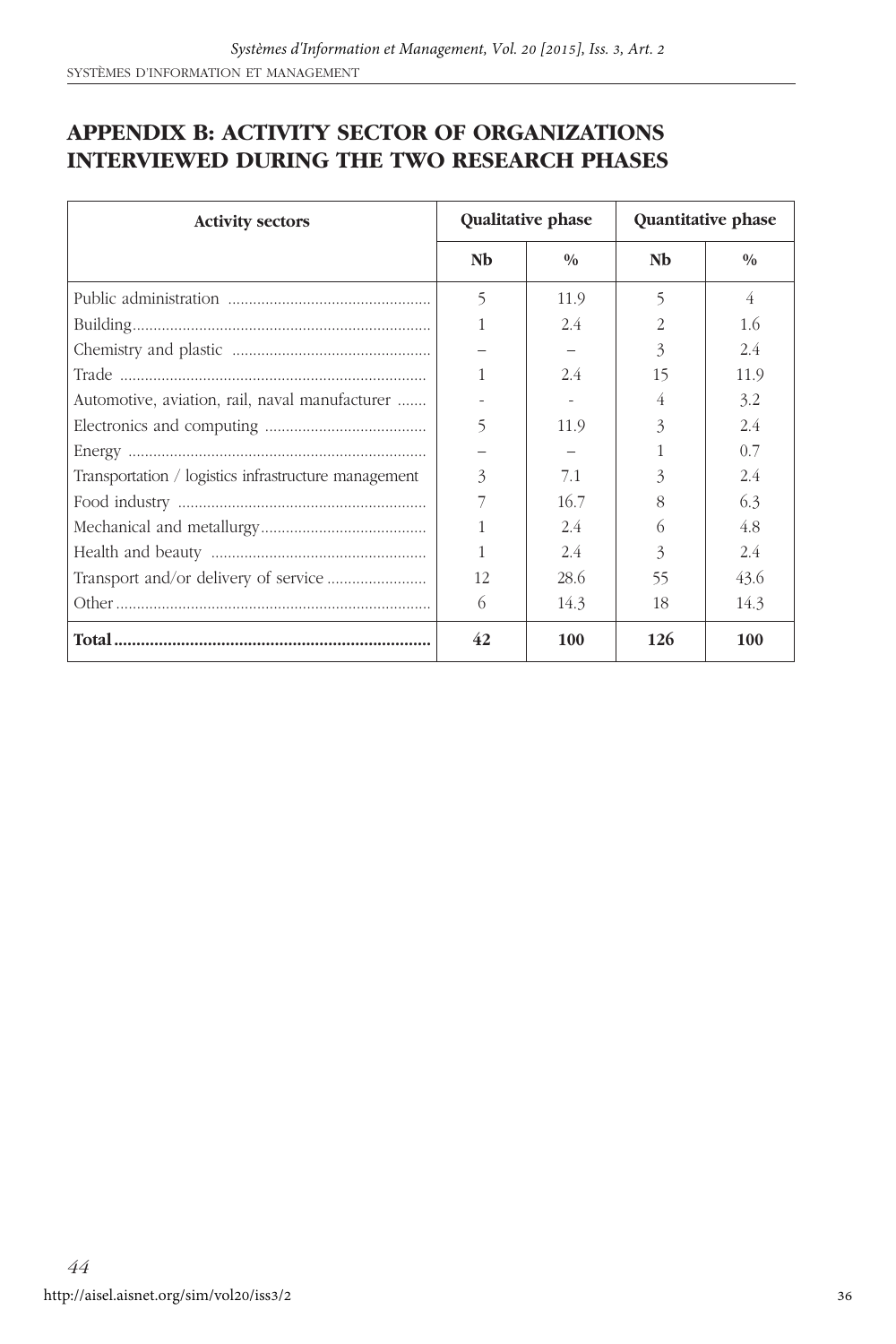#### **APPENDIX C: QUESTIONNAIRE**

| In my company/organization, we perform S.Scan<br>applied to the SSC because:                    | Strongly<br>disagree | Disagree       | Neutral | gree | Strongly<br>agree        |
|-------------------------------------------------------------------------------------------------|----------------------|----------------|---------|------|--------------------------|
|                                                                                                 | 1                    | $\overline{2}$ | 3       |      | $\overline{\phantom{0}}$ |
| 1. We are convinced that we must perform S.Scan for the SSC                                     |                      |                |         |      |                          |
| 2. Performing S.Scan applied to SSC helps us implicate our<br>collaborators in our SSC strategy |                      |                |         |      |                          |
| 3. We want to keep informed of ongoing developments                                             |                      |                |         |      |                          |
| 4. By communicating on S.Scan applied to SSC we avoid<br>being made a bad example of            |                      |                |         |      |                          |
| 5. Other companies / organizations in our sector perform<br>S.Scan applied to SSC               |                      |                |         |      |                          |
| 6. We wait to see what others do before we launch ourselves<br>into S.Scan applied to SSC       |                      |                |         |      |                          |
| 7. We are looking to identify opportunities                                                     |                      |                |         |      |                          |
| 8. We are looking to identify threats                                                           |                      |                |         |      |                          |
| 9. We seek to anticipate changes that could affect us in order<br>to be prepared                |                      |                |         |      |                          |
| 10. We seek to maintain our competitive position                                                |                      |                |         |      |                          |
| 11. We want to feed our innovation process                                                      |                      |                |         |      |                          |
| 12. We wish to develop new markets / new activities                                             |                      |                |         |      |                          |